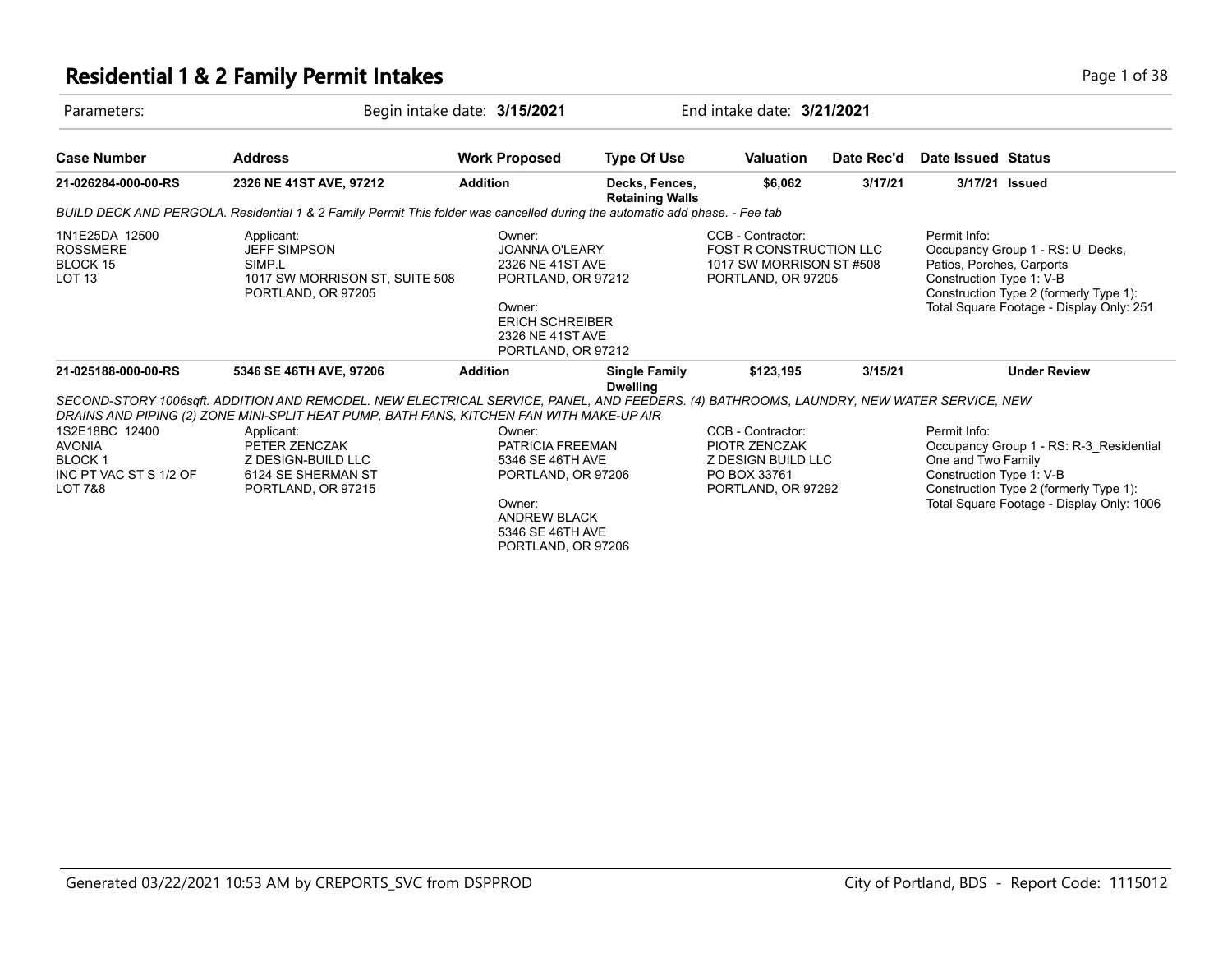#### **Residential 1 & 2 Family Permit Intakes Page 1 0 AM 2 Family Permit Intakes Page 2 of 38**

| <b>INSTRUCTION LOCK FOR IMAGE LOCKEY</b> |                         |                      |                                  |                  |            |                           |  |
|------------------------------------------|-------------------------|----------------------|----------------------------------|------------------|------------|---------------------------|--|
| <b>Case Number</b>                       | <b>Address</b>          | <b>Work Proposed</b> | <b>Type Of Use</b>               | <b>Valuation</b> | Date Rec'd | <b>Date Issued Status</b> |  |
| 21-025588-000-00-RS                      | 3015 NE DEKUM ST. 97211 | Addition             | <b>Single Family</b><br>Dwellinn | \$128.828        | 3/16/21    | <b>Under Review</b>       |  |

**Dwelling** *\*\*SINGLE PDF\*\*\* MRAA RETAIN 4' SECTION ON WEST WALL WITH TOP PLATE AND REBUILD MAIN FLOOR. UPGRADE EXISTING BASEMENT. ALL NEW PLUMBING* 

| ELECTRICAL AND MECHANICHAL.                                                      |                                                                                                                                                                                                   |                                                                                                      |                                                                           |                                                                                                                                                                                                                          |                                                                                                                                                                                                  |
|----------------------------------------------------------------------------------|---------------------------------------------------------------------------------------------------------------------------------------------------------------------------------------------------|------------------------------------------------------------------------------------------------------|---------------------------------------------------------------------------|--------------------------------------------------------------------------------------------------------------------------------------------------------------------------------------------------------------------------|--------------------------------------------------------------------------------------------------------------------------------------------------------------------------------------------------|
| 1N1E13BD 02800<br>SUNDERLAND AC & PLAT 3<br><b>BLOCK B</b><br><b>LOT 21</b>      | Applicant:<br><b>ADAN HELLER</b><br>818 DEVELOPMENT LLC<br>16144 BOONES FERRY RD<br>LAKE OSWEGO, OR 97035                                                                                         | Owner:<br>STEPHEN H YAN & JULIE C HUI<br><b>REV LIV TR</b><br>5811 NE 16TH AVE<br>PORTLAND, OR 97211 |                                                                           | CCB - Contractor:<br><b>PETER</b><br>MHC HEATING AND COOLING LLC<br>4 NE 202 AVE<br>PORTLAND, OR 97230                                                                                                                   | Permit Info:<br>Occupancy Group 1 - RS: R-3 Residential<br>One and Two Family<br>Construction Type 1: V-B<br>Construction Type 2 (formerly Type 1):<br>Total Square Footage - Display Only: 1052 |
|                                                                                  |                                                                                                                                                                                                   |                                                                                                      |                                                                           | CCB - Contractor:<br><b>ADAN HELLER</b><br>818 DEVELOPMENT LLC<br>16144 BOONES FERRY RD<br>LAKE OSWEGO, OR 97035                                                                                                         |                                                                                                                                                                                                  |
|                                                                                  |                                                                                                                                                                                                   |                                                                                                      |                                                                           | CCB - Contractor:<br>PLATINUM ELECTRIC INC<br>4676 COMMERCIAL ST SE 248<br><b>SALEM, OR 97302</b>                                                                                                                        |                                                                                                                                                                                                  |
|                                                                                  |                                                                                                                                                                                                   |                                                                                                      |                                                                           | CCB - Contractor:<br><b>GO PLUMBING &amp; HEATING LLC</b><br>16424 OLD MEHAMA RD<br>STAYTON, OR 97383                                                                                                                    |                                                                                                                                                                                                  |
| 21-026919-000-00-RS                                                              | 5903 SW SHERIDAN CT, 97221                                                                                                                                                                        | <b>Addition</b>                                                                                      | <b>Single Family</b><br><b>Dwelling</b>                                   | 3/19/21<br>\$9,797                                                                                                                                                                                                       | <b>Approved to Issue</b>                                                                                                                                                                         |
| ADD 80SQFT TO FIRST FLOOR BATHROOM.                                              |                                                                                                                                                                                                   |                                                                                                      |                                                                           |                                                                                                                                                                                                                          |                                                                                                                                                                                                  |
| 1S1E07BA 01100<br><b>FALCON TRACE</b><br>LOT <sub>3</sub><br>INC UND INT TRACT A | Applicant:<br><b>JEFFREY BROMWELL</b><br>URBAN DESIGN BUILD COMPANY<br>2500 NE SANDY BLVD SUITE D<br>PORTLAND, OR 97232<br>Applicant:<br><b>THOMAS SCHWAB</b><br>ECOHEAT, INC<br>3520 SE 61ST AVE | Owner:<br>DUNST, CHRISTY TR<br>Owner:<br>DUNST, MARK TR<br>5903 SW SHERIDAN CT                       | 5903 SW SHERIDAN CT<br>PORTLAND, OR 97221-1357<br>PORTLAND, OR 97221-1357 | CCB - Contractor:<br><b>JEFFREY BROMWELL</b><br>URBAN DESIGN BUILD COMPANY<br>2500 NE SANDY BLVD SUITE D<br>PORTLAND, OR 97232<br>CCB - Contractor:<br><b>WATER CENTS LLC</b><br>2110 NW 379TH ST<br>LA CENTER, WA 98629 | Permit Info:<br>Occupancy Group 1 - RS: R-3 Residential<br>One and Two Family<br>Construction Type 1: V-B<br>Construction Type 2 (formerly Type 1):<br>Total Square Footage - Display Only: 80   |

PORTLAND OR 97202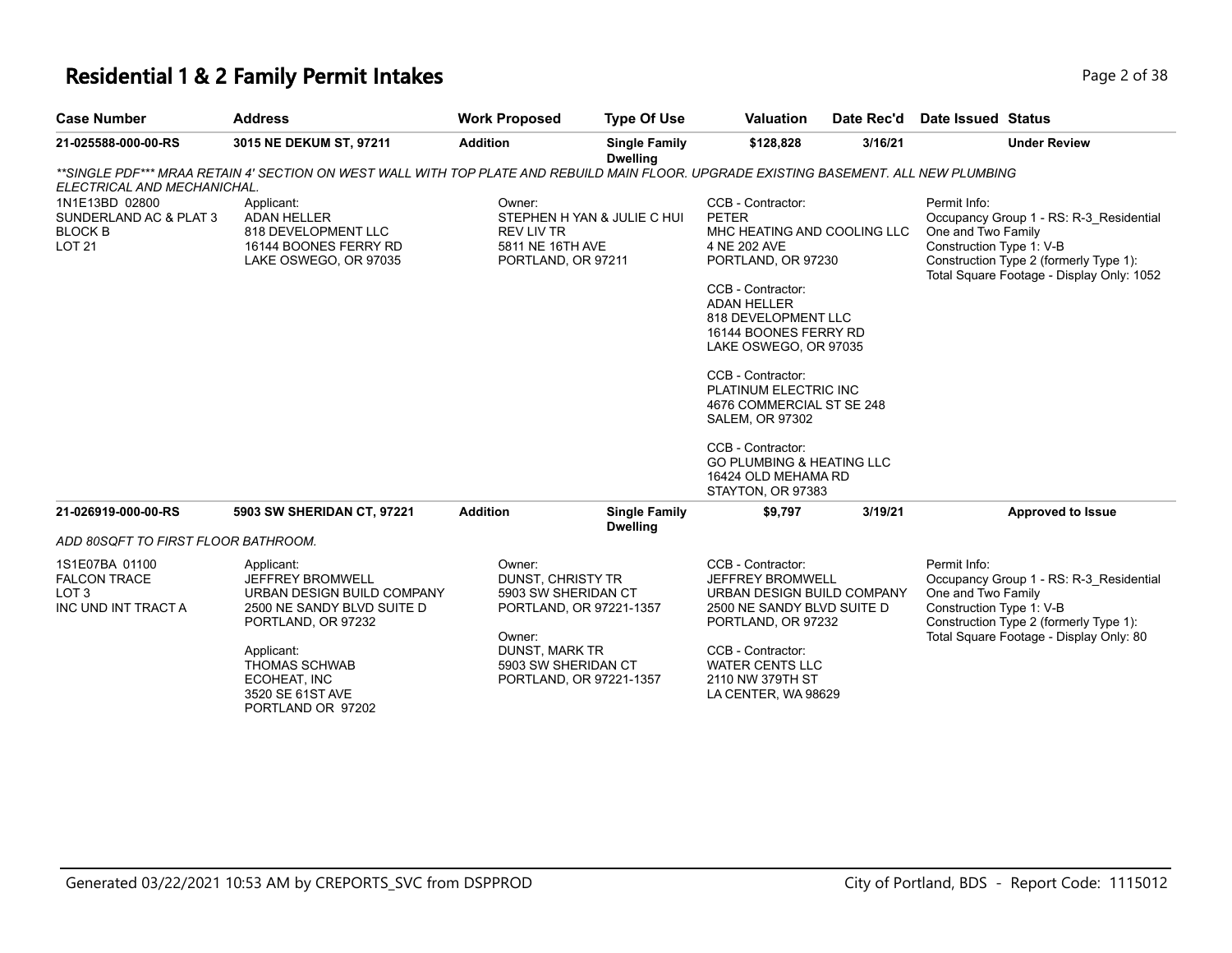### **Residential 1 & 2 Family Permit Intakes Page 1 0 and 2 and 2 and 2 and 2 and 2 and 2 and 2 and 2 and 2 and 2 and 2 and 2 and 2 and 2 and 2 and 2 and 2 and 2 and 2 and 2 and 2 and 2 and 2 and 2 and 2 and 2 and 2 and 2 an**

| <b>Case Number</b>                                                                                                          | <b>Address</b>                                                                                                                | <b>Work Proposed</b>                                                                                                                                  | <b>Type Of Use</b>                      | <b>Valuation</b>                                                                 | Date Rec'd | Date Issued Status                                                                                                                                                                              |
|-----------------------------------------------------------------------------------------------------------------------------|-------------------------------------------------------------------------------------------------------------------------------|-------------------------------------------------------------------------------------------------------------------------------------------------------|-----------------------------------------|----------------------------------------------------------------------------------|------------|-------------------------------------------------------------------------------------------------------------------------------------------------------------------------------------------------|
| 21-016255-000-00-RS                                                                                                         | 6469 SW LOOP DR, 97221                                                                                                        | <b>Addition</b>                                                                                                                                       | <b>Single Family</b><br><b>Dwelling</b> | \$15,000                                                                         | 3/17/21    | <b>Under Review</b>                                                                                                                                                                             |
|                                                                                                                             | SINGLE PDF - ADDITION TO MASTER BEDROOM OF 195 SF FOR NEW BATHROOM *** TRADES SEPARATE                                        |                                                                                                                                                       |                                         |                                                                                  |            |                                                                                                                                                                                                 |
| 1S1E17CC 08100<br><b>VERMONT HILLS</b><br>BLOCK <sub>21</sub><br>LOT <sub>2</sub>                                           | Applicant:<br><b>CHRIS MYERS</b><br>6469 SW Loop Dr<br>Portland, OR 97221                                                     | Owner:<br><b>CHRISTOPHER MYERS</b><br>6469 SW LOOP DR<br>PORTLAND, OR 97221<br>Owner:<br><b>APRIL MYERS</b><br>6469 SW LOOP DR<br>PORTLAND, OR 97221  |                                         | Primary Contractor:<br>TO BID                                                    |            | Permit Info:<br>Occupancy Group 1 - RS: R-3 Residential<br>One and Two Family<br>Construction Type 1: V-B<br>Construction Type 2 (formerly Type 1):<br>Total Square Footage - Display Only: 117 |
| 21-024466-000-00-RS                                                                                                         | 814 NE JESSUP ST, 97211                                                                                                       | <b>Addition</b>                                                                                                                                       | <b>Single Family</b><br><b>Dwelling</b> | \$27,554                                                                         | 3/15/21    | <b>Under Review</b>                                                                                                                                                                             |
|                                                                                                                             | SINGLE PDF - 225 SF FIRST FLOOR ADDITION AT THE SOUTH ELEVATION FOR NEW LIVING ROOM AREA                                      |                                                                                                                                                       |                                         |                                                                                  |            |                                                                                                                                                                                                 |
| 1N1E14CC 12000<br><b>CLOVERDALE EXTN &amp; PLAT</b><br>$\overline{2}$<br>BLOCK 14<br>W 1/2 OF LOT 10 EXC PT IN<br><b>ST</b> | Applicant:<br>LIN PENG<br>814 NE JESSUP ST<br>PORTLAND, OR, 97211                                                             | Owner:<br><b>RUOGU LIU</b><br>814 NE JESSUP ST<br>PORTLAND, OR 97211-3743<br>Owner:<br><b>LIN PENG</b><br>814 NE JESSUP ST<br>PORTLAND, OR 97211-3743 |                                         | Primary Contractor:<br>TO BID                                                    |            | Permit Info:<br>Occupancy Group 1 - RS: R-3_Residential<br>One and Two Family<br>Construction Type 1: V-B<br>Construction Type 2 (formerly Type 1):<br>Total Square Footage - Display Only: 225 |
| 21-024789-000-00-RS                                                                                                         | 3224 SE 58TH AVE, 97206                                                                                                       | <b>Addition</b>                                                                                                                                       | <b>Single Family</b><br><b>Dwelling</b> | \$24,000                                                                         | 3/16/21    | <b>Under Review</b>                                                                                                                                                                             |
|                                                                                                                             | SINGLE PDF - ADDITION OF 272 SF ON NE CORNER OF RESIDENCE TO ENCLOSE EXISTING PATIO AND CREATE SUNROOM*TRADE PERMITS SEPARATE |                                                                                                                                                       |                                         |                                                                                  |            |                                                                                                                                                                                                 |
| 1S2E07AD 16000<br><b>IDLEWILD</b><br>BLOCK <sub>2</sub><br>S 30' OF LOT 10<br><b>LOT 11</b>                                 | Applicant:<br>KIMIYA JAHAN<br><b>MASS DESIGN-BUILD</b><br>P.O. BOX 80625<br>PORTLAND, OR 97280                                | Owner:<br><b>VIGDIS HAAS</b><br>3224 SE 58TH AVE<br>PORTLAND, OR 97206<br>Owner:<br><b>BRIAN HAAS</b><br>3224 SE 58TH AVE<br>PORTLAND, OR 97206       |                                         | CCB - Contractor:<br>MASS DESIGN BUILD LLC<br>PO BOX 80625<br>PORTLAND, OR 97280 |            | Permit Info:<br>Occupancy Group 1 - RS: R-3 Residential<br>One and Two Family<br>Construction Type 1: V-B<br>Construction Type 2 (formerly Type 1):                                             |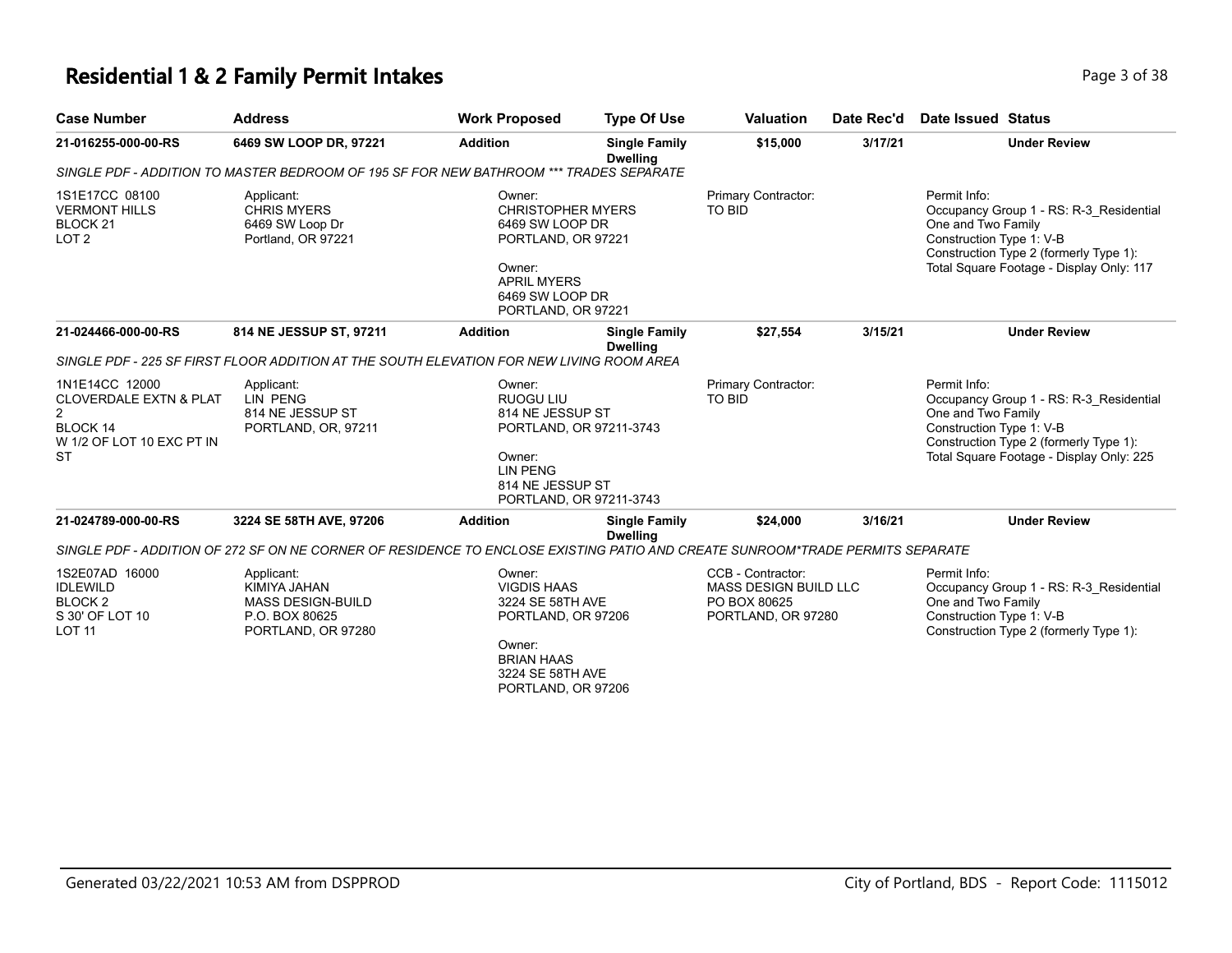#### **Residential 1 & 2 Family Permit Intakes Page 1 of 38** Page 4 of 38

| <b>Case Number</b>                                                             | <b>Address</b>                                                                                                                                                                                                                            | <b>Work Proposed</b>                                                                                                                                       | <b>Type Of Use</b>                      | <b>Valuation</b>                                                                                | Date Rec'd | Date Issued Status                                                                                                                                                                                  |
|--------------------------------------------------------------------------------|-------------------------------------------------------------------------------------------------------------------------------------------------------------------------------------------------------------------------------------------|------------------------------------------------------------------------------------------------------------------------------------------------------------|-----------------------------------------|-------------------------------------------------------------------------------------------------|------------|-----------------------------------------------------------------------------------------------------------------------------------------------------------------------------------------------------|
| 21-025716-000-00-RS                                                            | 4204 SE 33RD PL, 97202                                                                                                                                                                                                                    | <b>Addition</b>                                                                                                                                            | <b>Single Family</b><br><b>Dwelling</b> | \$125,000                                                                                       | 3/17/21    | <b>Under Review</b>                                                                                                                                                                                 |
|                                                                                | SINGLE PDF - MRAA: SINGLE STORY ADDITION IN THE REAR YARD (EAST ELEVATION); REMODEL PORTIONS OF THE FIRST FLOOR OF THE EXISTING DWELLING<br>INCLUDING STAIR ACCESS TO THE BASEMENT ** ET, MT, AND PT PERMITS SEPARATE** DFS FOR TRUSSES** |                                                                                                                                                            |                                         |                                                                                                 |            |                                                                                                                                                                                                     |
| 1S1E12DC 04400<br><b>KENILWORTH</b><br>BLOCK 13<br>LOT <sub>5</sub>            | Applicant:<br><b>ANDREW SCHILLING</b><br><b>SALT ARCHITECTURE</b><br>1255 NW 9TH AVE, APT 107<br>PORTLAND OR 97209<br><b>USA</b>                                                                                                          | Owner:<br>DAVID L'HOMMEDIEU<br>4204 SE 33RD PL<br>PORTLAND, OR 97202<br>Owner:<br><b>JENNIFER BODAYLA</b><br>4204 SE 33RD PL<br>PORTLAND, OR 97202         |                                         | Primary Contractor:<br>TO BID                                                                   |            | Permit Info:<br>Occupancy Group 1 - RS: R-3_Residential<br>One and Two Family<br>Construction Type 1: V-B<br>Construction Type 2 (formerly Type 1): V-B<br>Total Square Footage - Display Only: 667 |
| 21-026191-000-00-RS                                                            | 6145 SW CANBY ST, 97219                                                                                                                                                                                                                   | <b>Addition</b>                                                                                                                                            | <b>Single Family</b><br><b>Dwelling</b> | \$92,090                                                                                        | 3/19/21    | <b>Under Review</b>                                                                                                                                                                                 |
|                                                                                | SINGLE PDF: NEW 725 SF 2ND STORY ADDITION OVER ATTACHED GARAGE FOR BEDROOM AND BATHROOM; READING AREA *ET, PT, MT SEPARATE                                                                                                                |                                                                                                                                                            |                                         |                                                                                                 |            |                                                                                                                                                                                                     |
| 1S1E19BC 07300<br>SECTION 19 1S 1E<br>TL 7300 0.34 ACRES                       | Applicant:<br><b>ANDREW SAMPLE</b><br>7060 SW ROOD BRIDGE RD<br>HILLSBORO OR 97123                                                                                                                                                        | Owner:<br><b>ANTON LEOF</b><br>6145 SW CANBY ST<br>PORTLAND, OR 97219-1144<br>Owner:<br><b>ALIA JACKSON</b><br>6145 SW CANBY ST<br>PORTLAND, OR 97219-1144 |                                         | CCB - Contractor:<br>PARADISE CONSTRUCTION LLC<br>7060 SW ROOD BRIDGE RD<br>HILLSBORO, OR 97123 |            | Permit Info:<br>Occupancy Group 1 - RS: R-3 Residential<br>One and Two Family<br>Construction Type 1: V-B<br>Construction Type 2 (formerly Type 1):<br>Total Square Footage - Display Only: 752     |
| 21-026652-000-00-RS                                                            | 714 SE 48TH AVE, 97215                                                                                                                                                                                                                    | <b>Addition</b>                                                                                                                                            | <b>Single Family</b><br><b>Dwelling</b> | \$20,000                                                                                        | 3/19/21    | <b>Under Review</b>                                                                                                                                                                                 |
|                                                                                | SINGLE PDF - 348SQ FT ADDITION INCLUDING MASTER BEDROOM W/ WALK OUT DECK AND BATHROOM **TRADE PERMITS SEPARATE                                                                                                                            |                                                                                                                                                            |                                         |                                                                                                 |            |                                                                                                                                                                                                     |
| 1S2E06BA 14100<br><b>LARSONS ADD</b><br>BLOCK <sub>2</sub><br>LOT <sub>7</sub> | Applicant:<br><b>KATRINA Horobiowski</b><br>714 SE 48th Ave<br>PORTLAND, OR                                                                                                                                                               | Owner:<br>KATRINA HOROBIOWSKI<br>714 SE 48TH AVE<br>PORTLAND, OR 97215                                                                                     |                                         |                                                                                                 |            | Permit Info:<br>Occupancy Group 1 - RS: R-3 Residential<br>One and Two Family<br>Construction Type 1: V-B<br>Construction Type 2 (formerly Type 1):                                                 |

**Total # of RS Addition permit intakes: 10 Total valuation of RS Addition permit intakes: \$571,526**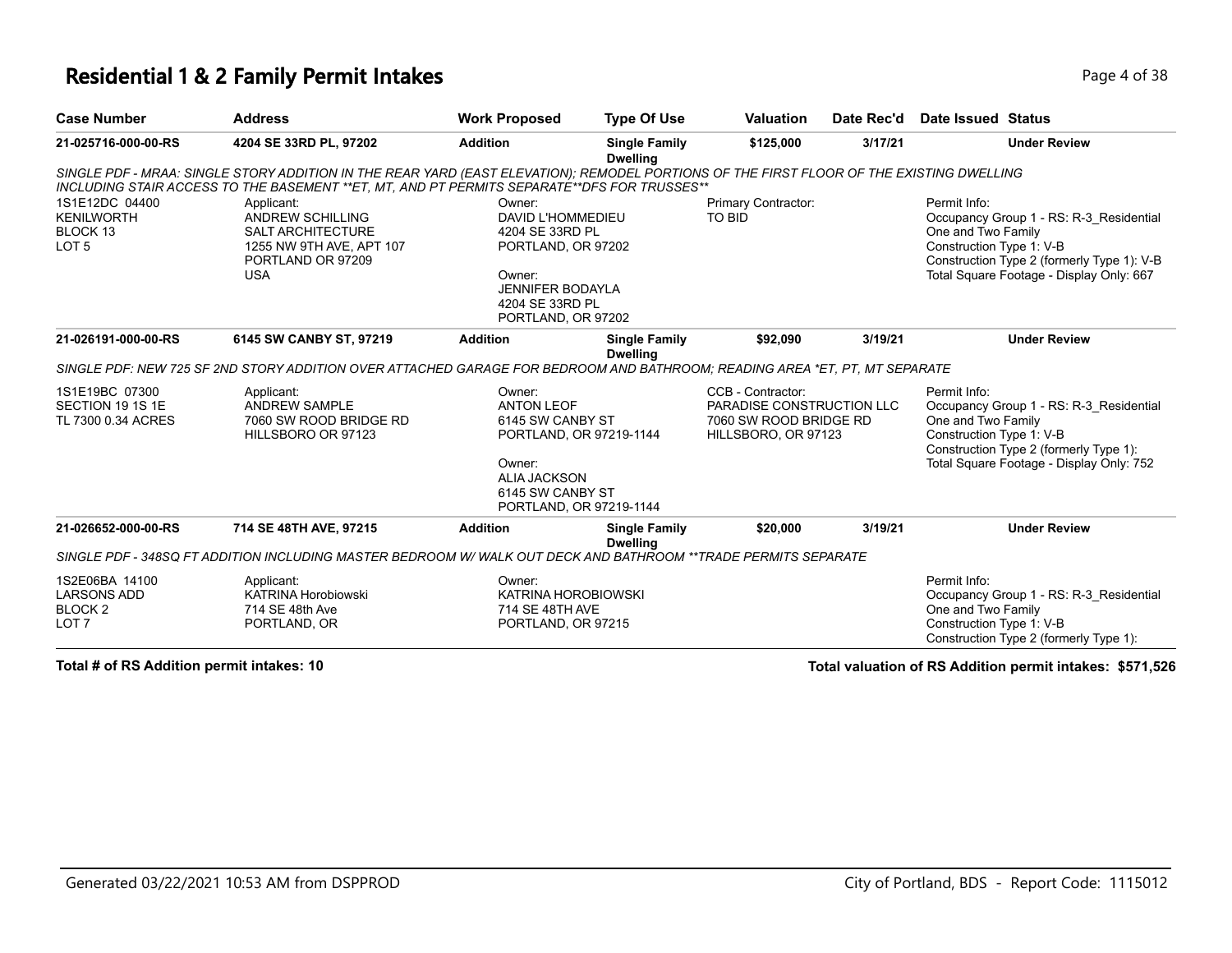### **Residential 1 & 2 Family Permit Intakes Page 1 and 2 and 2 and 2 and 2 and 2 and 2 and 2 and 2 and 2 and 2 and 2 and 2 and 2 and 2 and 2 and 2 and 2 and 2 and 2 and 2 and 2 and 2 and 2 and 2 and 2 and 2 and 2 and 2 and**

| <b>Case Number</b>                                                                           | <b>Address</b>                                                                                                                                                                                            | <b>Work Proposed</b>                                                                           | <b>Type Of Use</b>                       | <b>Valuation</b>                                                                                                          | Date Rec'd | Date Issued Status                                                                                                                                  |
|----------------------------------------------------------------------------------------------|-----------------------------------------------------------------------------------------------------------------------------------------------------------------------------------------------------------|------------------------------------------------------------------------------------------------|------------------------------------------|---------------------------------------------------------------------------------------------------------------------------|------------|-----------------------------------------------------------------------------------------------------------------------------------------------------|
| 21-026090-000-00-RS                                                                          | 1014 NW WINTER LN, 97210                                                                                                                                                                                  | <b>Alteration</b>                                                                              | Decks, Fences,<br><b>Retaining Walls</b> | \$8,000                                                                                                                   | 3/17/21    | <b>Approved to Issue</b>                                                                                                                            |
|                                                                                              | REPLACE EXISTING DECK PER REVIEWS COMPLETED UNDER 20-149050 RS. OWNER HAS CHANGED GENERAL CONTRACTORS.                                                                                                    |                                                                                                |                                          |                                                                                                                           |            |                                                                                                                                                     |
| 1N1E32BD 00400<br><b>MCLEAN TERR</b><br>LOT 3&10 TL 400                                      | Applicant:<br><b>JOHN MACNEELA</b><br>CORRIB CONSTRUCTION, LLC<br>5211 SE 33rd Ave<br>Portland, OR 97202                                                                                                  | Owner:<br><b>SCOTT ASPHAUG</b><br>1014 NW WINTER LN<br>PORTLAND, OR 97210-2741<br>Owner:       |                                          | CCB - Contractor:<br><b>JOHN MICHAEL MACNEELA</b><br>CORRIB CONSTRUCTION LLC<br>5211 SE 33RD AVENUE<br>PORTLAND, OR 97202 |            | Permit Info:<br>Occupancy Group 1 - RS: U_Decks,<br>Patios, Porches, Carports<br>Construction Type 1: V-B<br>Construction Type 2 (formerly Type 1): |
|                                                                                              |                                                                                                                                                                                                           | ANN FITZSIMMONS<br>1014 NW WINTER LN<br>PORTLAND, OR 97210-2741                                |                                          |                                                                                                                           |            |                                                                                                                                                     |
| 21-011318-000-00-RS                                                                          | 15 SE 30TH PL, 97214                                                                                                                                                                                      | <b>Alteration</b>                                                                              | <b>Duplex</b>                            | \$6,000                                                                                                                   | 3/19/21    | <b>Under Review</b>                                                                                                                                 |
|                                                                                              | SINGLE PDF DUPLEX TO CONGREGATE LIVING *TRADE PERMIT SEPARATE                                                                                                                                             |                                                                                                |                                          |                                                                                                                           |            |                                                                                                                                                     |
| 1N1E36CD 20302<br>PARTITION PLAT 2007-80<br>LOT <sub>2</sub>                                 | Applicant:<br>PATRICK DONALDSON<br><b>HARKA ARCHITECTURE</b><br>107 NE WASHINGTON ST #740<br>PORTLAND OR 97214                                                                                            | Owner:<br><b>JENNIFER KREBS</b><br>9 SE 30TH PL<br>PORTLAND, OR 97214                          |                                          |                                                                                                                           |            | Permit Info:<br>Occupancy Group 1 - RS: R-3_Remodel<br>Construction Type 1: V-B<br>Construction Type 2 (formerly Type 1):                           |
| 21-025345-000-00-RS                                                                          | 4024 N COMMERCIAL AVE, 97227                                                                                                                                                                              | <b>Alteration</b>                                                                              | Garage/Carport                           | \$8,000                                                                                                                   | 3/15/21    | 3/21/21 Final                                                                                                                                       |
|                                                                                              | SINGLE PDF- INSTALL NEW PRESCRIPTIVE HEADER IN WEST ELEVATION TO CREATE OPENING FOR NEW SLIDING DOORS. COSMETIC ALTERATIONS TO INTERIOR.<br>GARAGE TO REMAIN STORAGE. ONE CIRCUIT FOR LIGHTING AND POWER. |                                                                                                |                                          |                                                                                                                           |            |                                                                                                                                                     |
| 1N1E22DB 18800<br><b>CENTRAL ALBINA</b><br>BLOCK 15<br><b>LOT 11</b>                         | Applicant:<br>ALEX D FLIKEMMA<br>NW Executive Homes & Development<br><b>LLC</b><br>PO BOX 818<br><b>BORING, OR 97009</b>                                                                                  | Owner:<br><b>BRIAN BOWMAN</b><br>4135 N KERBY AVE<br>PORTLAND, OR 97217                        |                                          | CCB - Contractor:<br><b>NW EXECUTIVE HOMES &amp;</b><br><b>DEVELOPMENT LLC</b><br>PO BOX 818<br><b>BORING, OR 97009</b>   |            | Permit Info:<br>Occupancy Group 1 - RS: U_Private<br>Garage\Utility Misc.<br>Construction Type 1: V-B<br>Construction Type 2 (formerly Type 1):     |
| 20-105080-REV-01-RS                                                                          | 3360 SE ANKENY ST, 97214                                                                                                                                                                                  | <b>Alteration</b>                                                                              | <b>Single Family</b><br><b>Dwelling</b>  | \$1                                                                                                                       | 3/18/21    | <b>Under Review</b>                                                                                                                                 |
|                                                                                              | *SINGLE PDF* REVISION REMOVE TREE'S FOR LANDSCAPING WORK                                                                                                                                                  |                                                                                                |                                          |                                                                                                                           |            |                                                                                                                                                     |
| 1N1E36DC 03500<br><b>LAURELHURST</b><br>BLOCK 90<br>INC 1/2 VAC ASH ST S OF &<br>ADJ LOT 5-8 | Applicant:<br>DAVID R RUSH<br>3610 NE Hancock<br>PORTLAND OR 97212-5224                                                                                                                                   | Owner:<br><b>DAVID MILLER</b><br>4110 SE HAWTHORNE BLVD<br>#445<br>PORTLAND, OR 97214-5246     |                                          | CCB - Contractor:<br>DAVE RUSH CONSTRUCTION INC<br>3610 NE HANCOCK ST<br>PORTLAND, OR 97212                               |            | Permit Info:<br>Occupancy Group 1 - RS: R-3_Residential<br>One and Two Family<br>Construction Type 1: V-B<br>Construction Type 2 (formerly Type 1): |
|                                                                                              |                                                                                                                                                                                                           | Owner:<br><b>ELIZABETH MILLER</b><br>4110 SE HAWTHORNE BLVD<br>#445<br>PORTLAND, OR 97214-5246 |                                          |                                                                                                                           |            |                                                                                                                                                     |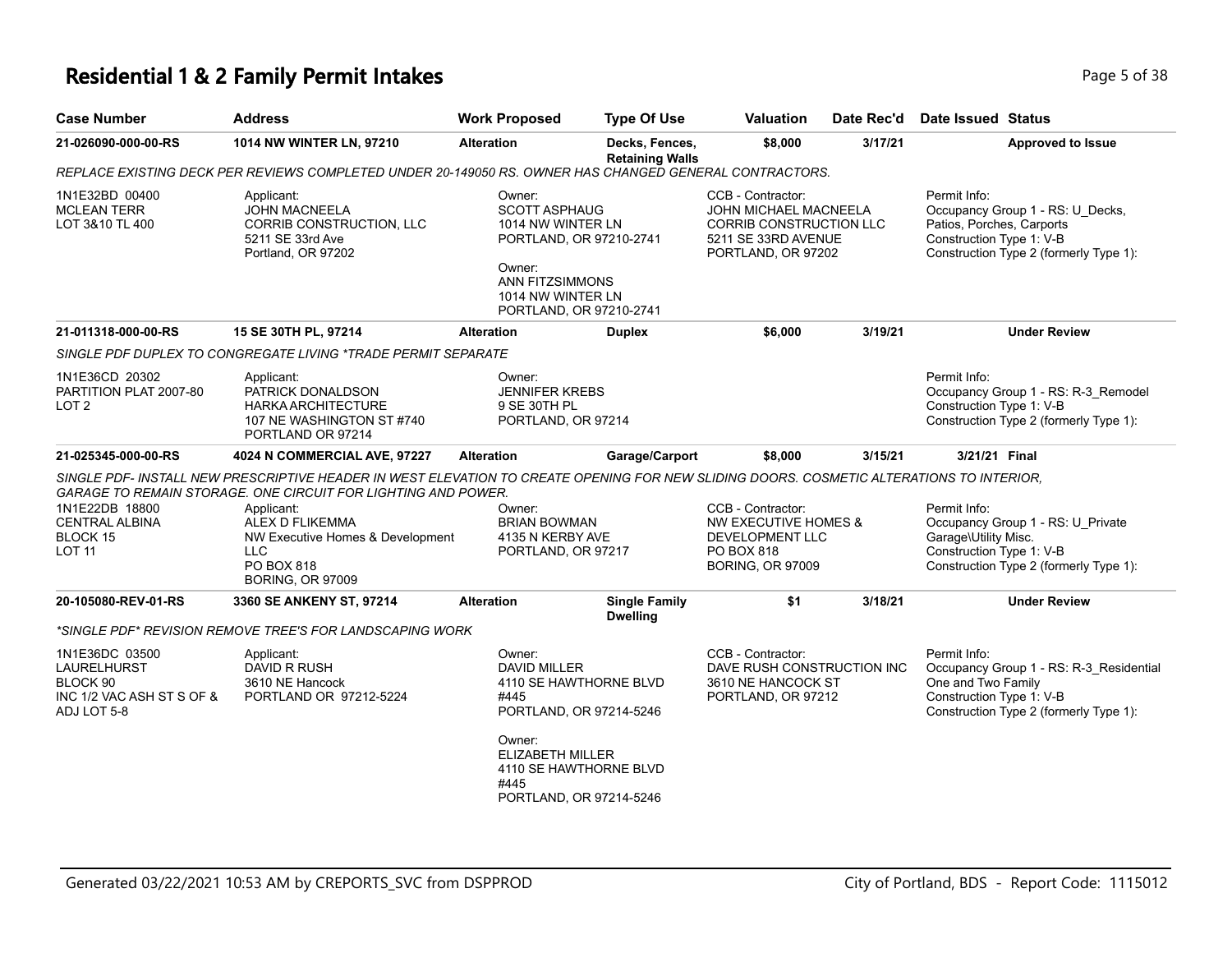### **Residential 1 & 2 Family Permit Intakes Page 1 and 2 Family Permit Intakes Page 6 of 38**

| <b>Case Number</b>                                                               | <b>Address</b>                                                                                                                 | <b>Work Proposed</b>                                                                                                                         | <b>Type Of Use</b>                      | <b>Valuation</b>                                                                                                                       | Date Rec'd | Date Issued Status                                                                                                                                  |
|----------------------------------------------------------------------------------|--------------------------------------------------------------------------------------------------------------------------------|----------------------------------------------------------------------------------------------------------------------------------------------|-----------------------------------------|----------------------------------------------------------------------------------------------------------------------------------------|------------|-----------------------------------------------------------------------------------------------------------------------------------------------------|
| 21-008585-REV-01-RS                                                              | 3036 SE 33RD AVE, 97202                                                                                                        | <b>Alteration</b>                                                                                                                            | <b>Single Family</b><br><b>Dwelling</b> | \$2,000                                                                                                                                | 3/15/21    | <b>Under Review</b>                                                                                                                                 |
|                                                                                  | *SINGLE PDF* "REVISION" (1) EGRESS WINDOW WITH WELL                                                                            |                                                                                                                                              |                                         |                                                                                                                                        |            |                                                                                                                                                     |
| 1S1E12BD 00700<br>WAVERLEIGH HTS<br>BLOCK 34<br>S 1/2 OF LOT 1&2                 | Applicant:<br><b>EMILY SINGLETON</b><br><b>TERRAFIRMA FOUNDATION SYSTEMS</b><br>7910 SW HUNZIKER ST<br>TIGARD OR 97223         | Owner:<br><b>TEETLE CLAWSON</b><br>4139 NE 38TH AVE<br>PORTLAND, OR 97211                                                                    |                                         | CCB - Contractor:<br><b>TERRAFIRMA FOUNDATION</b><br><b>REPAIR INC</b><br>761 NE GARDEN VALLEY BLVD<br>ROSEBURG, OR 97470              |            | Permit Info:<br>Occupancy Group 1 - RS: R-3_Residential<br>One and Two Family<br>Construction Type 1: V-B<br>Construction Type 2 (formerly Type 1): |
| 21-025291-000-00-RS                                                              | 7126 SE 31ST AVE, 97202                                                                                                        | <b>Alteration</b>                                                                                                                            | <b>Single Family</b><br><b>Dwelling</b> | \$1,500                                                                                                                                | 3/15/21    | <b>Under Review</b>                                                                                                                                 |
| *SINGLE PDF* VOLUNTARY SEISMIC RETROFIT                                          |                                                                                                                                |                                                                                                                                              |                                         |                                                                                                                                        |            |                                                                                                                                                     |
| 1S1E24BA 14600<br><b>EASTMORELAND</b><br>BLOCK <sub>20</sub><br>LOT <sub>5</sub> | Applicant:<br><b>EMILY SINGLETON</b><br>TERRAFIRMA FOUNDATION SYSTEMS<br>7910 SW HUNZIKER ST<br>TIGARD OR 97223                | Owner:<br><b>ARON BUFFEN</b><br>7126 SE 31ST AVE<br>PORTLAND, OR 97202                                                                       |                                         | CCB - Contractor:<br>TERRAFIRMA FOUNDATION<br><b>REPAIR INC</b><br>761 NE GARDEN VALLEY BLVD<br>ROSEBURG, OR 97470                     |            | Permit Info:<br>Occupancy Group 1 - RS: R-3_Residential<br>One and Two Family<br>Construction Type 1: V-B<br>Construction Type 2 (formerly Type 1): |
|                                                                                  |                                                                                                                                | Owner:<br>AMIE LEAVERTON<br>7126 SE 31ST AVE<br>PORTLAND, OR 97202                                                                           |                                         |                                                                                                                                        |            |                                                                                                                                                     |
| 21-025332-000-00-RS                                                              | 3830 SW 52ND PL, 97221                                                                                                         | <b>Alteration</b>                                                                                                                            | <b>Single Family</b><br><b>Dwelling</b> | \$52,455                                                                                                                               | 3/15/21    | 3/15/21 Issued                                                                                                                                      |
|                                                                                  | RECONFIGURE KITCHEN, LIVING ROOM AND DINING ROOM BY TAKING OUT WALLS AND INSTALLING BEAMS.                                     |                                                                                                                                              |                                         |                                                                                                                                        |            |                                                                                                                                                     |
| 1S1E07DB 00700<br><b>WILCOX ESTATES</b><br>BLOCK 10<br><b>LOT 14</b>             | Applicant:<br><b>ANDY SINGER</b><br>SEYMOUR GENERAL CONTRACTING<br>INC.<br>3825 SW SCHOLLS FERRY ROAD<br>PORTLAND OREGON 97221 | Owner:<br><b>MARY DOHERTY</b><br>3830 SW 52ND PL<br>PORTLAND, OR 97221<br>Owner:<br>MICHAEL DOHERTY<br>3830 SW 52ND PL<br>PORTLAND, OR 97221 |                                         | CCB - Contractor:<br><b>ANDY SINGER</b><br><b>SEYMOUR GENERAL</b><br>CONTRACTING INC<br>3825 SW SCHOLLS FERRY RD<br>PORTLAND, OR 97221 |            | Permit Info:<br>Occupancy Group 1 - RS: R-3 Residential<br>One and Two Family<br>Construction Type 1: V-B<br>Construction Type 2 (formerly Type 1): |
| 21-025511-000-00-RS                                                              | 2815 SE 66TH AVE, 97206                                                                                                        | <b>Alteration</b>                                                                                                                            | <b>Single Family</b><br><b>Dwelling</b> | \$24,650                                                                                                                               | 3/16/21    | 3/16/21 Issued                                                                                                                                      |
| Install 12.2kw roof mounted solar system                                         |                                                                                                                                |                                                                                                                                              |                                         |                                                                                                                                        |            |                                                                                                                                                     |
| 1S2E08BB 14600<br><b>BONADAIR</b><br><b>BLOCK7</b><br>N 29.5' OF LOT 9<br>LOT 10 | Applicant:<br>ZANE GOFF<br>NEIL KELLY CO INC<br>804 N ALBERTA ST<br>PORTLAND, OR 97217-2639                                    | Owner:<br><b>DAVID RACK</b><br>2815 SE 66TH AVE<br>PORTLAND, OR 97206                                                                        |                                         | CCB - Contractor:<br><b>ZANE GOFF</b><br>NEIL KELLY CO INC<br>804 N ALBERTA ST<br>PORTLAND, OR 97217-2693                              |            | Permit Info:<br>Occupancy Group 1 - RS: R-3_Residential<br>One and Two Family<br>Construction Type 1: V-B<br>Construction Type 2 (formerly Type 1): |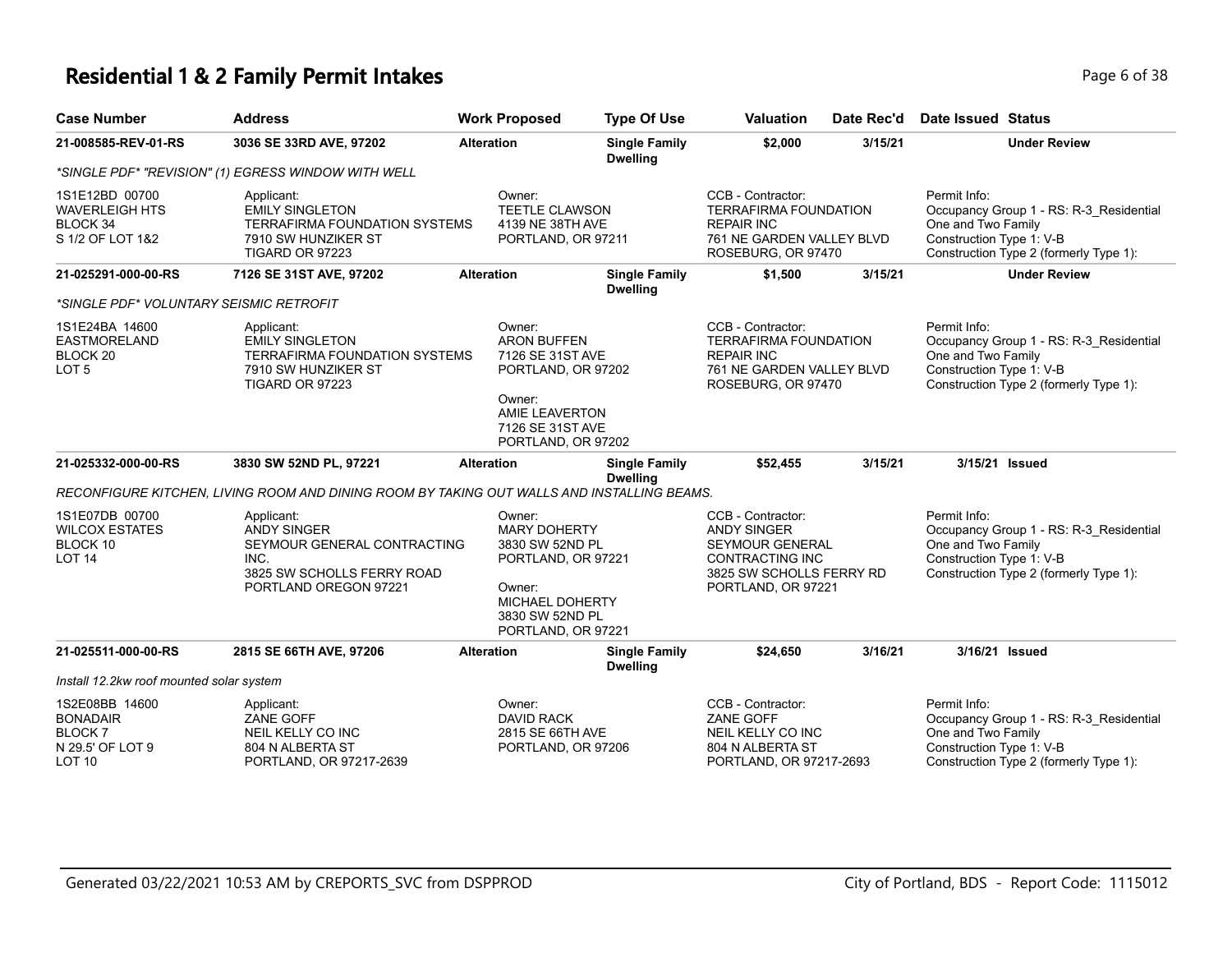### **Residential 1 & 2 Family Permit Intakes Page 7 of 38**

| <b>Case Number</b>                                                                    | <b>Address</b>                                                                                                                          | <b>Work Proposed</b>                                                                                                                             | <b>Type Of Use</b>                      | <b>Valuation</b>                                                                                                                | Date Rec'd | <b>Date Issued Status</b>                                                                                                                           |
|---------------------------------------------------------------------------------------|-----------------------------------------------------------------------------------------------------------------------------------------|--------------------------------------------------------------------------------------------------------------------------------------------------|-----------------------------------------|---------------------------------------------------------------------------------------------------------------------------------|------------|-----------------------------------------------------------------------------------------------------------------------------------------------------|
| 21-025524-000-00-RS                                                                   | 4009 SW PENDLETON ST, 97221                                                                                                             | <b>Alteration</b>                                                                                                                                | <b>Single Family</b><br><b>Dwelling</b> | \$17,968                                                                                                                        | 3/16/21    | 3/16/21 Issued                                                                                                                                      |
|                                                                                       | REMOVE OVERHEAD DOOR, MODIFY OPENING AND INSTALL SLIDING DOOR                                                                           |                                                                                                                                                  |                                         |                                                                                                                                 |            |                                                                                                                                                     |
| 1S1E17CB 06300<br><b>HARKER AC &amp; PLAT 2</b><br><b>BLOCK E</b><br>LOT <sub>5</sub> | Applicant:<br>CHERISH BERRY<br>RENEWAL BY ANDERSEN OF<br><b>PORTLAND</b><br>18151 SW BOONES FERRY RD.<br>PORTLAND, ORE 97224            | Owner:<br>SAMANTHA BRITTINGHAM<br>4009 SW PENDLETON ST<br>PORTLAND, OR 97221                                                                     |                                         | CCB - Contractor:<br><b>GLV ENTERPRISES INC</b><br>18151 SW BOONES FERRY RD<br>PORTLAND, OR 97224                               |            | Permit Info:<br>Occupancy Group 1 - RS: R-3_Residential<br>One and Two Family<br>Construction Type 1: V-B<br>Construction Type 2 (formerly Type 1): |
| 21-025846-000-00-RS                                                                   | 9115 N HODGE AVE, 97203                                                                                                                 | <b>Alteration</b>                                                                                                                                | <b>Single Family</b><br><b>Dwelling</b> | \$63,000                                                                                                                        | 3/16/21    | <b>Approved to Issue</b>                                                                                                                            |
|                                                                                       | KITCHEN, BATHROOM AND LAUNDRY REMODEL. REPLACE 7 WINDOWS, 3 OF THEM LARGER. FINISH BASEMENT.                                            |                                                                                                                                                  |                                         |                                                                                                                                 |            |                                                                                                                                                     |
| 1N1E08BB 12300<br>PORTSMOUTH VILLA ANX 3-<br>4<br>BLOCK 11<br>LOT <sub>14</sub>       | Applicant:<br><b>VESKO NENCHEV</b><br><b>VIN CONSTRUCTION</b><br>12301 NE LAURA CT<br>VANCOUVER, WA 98684                               | Owner:<br>KATIE COSGROVE<br>9115 N HODGE AVE<br>PORTLAND, OR 97203<br>Owner:<br>KAMYAR GHAVIDEL-ASGARI<br>9115 N HODGE AVE<br>PORTLAND, OR 97203 |                                         | CCB - Contractor:<br><b>VESSELIN ILIEV NENCHEV</b><br><b>VESSELIN ILIEV NENCHEV</b><br>12301 NE LAURA CT<br>VANCOUVER, WA 98684 |            | Permit Info:<br>Occupancy Group 1 - RS: R-3_Residential<br>One and Two Family<br>Construction Type 1: V-B<br>Construction Type 2 (formerly Type 1): |
| 21-025866-000-00-RS                                                                   | 4602 NE 29TH AVE, 97211                                                                                                                 | <b>Alteration</b>                                                                                                                                | <b>Single Family</b><br><b>Dwelling</b> | \$30,000                                                                                                                        | 3/16/21    | 3/16/21 Issued                                                                                                                                      |
| <b>EGRESS WINDOW.</b>                                                                 | CONVERT BASEMENT SPACE TO LIVING SPACE. TO INCLUDE 1 BEDROOM, 1 BATHROOM AND LIVING AREA. NEW STAIRS BETWEEN MAIN FLOOR AND BASEMENT. 1 |                                                                                                                                                  |                                         |                                                                                                                                 |            |                                                                                                                                                     |
| 1N1E24BD 11500                                                                        | Applicant:                                                                                                                              | Owner:                                                                                                                                           |                                         |                                                                                                                                 |            | Permit Info:                                                                                                                                        |
| <b>ELBERTA</b><br>BLOCK 13                                                            | <b>COREY OMEY</b><br>EMA ARCHITECTURE, LLC                                                                                              | <b>KYRA ROUTON-MICHELINIE</b><br>4602 NE 29TH AVE                                                                                                |                                         |                                                                                                                                 |            | Occupancy Group 1 - RS: R-3_Residential<br>One and Two Family                                                                                       |
| <b>LOT 11</b>                                                                         | 721 NW 9TH AVE, STE 280<br>PORTLAND, OR 97209                                                                                           | PORTLAND, OR 97211<br>Owner:<br><b>JAMES MICHELINIE</b><br>4602 NE 29TH AVE<br>PORTLAND, OR 97211                                                |                                         |                                                                                                                                 |            | Construction Type 1: V-B<br>Construction Type 2 (formerly Type 1):                                                                                  |
| 21-025882-000-00-RS                                                                   | 15041 SE SHERMAN ST, 97233                                                                                                              | <b>Alteration</b>                                                                                                                                | <b>Single Family</b><br><b>Dwelling</b> | \$100,000                                                                                                                       | 3/16/21    | <b>Approved to Issue</b>                                                                                                                            |
|                                                                                       | <b>INTERIOR REMODEL. KITCHEN AND BATHROOMS. NEW ELECTRICAL SERVICE.</b>                                                                 |                                                                                                                                                  |                                         |                                                                                                                                 |            |                                                                                                                                                     |
| 1S2E01CD 03300<br><b>TROPICANA PK</b><br>BLOCK <sub>3</sub><br>LOT <sub>3</sub>       | Applicant:<br><b>STEVEN R KEM</b><br><b>KEMS WOODWORKS LLC</b><br><b>PO BOX 396</b><br>CORNELIUS, OR 97113                              | Owner:<br>STEPHANIE MCCLAIN<br>15041 SE SHERMAN ST<br>PORTLAND, OR 97233<br>Owner:<br>KRISTINA HO<br>15041 SE SHERMAN ST<br>PORTLAND, OR 97233   |                                         | CCB - Contractor:<br><b>STEVEN R KEM</b><br><b>KEMS WOODWORKS LLC</b><br>PO BOX 396<br>CORNELIUS, OR 97113                      |            | Permit Info:<br>Occupancy Group 1 - RS: R-3_Residential<br>One and Two Family<br>Construction Type 1: V-B<br>Construction Type 2 (formerly Type 1): |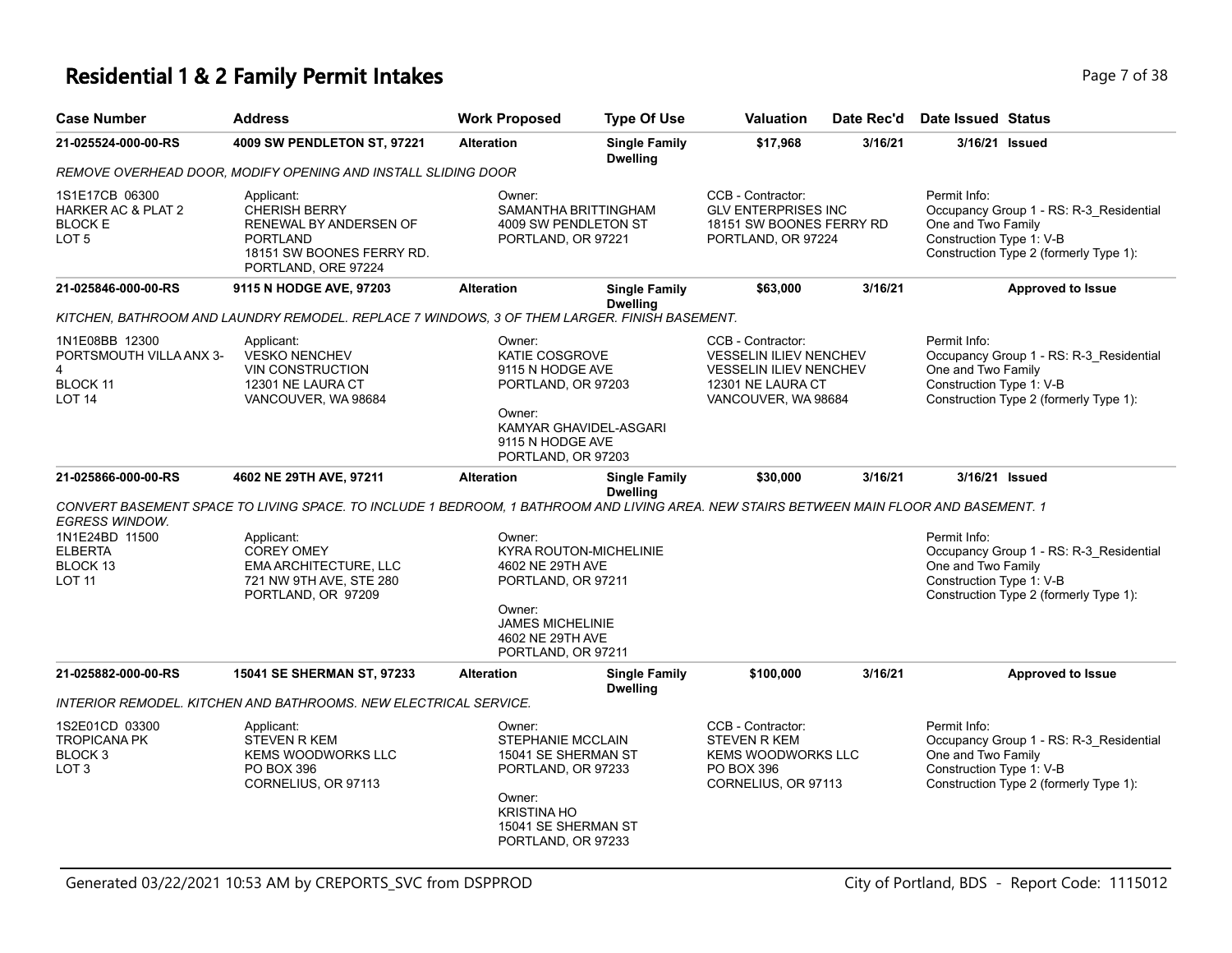### **Residential 1 & 2 Family Permit Intakes Page 1 and 2 and 2 and 2 and 2 and 2 and 2 and 2 and 2 and 2 and 2 and 2 and 2 and 2 and 2 and 2 and 2 and 2 and 2 and 2 and 2 and 2 and 2 and 2 and 2 and 2 and 2 and 2 and 2 and**

| <b>Case Number</b>                                                                             | <b>Address</b>                                                                                                                                                                                                               | <b>Work Proposed</b>                                                                                                                                         | <b>Type Of Use</b>                      | <b>Valuation</b>                                                                                                               | Date Rec'd | Date Issued Status                                                                                                                                  |  |
|------------------------------------------------------------------------------------------------|------------------------------------------------------------------------------------------------------------------------------------------------------------------------------------------------------------------------------|--------------------------------------------------------------------------------------------------------------------------------------------------------------|-----------------------------------------|--------------------------------------------------------------------------------------------------------------------------------|------------|-----------------------------------------------------------------------------------------------------------------------------------------------------|--|
| 21-025993-000-00-RS                                                                            | 1034 SW MYRTLE DR, 97201                                                                                                                                                                                                     | <b>Alteration</b>                                                                                                                                            | <b>Single Family</b><br><b>Dwelling</b> | \$200,000                                                                                                                      | 3/16/21    | <b>Under Review</b>                                                                                                                                 |  |
|                                                                                                | REMOVAL OF SUNROOM ADDITION OFF OF KITCHEN, REMOVAL OF BEDROOM ADDITION , RELOCATE NON LOAD BEARING WALLS, NEW PLUMBING, LIGHTING, NEW<br>PLUMBING FIXTURES, HVAC, AND WATER HEATER. NO ADDED FOOTPRINT, NO ADDED BATHROOMS. |                                                                                                                                                              |                                         |                                                                                                                                |            |                                                                                                                                                     |  |
| 1S1E04DC 05000<br><b>RUBSTEIN ADD</b><br>LOT <sub>1</sub>                                      | Applicant:<br>KARL RAPFOGEL<br><b>GREEN GABLES DESIGN &amp;</b><br><b>RESTORATION, INC.</b><br>1807 NW VAUGHN STREET<br>PORTLAND, OR 97209                                                                                   | Owner:<br><b>DEERHILL TRUST</b><br>888 SW 5TH AVE #870<br>PORTLAND, OR 97204                                                                                 |                                         | CCB - Contractor:<br><b>GREEN GABLES DESIGN &amp;</b><br><b>RESTORATION INC</b><br>1807 NW VAUGHN STREET<br>PORTLAND, OR 97209 |            | Permit Info:<br>Occupancy Group 1 - RS: R-3_Residential<br>One and Two Family<br>Construction Type 1: V-B<br>Construction Type 2 (formerly Type 1): |  |
| 21-026176-000-00-RS                                                                            | 4318 NE 35TH AVE, 97211                                                                                                                                                                                                      | <b>Alteration</b>                                                                                                                                            | <b>Single Family</b><br><b>Dwelling</b> | \$50,000                                                                                                                       | 3/17/21    | 3/17/21 Issued                                                                                                                                      |  |
|                                                                                                | KITCEHN REMODEL, REMOVE LOAD BARRING WALL, ADD FTG AND BEAMS                                                                                                                                                                 |                                                                                                                                                              |                                         |                                                                                                                                |            |                                                                                                                                                     |  |
| 1N1E24DB 05700<br><b>WILLAMETTE ADD</b><br>BLOCK 3<br>LOT 16-18                                | Applicant:<br><b>ANDREW PARIS</b><br>PARIS BROTHERS CONSTRUCTION<br>4120 SW ALFRED ST<br>PORTLAND, OR 97219-6923                                                                                                             | Owner:<br><b>LAWLER FAMILY TRUST</b><br>4318 NE 35TH AVE<br>PORTLAND, OR 97211                                                                               |                                         | CCB - Contractor:<br><b>PARIS BROTHERS</b><br><b>CONSTRUCTION LLC</b><br>4120 SW ALFRED ST<br>PORTLAND, OR 97219               |            | Permit Info:<br>Occupancy Group 1 - RS: R-3_Residential<br>One and Two Family<br>Construction Type 1: V-B<br>Construction Type 2 (formerly Type 1): |  |
| 21-026374-000-00-RS                                                                            | 5114 SE MITCHELL ST, 97206                                                                                                                                                                                                   | <b>Alteration</b>                                                                                                                                            | <b>Single Family</b><br><b>Dwelling</b> | \$20,000                                                                                                                       | 3/17/21    | 3/20/21 Issued                                                                                                                                      |  |
| STORAGE SPACE TO AN OFFICE.                                                                    | REMOVE EXISTING SOLARIUM AT REAR OF DWELLING, AND REPLACE WITH WOOD FRAMED WALLS AND ROOF ONTO EXISTING FOUNDATION. CONVERT BASEMENT                                                                                         |                                                                                                                                                              |                                         |                                                                                                                                |            |                                                                                                                                                     |  |
| 1S2E18BD 05200<br>SECTION 18 1S 2E<br>TL 5200 0.23 ACRES                                       | Applicant:<br><b>MATT GREER</b><br>WINDWARD CONSTRUCTION LLC<br>PO BOX 10463<br>PORTLAND, OR 97296                                                                                                                           | Owner:<br><b>SLAYDE DAPPEN</b><br>5114 SE MITCHELL ST<br>PORTLAND, OR 97206<br>Owner:<br><b>BENJAMIN DAPPEN</b><br>5114 SE MITCHELL ST<br>PORTLAND, OR 97206 |                                         | CCB - Contractor:<br><b>MATT GREER</b><br>WINDWARD CONSTRUCTION LLC<br>PO BOX 10463<br>PORTLAND, OR 97296                      |            | Permit Info:<br>Occupancy Group 1 - RS: R-3_Residential<br>One and Two Family<br>Construction Type 1: V-B<br>Construction Type 2 (formerly Type 1): |  |
| 21-026482-000-00-RS                                                                            | 1928 SE 45TH AVE, 97215                                                                                                                                                                                                      | <b>Alteration</b>                                                                                                                                            | <b>Single Family</b>                    | \$45,000                                                                                                                       | 3/18/21    | 3/18/21 Issued                                                                                                                                      |  |
| EXPAN UPPER LEVEL DECK,                                                                        |                                                                                                                                                                                                                              |                                                                                                                                                              | <b>Dwelling</b>                         |                                                                                                                                |            |                                                                                                                                                     |  |
| 1S2E06CB 03100<br><b>FAILING ADD</b><br>BLOCK <sub>2</sub><br>N 10' OF LOT 8<br>S 25' OF LOT 9 | Applicant:<br>NWC NICK WEITZER CO LLC<br>3909 SE LINCOLN ST<br>PORTLAND, OR 97214                                                                                                                                            | Owner:<br><b>DEMIAN PARKER</b><br>1928 SE 45TH AVE<br>PORTLAND, OR 97215-3139<br>Owner:<br><b>DAWN PARKER</b><br>1928 SE 45TH AVE<br>PORTLAND, OR 97215-3139 |                                         | CCB - Contractor:<br>NWC NICK WEITZER CO LLC<br>3909 SE LINCOLN ST<br>PORTLAND, OR 97214                                       |            | Permit Info:<br>Occupancy Group 1 - RS: R-3_Residential<br>One and Two Family<br>Construction Type 1: V-B<br>Construction Type 2 (formerly Type 1): |  |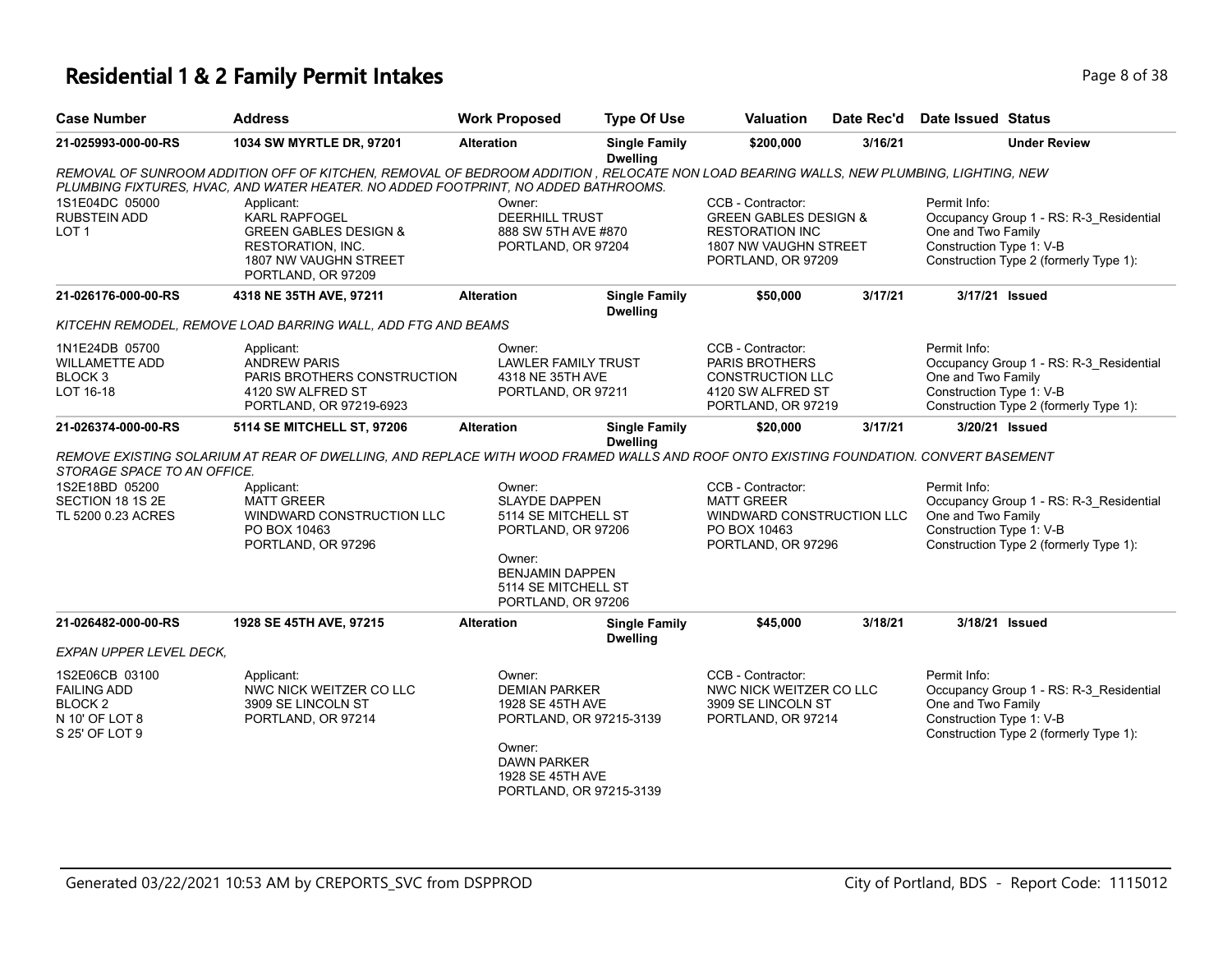### **Residential 1 & 2 Family Permit Intakes Page 1 and Security Page 9 of 38**

| <b>Case Number</b>                                                                                                   | <b>Address</b>                                                                                                                                                                                                                                                                                                                                                                           | <b>Work Proposed</b>                                                                                                                                | <b>Type Of Use</b>                      | Valuation                                                                                                                                                                                                                                                                                                                                                                                                                                                       | Date Rec'd | <b>Date Issued Status</b>                                                                                                                                                                       |
|----------------------------------------------------------------------------------------------------------------------|------------------------------------------------------------------------------------------------------------------------------------------------------------------------------------------------------------------------------------------------------------------------------------------------------------------------------------------------------------------------------------------|-----------------------------------------------------------------------------------------------------------------------------------------------------|-----------------------------------------|-----------------------------------------------------------------------------------------------------------------------------------------------------------------------------------------------------------------------------------------------------------------------------------------------------------------------------------------------------------------------------------------------------------------------------------------------------------------|------------|-------------------------------------------------------------------------------------------------------------------------------------------------------------------------------------------------|
| 21-026637-000-00-RS                                                                                                  | 1714 SE 51ST AVE, 97215                                                                                                                                                                                                                                                                                                                                                                  | <b>Alteration</b>                                                                                                                                   | <b>Single Family</b><br><b>Dwelling</b> | \$5,600                                                                                                                                                                                                                                                                                                                                                                                                                                                         | 3/18/21    | <b>Under Review</b>                                                                                                                                                                             |
|                                                                                                                      | *SINGLE PDF* VOLUNTARY CHIMNEY UNDERPINNING USING 2 HELICAL PIERS                                                                                                                                                                                                                                                                                                                        |                                                                                                                                                     |                                         |                                                                                                                                                                                                                                                                                                                                                                                                                                                                 |            |                                                                                                                                                                                                 |
| 1S2E06DB 22700<br>SECOND ELECTRIC ADD<br><b>BLOCK1</b><br><b>LOT 11</b>                                              | Applicant:<br><b>EMILY SINGLETON</b><br>TERRAFIRMA FOUNDATION SYSTEMS<br>7910 SW HUNZIKER ST<br>TIGARD OR 97223                                                                                                                                                                                                                                                                          | Owner:<br>ANS VAN GENT<br>1714 SE 51ST AVE<br>PORTLAND, OR 97215                                                                                    |                                         | CCB - Contractor:<br><b>TERRAFIRMA FOUNDATION</b><br><b>REPAIR INC</b><br>761 NE GARDEN VALLEY BLVD<br>ROSEBURG, OR 97470                                                                                                                                                                                                                                                                                                                                       |            | Permit Info:<br>Occupancy Group 1 - RS: R-3_Residential<br>One and Two Family<br>Construction Type 1: V-B<br>Construction Type 2 (formerly Type 1):                                             |
| 21-027502-000-00-RS                                                                                                  | 3563 NE 26TH AVE, 97212                                                                                                                                                                                                                                                                                                                                                                  | <b>Alteration</b>                                                                                                                                   | <b>Single Family</b><br><b>Dwelling</b> | \$90,000                                                                                                                                                                                                                                                                                                                                                                                                                                                        | 3/20/21    | 3/20/21 Under Review                                                                                                                                                                            |
| 1N1E24CC 14200<br><b>ALAMEDA PARK</b><br>BLOCK <sub>2</sub><br>LOT <sub>7</sub>                                      | SINGLE PDF- REMODEL KITCHEN ON MAIN FLOOR STRUCTURAL UPGRADES TO REMOVE BEARING WALLS AND REINFORCE FLOORS. REMODEL ONE BATHROOM ON<br>2ND FLOOR. ADD NEW MASTER BATHROOM (TOTAL OF 4) ASSOCIATED MECHANICAL, ELECTRICAL AND PLUMBING. (SUBS ENTERED)<br>Applicant:<br>JAMES DAVID LOVESTRAND<br>LOVESTRAND CONSTR &<br><b>RESTORATION LLC</b><br>3015 NE 20TH AVE<br>PORTLAND, OR 97212 | Owner:<br>1245 BAY LAUREL DR<br>MENLO PARK, CA 94025                                                                                                | PODESTA FAMILY 2005 REV TR              | CCB - Contractor:<br><b>JAMES DAVID LOVESTRAND</b><br>LOVESTRAND CONSTR &<br><b>RESTORATION LLC</b><br>3015 NE 20TH AVE<br>PORTLAND, OR 97212<br>CCB - Contractor:<br><b>IRVINGTON AIR INC</b><br>PO BOX 18186<br>PORTLAND, OR 97218<br>CCB - Contractor:<br>DAVID RAY OAKLEY<br>8811 SW SPRUCE STREET<br><b>TIGARD, OR 97223</b><br>TIGARD OR 97223<br>CCB - Contractor:<br><b>CHARGED ELECTRIC LLC</b><br>12175 SW SUMMER CREST DR<br><b>TIGARD, OR 97223</b> |            | Permit Info:<br>Occupancy Group 1 - RS: R-3_Residential<br>One and Two Family<br>Construction Type 1: V-B<br>Construction Type 2 (formerly Type 1):                                             |
| 21-027555-000-00-RS                                                                                                  | 4005 SW NEHALEM CT, 97239                                                                                                                                                                                                                                                                                                                                                                | <b>Alteration</b>                                                                                                                                   | <b>Single Family</b>                    | \$15,920                                                                                                                                                                                                                                                                                                                                                                                                                                                        | 3/21/21    | 3/21/21 Issued                                                                                                                                                                                  |
| <b>BATHROOMS. DEVELOPMENT NOT IN TREE RPZ.</b><br>1S1E09CB 08900<br><b>COUNCIL CREST PK</b><br>BLOCK 19<br>LOT 10&11 | WHOLE HOUSE REMODEL, 130 SF ENTRY ADDITION UNDER EXISTING ROOF LINE AND OVER EXISTING SLAB, REPLACE EXISTING DECK. NO ADDITIONAL                                                                                                                                                                                                                                                         | Owner:<br><b>DINA GLASSMAN</b><br>4005 SW NEHALEM CT<br>PORTLAND, OR 97239<br>Owner:<br>DARREN GLASSMAN<br>4005 SW NEHALEM CT<br>PORTLAND, OR 97239 | <b>Dwelling</b>                         | CCB - Contractor:<br><b>CLARKBUILT INC</b><br>1129 SE MARKET ST<br>PORTLAND, OR 97214                                                                                                                                                                                                                                                                                                                                                                           |            | Permit Info:<br>Occupancy Group 1 - RS: R-3 Residential<br>One and Two Family<br>Construction Type 1: V-B<br>Construction Type 2 (formerly Type 1):<br>Total Square Footage - Display Only: 130 |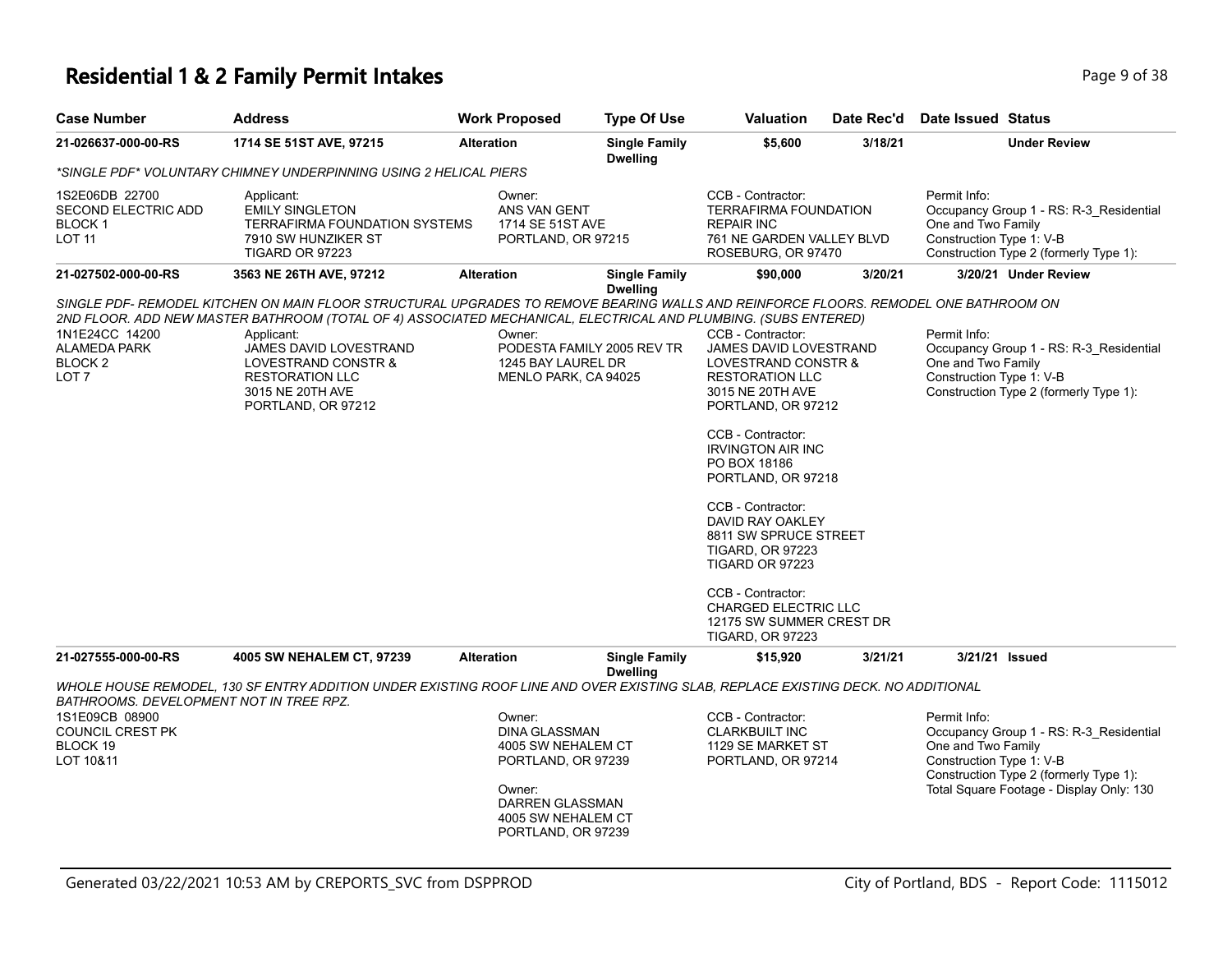# **Residential 1 & 2 Family Permit Intakes Page 10 of 38**

| <b>Case Number</b>                                                                        | <b>Address</b>                                                                                                                                                                                                                                                                                          | <b>Work Proposed</b>                                                                                                                                         | <b>Type Of Use</b>                      | <b>Valuation</b>                                                                                                  | Date Rec'd | Date Issued Status                                                                                                                                                    |
|-------------------------------------------------------------------------------------------|---------------------------------------------------------------------------------------------------------------------------------------------------------------------------------------------------------------------------------------------------------------------------------------------------------|--------------------------------------------------------------------------------------------------------------------------------------------------------------|-----------------------------------------|-------------------------------------------------------------------------------------------------------------------|------------|-----------------------------------------------------------------------------------------------------------------------------------------------------------------------|
| 21-027579-000-00-RS                                                                       | 6339 NE 33RD AVE, 97211                                                                                                                                                                                                                                                                                 | <b>Alteration</b>                                                                                                                                            | <b>Single Family</b><br><b>Dwelling</b> | \$18,000                                                                                                          | 3/21/21    | <b>Approved to Issue</b>                                                                                                                                              |
|                                                                                           | SINGLE PDF REBUILD EXISTING FRONT PORCH LIKE FOR LIKE IN SAME FOOTPRINT. STRUCTURAL WORK ONLY.                                                                                                                                                                                                          |                                                                                                                                                              |                                         |                                                                                                                   |            |                                                                                                                                                                       |
| 1N1E13CA 00800<br><b>IRVINGTON PK</b><br>BLOCK 51<br>LOT 16&18                            | Applicant:<br><b>Ashley Fleschner</b><br>FLESCHNER CONSTRUCTION LLC<br>7416 SW 33RD AVE<br>PORTLAND, OR 97219                                                                                                                                                                                           | Owner:<br><b>DEAH PARTAK</b><br>6339 NE 33RD AVE<br>PORTLAND, OR 97211<br>Owner:<br><b>JAMES MAYER</b><br>6339 NE 33RD AVE<br>PORTLAND, OR 97211             |                                         | CCB - Contractor:<br>Ashley Fleschner<br>FLESCHNER CONSTRUCTION<br>LLC.<br>7416 SW 33RD AVE<br>PORTLAND, OR 97219 |            | Permit Info:<br>Occupancy Group 1 - RS: R-3_Residential<br>One and Two Family<br>Construction Type 1: V-B<br>Construction Type 2 (formerly Type 1):                   |
| 20-197776-000-00-RS                                                                       | 3127 SE TACOMA ST, 97202                                                                                                                                                                                                                                                                                | <b>Alteration</b>                                                                                                                                            | <b>Single Family</b>                    | \$35,000                                                                                                          | 3/15/21    | <b>Under Review</b>                                                                                                                                                   |
| 1S1E24CD 02000<br>SECTION 24 1S 1E<br>TL 2000 0.46 ACRES                                  | SINGLE PDF - FOUNDATION REPAIR, SAW CUT WALL AND FOUNDATION TO INSTALL NEW FOOTING. RETROACTIVE PERMITTING OF BASEMENT CONVERSION,<br><b>INCLUDES TWO BEDROOMS AND ONE BATHROOM *** TRADES SEPARATE</b><br>Applicant:<br>Chris Trotman<br>On Demand Excavation LLC<br>PO Box 1192<br>Tualatin, OR 97062 | Owner:<br><b>JAMES KING</b><br>3127 SE TACOMA ST<br>PORTLAND, OR 97202-8919<br>Owner:<br><b>KORTNEY KING</b><br>3127 SE TACOMA ST<br>PORTLAND, OR 97202-8919 | <b>Dwelling</b>                         | CCB - Contractor:<br>ON DEMAND EXCAVATION LLC<br>PO BOX 1192<br>TUALATIN, OR 97062                                |            | Permit Info:<br>Occupancy Group 1 - RS: R-3_Residential<br>One and Two Family<br>Construction Type 1: V-B<br>Construction Type 2 (formerly Type 1):                   |
| 21-001949-000-00-RS                                                                       | 7116 N CURTIS AVE, 97217<br>SINGLE PDF FIRE REPAIRS TO ROOF SHEATHING, ROOF FRAMING AND FINISHES                                                                                                                                                                                                        | <b>Alteration</b>                                                                                                                                            | <b>Single Family</b><br><b>Dwelling</b> | \$1,500                                                                                                           | 3/19/21    | <b>Under Review</b>                                                                                                                                                   |
| 1N1E16BB 13100<br>ARBOR LODGE<br>BLOCK 18<br>LOT <sub>3</sub><br>S 1/2 OF LOT 4           | Applicant:<br>DAVE SANDAHL<br>SANDAHL STRUCTURAL, PC<br>11481 SW HALL BLVD SUITE 201D<br>TIGARD, OR 97223                                                                                                                                                                                               | Owner:<br><b>CHRISTOPHER TREMBLAY</b><br>154 TAYLOR ST<br>TWIN FALLS, ID 83301-5218                                                                          |                                         | CCB - Contractor:<br>PORTLAND REAL ESTATE<br>SOLUTIONS LLC<br>14915 SW 72ND AVENUE<br>PORTLAND, OR 97224          |            | Permit Info:<br>Occupancy Group 1 - RS: R-3_Residential<br>One and Two Family<br>Construction Type 1: V-B<br>Construction Type 2 (formerly Type 1):                   |
| 21-004471-000-00-RS                                                                       | 3515 SE FRANKLIN ST, 97202                                                                                                                                                                                                                                                                              | <b>Alteration</b>                                                                                                                                            | <b>Single Family</b>                    | \$12,164                                                                                                          | 3/18/21    | 3/18/21 Issued                                                                                                                                                        |
|                                                                                           | Single PDF - REMODEL KITCHEN. REMOVING A WALL AND ADDING TWO POSTS AND A LEDGER***TRADE PERMITS SEPARATE***                                                                                                                                                                                             |                                                                                                                                                              | <b>Dwelling</b>                         |                                                                                                                   |            |                                                                                                                                                                       |
| 1S1E12AC 06000<br><b>WAVERLEIGH HTS</b><br>BLOCK 39<br>E 1/2 OF LOT 2<br>LOT <sub>3</sub> | Applicant:<br><b>ANNE ZUERCHER</b><br>PORTLAND OR<br><b>USA</b>                                                                                                                                                                                                                                         | Owner:<br><b>STEPHEN MATHRAS</b><br>3515 SE FRANKLIN ST<br>PORTLAND, OR 97202-1828                                                                           |                                         |                                                                                                                   |            | Permit Info:<br>Occupancy Group 1 - RS: R-3_Remodel<br>Construction Type 1: V-B<br>Construction Type 2 (formerly Type 1):<br>Total Square Footage - Display Only: 298 |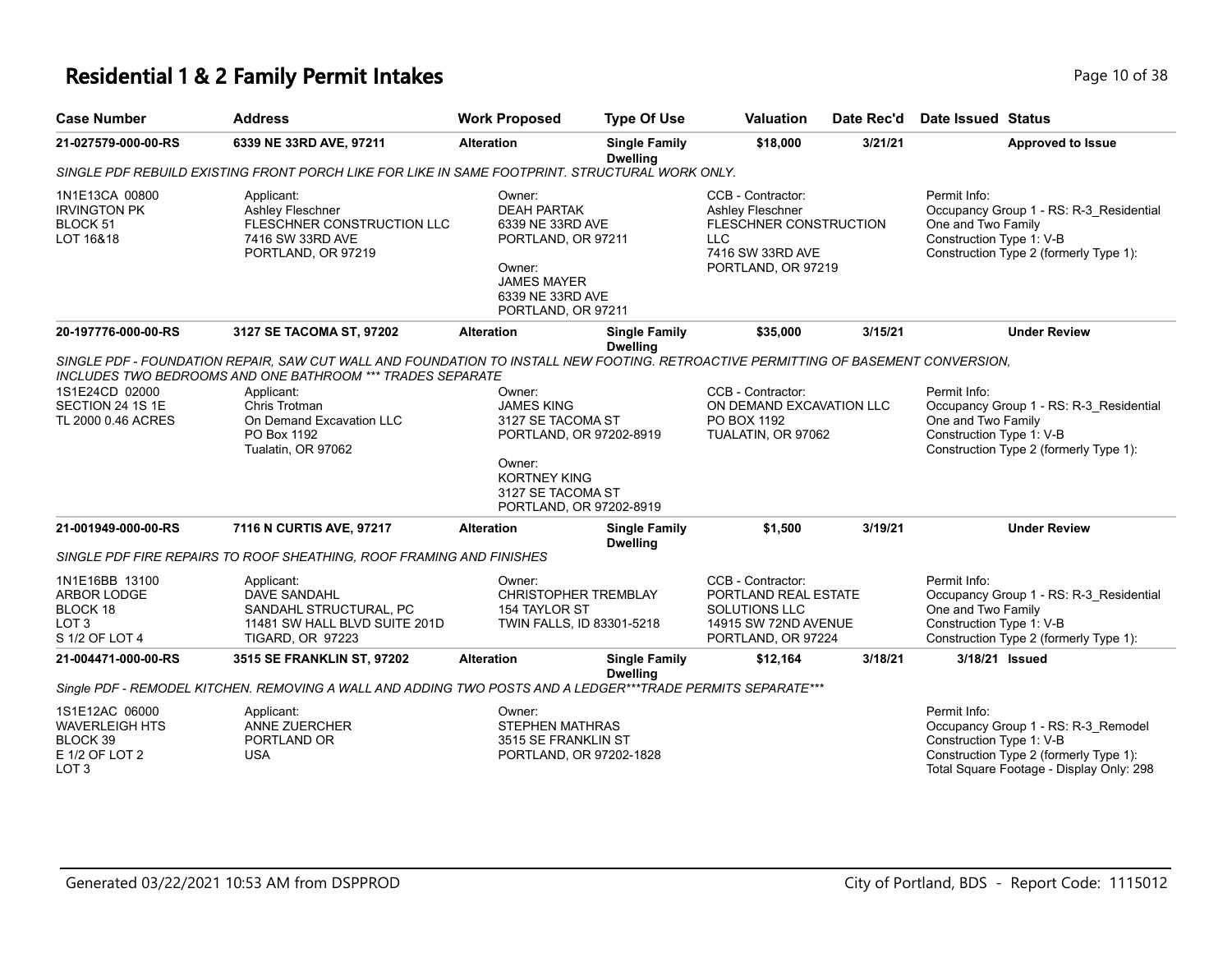# **Residential 1 & 2 Family Permit Intakes Page 11 of 38**

| <b>Case Number</b>                                                                                | <b>Address</b>                                                                                                                                                                                                                                                                   | <b>Work Proposed</b>                                                                                                                          | <b>Type Of Use</b>                      | Valuation                                                                                                          | Date Rec'd | Date Issued Status                                                                                                                                    |
|---------------------------------------------------------------------------------------------------|----------------------------------------------------------------------------------------------------------------------------------------------------------------------------------------------------------------------------------------------------------------------------------|-----------------------------------------------------------------------------------------------------------------------------------------------|-----------------------------------------|--------------------------------------------------------------------------------------------------------------------|------------|-------------------------------------------------------------------------------------------------------------------------------------------------------|
| 21-004507-000-00-RS                                                                               | 3512 NE LIBERTY ST, 97211                                                                                                                                                                                                                                                        | <b>Alteration</b>                                                                                                                             | <b>Single Family</b><br><b>Dwelling</b> | \$3,700                                                                                                            | 3/19/21    | <b>Under Review</b>                                                                                                                                   |
| <b>WELL. *** TRADES SEPARATE</b>                                                                  | SINGLE PDF - LEGALIZE CONVERSION OF BASEMENT TO HABITABLE SPACE, INCLUDING ONE BEDROOM AND BATHROOM. INSTALL NEW EGRESS WINDOW AND                                                                                                                                               |                                                                                                                                               |                                         |                                                                                                                    |            |                                                                                                                                                       |
| 1N1E13AC 04800<br><b>COATES PK ADD</b><br>BLOCK <sub>2</sub><br>E 4' OF LOT 5<br>LOT <sub>6</sub> | Applicant:<br><b>GOITOM TESTAMENKEROS</b><br>3512 NE LIBERTY ST<br>PORTLAND, OR 97211                                                                                                                                                                                            | Owner:<br><b>GOITOM TESFAMENKEROS</b><br>3512 NE LIBERTY ST<br>PORTLAND, OR 97211-7248                                                        |                                         |                                                                                                                    |            | Permit Info:<br>Occupancy Group 1 - RS: R-3_Remodel<br>Construction Type 1: V-B<br>Construction Type 2 (formerly Type 1):                             |
|                                                                                                   |                                                                                                                                                                                                                                                                                  | Owner:<br><b>GENET TEKLEYESUS</b><br>3512 NE LIBERTY ST<br>PORTLAND, OR 97211-7248                                                            |                                         |                                                                                                                    |            |                                                                                                                                                       |
| 21-006637-000-00-RS                                                                               | 6821 SE RAYMOND CT, 97206                                                                                                                                                                                                                                                        | <b>Alteration</b>                                                                                                                             | <b>Single Family</b><br><b>Dwelling</b> | \$40,000                                                                                                           | 3/19/21    | <b>Under Review</b>                                                                                                                                   |
|                                                                                                   | SINGLE PDF ALTERATION TO SFR FOR SMOKE AND WATER RESTORATION. REPLACE ROOF SHEATHING AND ADD FURRING STRIPS TO RAFTERS. REPAIR ROTTEN<br>SUBFLOOR IN BATHROOM. ADD FRAMING AROUND WINDOW INSTALLATIONS AS REQ'D BY CODE**ET. MT. AND PT PERMITS SEPARATE                         |                                                                                                                                               |                                         |                                                                                                                    |            |                                                                                                                                                       |
| 1S2E17BD 21900<br><b>FIRLAND</b><br><b>BLOCK 11</b><br><b>LOT 11</b>                              | Applicant:<br>EDWARD CRABAUGH<br><b>ECEC</b><br>1100 NE 28TH AVE #212<br>PORTLAND, OR 97232                                                                                                                                                                                      | Owner:<br>PATRICIA DOUGHERTY<br>6821 SE RAYMOND CT<br>PORTLAND, OR 97206-4557                                                                 |                                         | CCB - Contractor:<br><b>DAVID PODREZ</b><br>STATEWIDE RESTORATION INC<br>19140 NE PORTAL WAY<br>PORTLAND, OR 97305 |            | Permit Info:<br>Occupancy Group 1 - RS: R-3_Remodel<br>Construction Type 1: V-B<br>Construction Type 2 (formerly Type 1):                             |
| 21-012974-000-00-RS                                                                               | 8708 NE HALSEY ST, 97220                                                                                                                                                                                                                                                         | <b>Alteration</b>                                                                                                                             | <b>Single Family</b>                    | \$16,000                                                                                                           | 3/17/21    | 3/17/21 Issued                                                                                                                                        |
| <b>PERMITS SEPARATE</b>                                                                           | SINGLE PDF - KITCHEN ALTERATIONS TO REMOVE CLOSET WALL AND INSTALL NEW BEAM; RECONFIGURE KITCHEN LAYOUT; INCREASE SIZE OF EXISTING WINDOW<br>OPENING OVER PROPOSED KITCHEN SINK AND RELOCATE EXTERIOR DOOR.; NEW EXTERIOR WALL SHEATHING*** MECHANCIAL, ELECTRICAL, AND PLUMBING |                                                                                                                                               | <b>Dwelling</b>                         |                                                                                                                    |            |                                                                                                                                                       |
| 1N2E33BA 02300                                                                                    | Applicant:                                                                                                                                                                                                                                                                       | Owner:                                                                                                                                        |                                         |                                                                                                                    |            | Permit Info:                                                                                                                                          |
| <b>HAZELDELL</b><br>BLOCK <sub>2</sub><br><b>LOT 7&amp;8</b>                                      | Kiera Brinkley<br>8708 NE HALSEY ST<br>PORTLAND, OR 97220                                                                                                                                                                                                                        | <b>KIERA BRINKLEY</b><br>8708 NE HALSEY ST<br>PORTLAND, OR 97220                                                                              |                                         |                                                                                                                    |            | Occupancy Group 1 - RS: R-3_Remodel<br>Construction Type 1: V-B<br>Construction Type 2 (formerly Type 1):<br>Total Square Footage - Display Only: 138 |
| 21-014160-000-00-RS                                                                               | 1215 SE MARION ST, 97202                                                                                                                                                                                                                                                         | <b>Alteration</b>                                                                                                                             | <b>Single Family</b><br><b>Dwelling</b> | \$500                                                                                                              | 3/17/21    | 3/17/21 Issued                                                                                                                                        |
|                                                                                                   | SINGLE PDF- SOLAR 6.29KW ROOF TOP MOUNTED PV SYSTEM: PRESCRIPTIVE                                                                                                                                                                                                                |                                                                                                                                               |                                         |                                                                                                                    |            |                                                                                                                                                       |
| 1S1E26BA 09600<br><b>SELLWOOD</b><br>BLOCK 44<br>LOT <sub>5</sub>                                 | Applicant:<br><b>GARRETT HARTWELL</b><br><b>POWER NORTHWEST</b><br>11393 NW ANDERSON<br>PORTLAND OR 97229                                                                                                                                                                        | Owner:<br>KATHY FRANZ<br>1215 SE MARION ST<br>PORTLAND, OR 97202<br>Owner:<br><b>GREGORY FRANZ</b><br>1215 SE MARION ST<br>PORTLAND, OR 97202 |                                         | CCB - Contractor:<br>POWER NORTHWEST<br><b>INCORPORATED</b><br>11393 NW ANDERSON ST<br>PORTLAND, OR 97229          |            | Permit Info:<br>Occupancy Group 1 - RS: R-3_Residential<br>One and Two Family<br>Construction Type 1: V-B<br>Construction Type 2 (formerly Type 1):   |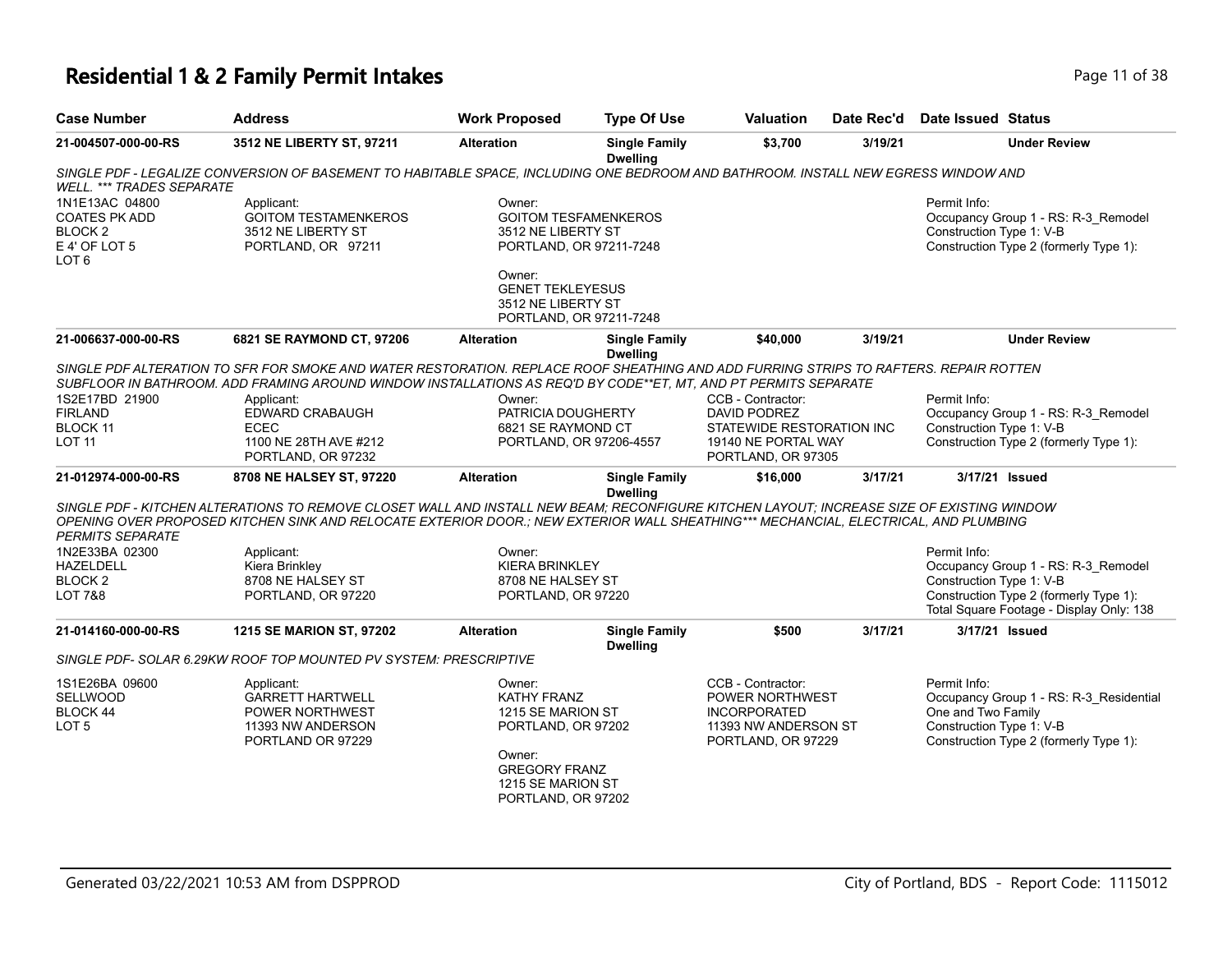# **Residential 1 & 2 Family Permit Intakes Page 12 of 38**

| <b>Case Number</b>                                                   | <b>Address</b>                                                                                                                                                                                                                                               | <b>Work Proposed</b>                                                                                                                                        | <b>Type Of Use</b>                      | <b>Valuation</b>                                                                      | Date Rec'd | <b>Date Issued Status</b>                                                                                                                                                                              |
|----------------------------------------------------------------------|--------------------------------------------------------------------------------------------------------------------------------------------------------------------------------------------------------------------------------------------------------------|-------------------------------------------------------------------------------------------------------------------------------------------------------------|-----------------------------------------|---------------------------------------------------------------------------------------|------------|--------------------------------------------------------------------------------------------------------------------------------------------------------------------------------------------------------|
| 21-015512-000-00-RS                                                  | 4545 NE 64TH AVE, 97218                                                                                                                                                                                                                                      | <b>Alteration</b>                                                                                                                                           | <b>Single Family</b><br><b>Dwelling</b> | \$500                                                                                 | 3/18/21    | 3/18/21 Issued                                                                                                                                                                                         |
|                                                                      | SINGLE PDF SOLAR 4.33 KW ROOF TOP MOUNTED PV SYSTEM PRESCRIPTIVE                                                                                                                                                                                             |                                                                                                                                                             |                                         |                                                                                       |            |                                                                                                                                                                                                        |
| 1N2E20BC 10300<br>PADDOCK AC<br><b>BLOCK1</b><br>S 65' OF LOT 5&6    | Applicant:<br>CHRISTINE STAMPER<br><b>ELEMENTAL ENERGY</b><br>1339 SE 8TH AVE, SUITE B<br>PORTLAND, OR 97214                                                                                                                                                 | Owner:<br><b>DIANE MULCH</b><br>4545 NE 64TH AVE<br>PORTLAND, OR 97218-3261                                                                                 |                                         | CCB - Contractor:<br>ELEMENTAL ENERGY LLC<br>1339 SE 8TH AVE #B<br>PORTLAND, OR 97214 |            | Permit Info:<br>Occupancy Group 1 - RS: R-3 Residential<br>One and Two Family<br>Construction Type 1: V-B<br>Construction Type 2 (formerly Type 1):                                                    |
| 21-021984-000-00-RS                                                  | 4848 SE HARRISON ST, 97215                                                                                                                                                                                                                                   | <b>Alteration</b>                                                                                                                                           | <b>Single Family</b><br><b>Dwelling</b> | \$51,433                                                                              | 3/20/21    | <b>Under Review</b>                                                                                                                                                                                    |
| 1S2E06CA 27300                                                       | SINGLE PDF NEW INTERIOR PERIMETER SHEAR WALL CONSTRUCTION ON EXISTING TRENCH FOOTING ADJACENT TO EXISTING CONCRETE FOUNDATION WALLS IN<br>BASEMENT (BASEMENT IS NOT HABITABLE SPACE). NEW BEAMS AND COLUMNS AND ISOLATED FOOTINGS IN BASEMENT.<br>Applicant: | Owner:                                                                                                                                                      |                                         |                                                                                       |            | Permit Info:                                                                                                                                                                                           |
| <b>FAILING ADD</b>                                                   | <b>ANTHONY SUTTER</b>                                                                                                                                                                                                                                        | <b>ANTHONY SUTTER</b>                                                                                                                                       |                                         |                                                                                       |            | Occupancy Group 1 - RS: R-3 Remodel                                                                                                                                                                    |
| BLOCK <sub>9</sub><br>LOT 13 TL 27300                                | 4848 SE HARRISON ST<br>PORTLAND OR 97215                                                                                                                                                                                                                     | 4848 SE HARRISON ST<br>PORTLAND, OR 97215                                                                                                                   |                                         |                                                                                       |            | Construction Type 1: V-B<br>Construction Type 2 (formerly Type 1):<br>Total Square Footage - Display Only: 1260                                                                                        |
| 21-023661-000-00-RS                                                  | 5635 NE JESSUP ST, 97218                                                                                                                                                                                                                                     | <b>Alteration</b>                                                                                                                                           | <b>Single Family</b><br><b>Dwelling</b> | \$16,000                                                                              | 3/17/21    | 3/17/21 Issued                                                                                                                                                                                         |
|                                                                      | SINGLE PDF - REMOVE LOAD BEARING WALLS BETWEEN LIVING AND DINING ROOM. ADD GLULAM, POST, AND FOOTING IN BASEMENT. *** TRADES SEPARATE                                                                                                                        |                                                                                                                                                             |                                         |                                                                                       |            |                                                                                                                                                                                                        |
| 1N2E18DC 03500<br><b>CENTURY TERR</b><br>BLOCK 4<br>LOT <sub>6</sub> | Applicant:<br><b>HANNAH LOUCKS</b><br>LOVETT, INC<br>6920 NE 42nd Ave<br>Portland, Oregon 97218                                                                                                                                                              | Owner:<br><b>BENJAMIN STEINHAUS</b><br>5635 NE JESSUP ST<br>PORTLAND, OR 97218                                                                              |                                         | CCB - Contractor:<br><b>LOVETT INC</b><br>6920 NE 42ND AVE<br>PORTLAND, OR 97218      |            | Permit Info:<br>Occupancy Group 1 - RS: R-3_Residential<br>One and Two Family<br>Construction Type 1: V-B<br>Construction Type 2 (formerly Type 1):                                                    |
| 21-024492-000-00-RS                                                  | 5714 SE 15TH AVE - Unit B, 97202                                                                                                                                                                                                                             | <b>Alteration</b>                                                                                                                                           | <b>Single Family</b><br><b>Dwelling</b> | \$60,000                                                                              | 3/16/21    | <b>Under Review</b>                                                                                                                                                                                    |
| OPENINGS**ET, MT, PT SEPARATE                                        | SINGLE PDF - CONVERT ATTACHED GARAGE TO ADU TO INCLUDE 2 BEDROOMS AND 1 BATHROOM; STRUCTURAL UPGRADES TO CEILING JOISTS AND NEW WINDOW                                                                                                                       |                                                                                                                                                             |                                         |                                                                                       |            |                                                                                                                                                                                                        |
| 1S1E14DB 10500                                                       | Applicant:<br><b>KRISTOPHER CELTNIEKS</b><br>SASQUATCH ARCHITECTURE<br>1129 SE MARKET ST<br>PORTLAND, OR 97214                                                                                                                                               | Owner:<br>REBECCA KATHRYN FARR<br>5714 SE 15TH AVE<br>PORTLAND, OR 97202-4904<br>Owner:<br>KEITH JR CALLAWAY<br>5714 SE 15TH AVE<br>PORTLAND, OR 97202-4904 |                                         |                                                                                       |            | Permit Info:<br>Occupancy Group 1 - RS: R-3_Remodel<br>Construction Type 1: V-B<br>Construction Type 2 (formerly Type 1):<br>Total Square Footage - Display Only: 1<br>Number of New Dwelling Units: 1 |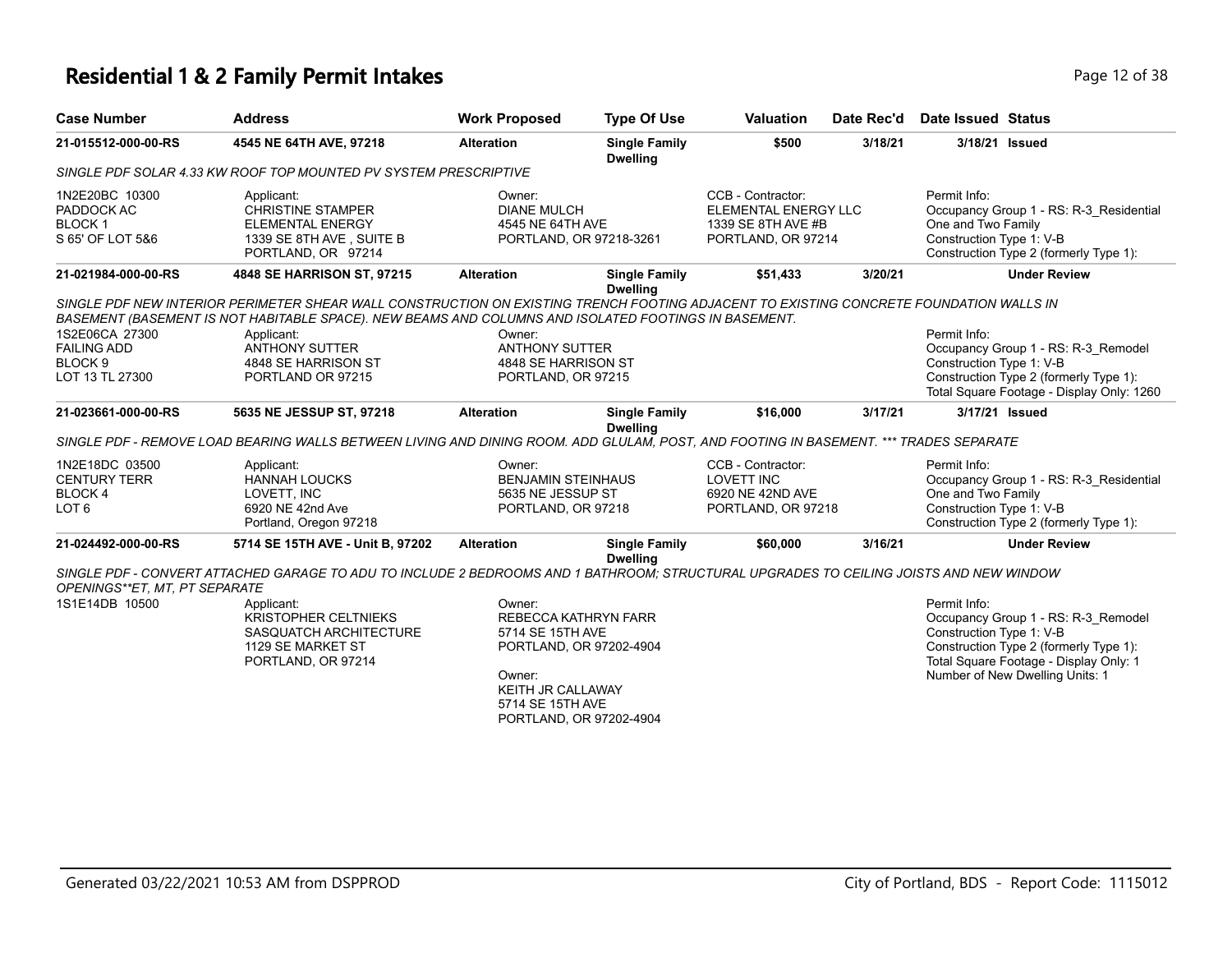### **Residential 1 & 2 Family Permit Intakes Page 13 of 38** Page 13 of 38

| <b>Case Number</b>                                                          | <b>Address</b>                                                                                                                | <b>Work Proposed</b>                                                                                                                             | <b>Type Of Use</b>                      | <b>Valuation</b>                                                                                                        | Date Rec'd | Date Issued Status                                                                                                                                                                                       |
|-----------------------------------------------------------------------------|-------------------------------------------------------------------------------------------------------------------------------|--------------------------------------------------------------------------------------------------------------------------------------------------|-----------------------------------------|-------------------------------------------------------------------------------------------------------------------------|------------|----------------------------------------------------------------------------------------------------------------------------------------------------------------------------------------------------------|
| 21-024625-000-00-RS                                                         | 4122 SE 28TH PL - Unit B, 97202                                                                                               | <b>Alteration</b>                                                                                                                                | <b>Single Family</b><br><b>Dwelling</b> | \$24,492<br>3/15/21                                                                                                     |            | <b>Under Review</b>                                                                                                                                                                                      |
|                                                                             | SINGLE PDF - CONVERT BASEMENT TO ADU**ET, MT, PT SEPARATE                                                                     |                                                                                                                                                  |                                         |                                                                                                                         |            |                                                                                                                                                                                                          |
| 1S1E12CC 08900                                                              | Applicant:<br><b>JOSHUA PATRICK</b><br><b>JOE KARMAN ARCHITECTS</b><br>PO BOX 14631<br>PORTLAND OR 97293                      | Owner:<br><b>MARCEL GESMUNDO</b><br>4122 SE 28TH PL<br>PORTLAND, OR 97202<br>Owner:<br>AMANDA STAUDT<br>4122 SE 28TH PL<br>PORTLAND, OR 97202    |                                         | CCB - Contractor:<br><b>NW EXECUTIVE HOMES &amp;</b><br>DEVELOPMENT LLC<br><b>PO BOX 818</b><br><b>BORING, OR 97009</b> |            | Permit Info:<br>Occupancy Group 1 - RS: R-3_Remodel<br>Construction Type 1: V-B<br>Construction Type 2 (formerly Type 1):<br>Total Square Footage - Display Only: 600<br>Number of New Dwelling Units: 1 |
| 21-024754-000-00-RS                                                         | 6105 SE 40TH AVE, 97202                                                                                                       | <b>Alteration</b>                                                                                                                                | <b>Single Family</b><br><b>Dwelling</b> | \$9,877                                                                                                                 | 3/15/21    | <b>Under Review</b>                                                                                                                                                                                      |
|                                                                             | SINGLE PDF - CONVERT STORAGE ROOM TO 2 BEDROOMS IN BASEMENT; CREATE 2 EGRESS WINDOW WELLS**TRADE PERMITS SEPARATE             |                                                                                                                                                  |                                         |                                                                                                                         |            |                                                                                                                                                                                                          |
| 1S1E13DD 05400<br><b>WOODSTOCK</b><br>BLOCK <sub>74</sub><br>LOT 1 TL 5400  | Applicant:<br><b>JESSE DOBSON</b><br><b>CALVIN &amp; DOBBS</b><br>4207 SE Woodstock Blvd #277<br>Portland, OR 97206           | Owner:<br>ANDREW DAVID TARAB<br>6105 SE 40TH AVE<br>PORTLAND, OR 97202<br>Owner:<br><b>AMANDA DOIG</b><br>6105 SE 40TH AVE<br>PORTLAND, OR 97202 |                                         | CCB - Contractor:<br><b>CALVIN &amp; DOBBS LLC</b><br>4207 SE WOODSTOCK BLVD #277<br>PORTLAND, OR 97206                 |            | Permit Info:<br>Occupancy Group 1 - RS: R-3 Remodel<br>Construction Type 1: V-B<br>Construction Type 2 (formerly Type 1):<br>Total Square Footage - Display Only: 242                                    |
| 21-025451-000-00-RS                                                         | 1000 NW GREENLEAF RD, 97229                                                                                                   | <b>Alteration</b>                                                                                                                                | <b>Single Family</b><br><b>Dwelling</b> | \$18,369                                                                                                                | 3/17/21    | <b>Under Review</b>                                                                                                                                                                                      |
|                                                                             | SINGLE PDF - NEW BATHOOM IN BASEMENT AND RETROACTIVE PERMITTING OF BASEMENT CONVERSION FOR A FAMILY ROOM. *** TRADES SEPARATE |                                                                                                                                                  |                                         |                                                                                                                         |            |                                                                                                                                                                                                          |
| 1N1W36AC 01400<br>PARTITION PLAT 1995-100<br>LOT 1                          | Applicant:<br><b>RICHARD GIBSON</b><br>1000 NW GREENLEAF RD<br>PORTLAND, OR 97229                                             | Owner:<br><b>RICHARD F GIBSON LIV TR</b><br>1000 NW GREENLEAF RD<br>PORTLAND, OR 97229                                                           |                                         |                                                                                                                         |            | Permit Info:<br>Occupancy Group 1 - RS: R-3_Remodel<br>Construction Type 1: V-B<br>Construction Type 2 (formerly Type 1):<br>Total Square Footage - Display Only: 450                                    |
| 21-026098-000-00-RS                                                         | 6033 NE 23RD AVE, 97211                                                                                                       | <b>Alteration</b>                                                                                                                                | <b>Single Family</b><br><b>Dwelling</b> | \$10,000                                                                                                                | 3/17/21    | <b>Under Review</b>                                                                                                                                                                                      |
|                                                                             | SINGLE PDF REPLACE STAIRS TO PATIO; NEW DRIVEWAY; SIDEWALK CURB CUT                                                           |                                                                                                                                                  |                                         |                                                                                                                         |            |                                                                                                                                                                                                          |
| 1N1E14DA 13900<br><b>IRVINGTON PK</b><br>BLOCK <sub>9</sub><br>LOT 10&12&14 | Applicant:<br>PAT SHEAFFER<br>PATS POUND AND POUR LLC<br>19612 S FERGUSON RD<br>OREGON CITY OR 97045                          | Owner:<br><b>LLC</b><br>12904 SE KNAPP ST<br>PORTLAND, OR 97236                                                                                  | RESIDENTIAL HOME SOLUTION               | CCB - Contractor:<br><b>GREENWOOD BUILDERS INC</b><br>PO BOX 1914<br>CLACKAMAS, OR 97015                                |            | Permit Info:<br>Occupancy Group 1 - RS: R-3 Residential<br>One and Two Family<br>Construction Type 1: V-B<br>Construction Type 2 (formerly Type 1):                                                      |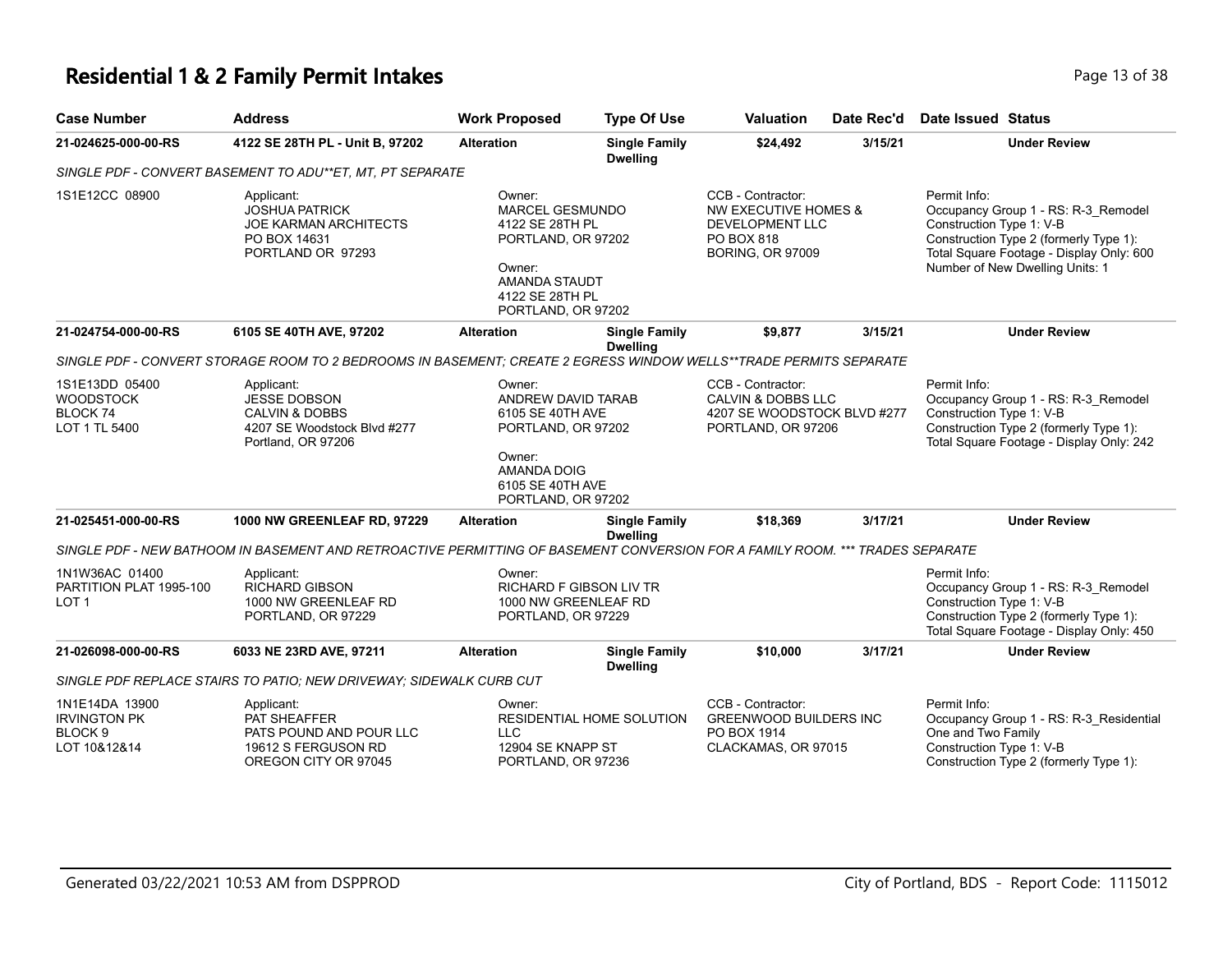## **Residential 1 & 2 Family Permit Intakes Page 14 of 38** Page 14 of 38

| <b>Case Number</b>                          | <b>Address</b>                                                                                                                                                                                                                                     | <b>Work Proposed</b>   | <b>Type Of Use</b>     | <b>Valuation</b>          | Date Rec'd | <b>Date Issued Status</b> |                                                              |
|---------------------------------------------|----------------------------------------------------------------------------------------------------------------------------------------------------------------------------------------------------------------------------------------------------|------------------------|------------------------|---------------------------|------------|---------------------------|--------------------------------------------------------------|
| 20-159440-000-00-RS                         | 4815 N KERBY AVE, 97217                                                                                                                                                                                                                            | <b>Alteration</b>      | Townhouse (2<br>Units) | \$77,500                  | 3/19/21    | 3/19/21 Issued            |                                                              |
| UNIT 2 OF 2. **WITH 20-143054-RS**          | Single PDF - CONVERT EXISTING DUPLEX INTO (2) UNIT TOWNHOUSE. INSTALL FIREWALL, REMOVE CHIMNEY, REVISE FLOOR PLAN. NEW EGRESS WINDOW WELLS.                                                                                                        |                        |                        |                           |            |                           |                                                              |
| 1N1E22BD 03900                              | Applicant:                                                                                                                                                                                                                                         |                        |                        | CCB - Contractor:         |            | Permit Info:              |                                                              |
| <b>CLIFFORD ADD</b>                         | <b>RYAN PICKREL</b>                                                                                                                                                                                                                                |                        |                        | OREGON HOMEWORKS LLC      |            |                           | Occupancy Group 1 - RS: R-3_Remodel                          |
| BLOCK 13                                    | <b>FASTER PERMITS</b>                                                                                                                                                                                                                              |                        |                        | 10200 SW EASTRIDGE STREET |            | Construction Type 1: V-B  |                                                              |
| LOT 7&8                                     | 2000 SW 1ST AVE #420                                                                                                                                                                                                                               |                        |                        | <b>STE 200</b>            |            |                           | Construction Type 2 (formerly Type 1):                       |
|                                             | PORTLAND OR 97201                                                                                                                                                                                                                                  |                        |                        | PORTLAND, OR 97225        |            |                           | Total Square Footage - Display Only: 1300                    |
| Total # of RS Alteration permit intakes: 36 |                                                                                                                                                                                                                                                    |                        |                        |                           |            |                           | Total valuation of RS Alteration permit intakes: \$1,135,129 |
| 21-026164-000-00-RS                         | 3740 SW SHATTUCK RD, 97221                                                                                                                                                                                                                         | <b>Demolition</b>      | <b>Accessory</b>       | \$25,000                  | 3/18/21    |                           | <b>Under Review</b>                                          |
|                                             |                                                                                                                                                                                                                                                    |                        | <b>Structure</b>       |                           |            |                           |                                                              |
| and 21-026152-RS GARAGE                     | SINGLE PDF - SB871: DEMOLISH IN-GROUND SWIMMING POOL, CONCRETE PAVING, AND BUILT-IN POOL STORAGE. REMOVE ALL DEBRIS. *** W/ 21-026147-RS HOUSE                                                                                                     |                        |                        |                           |            |                           |                                                              |
| 1S1E07DA 01200                              | Applicant:                                                                                                                                                                                                                                         | Owner:                 |                        | CCB - Contractor:         |            | Permit Info:              |                                                              |
| SECTION 07 1S 1E                            | <b>JEREMY LADEN</b>                                                                                                                                                                                                                                |                        | SW SHATTUCK PROPERTIES | LOVETT DECONSTRUCTION INC |            |                           | Occupancy Group 1 - RS: U_Private                            |
| TL 1200 1.14 ACRES                          | LOVETT DECONSTRUCTION                                                                                                                                                                                                                              | <b>LLC</b>             |                        | 2522 SE 16TH AVE          |            | Garage\Utility Misc.      |                                                              |
|                                             | 2034 NE SANDY BLVD                                                                                                                                                                                                                                 | 947 SW BROADWAY        |                        | PORTLAND, OR 97202        |            | Construction Type 1: V-B  |                                                              |
|                                             | PORTLAND OR 97232                                                                                                                                                                                                                                  | PORTLAND, OR 97205     |                        |                           |            |                           | Construction Type 2 (formerly Type 1):                       |
| 21-027078-000-00-RS                         | 4039 N WILLIAMS AVE, 97227                                                                                                                                                                                                                         | <b>Demolition</b>      | <b>Duplex</b>          | \$1,000                   | 3/19/21    |                           | <b>Under Review</b>                                          |
|                                             | SINGLE PDF - SB871: DECONSTRUCT DUPLEX WITH BASEMENT. CAVITY TO BE FILLED. CAP SEWER. REMOVE ALL DEBRIS. SPECIAL INSPECTION REQUIRED FOR<br>BASEMENT FILL. NON-RESIDENTIAL COMPREHENSIVE PLAN DESIGNATION. NOT SUBJECT TO 35-DAY DEMOLITION DELAY. |                        |                        |                           |            |                           |                                                              |
| 1N1E22DB 13300                              | Applicant:                                                                                                                                                                                                                                         | Owner:                 |                        | CCB - Contractor:         |            | Permit Info:              |                                                              |
| ALBINA HMSTD                                | <b>DAN WILLIAMS</b>                                                                                                                                                                                                                                | <b>WILLIAMS 40 LLC</b> |                        | LOVETT DECONSTRUCTION INC |            |                           | Occupancy Group 1 - RS: R-3_Residential                      |
| BLOCK 27                                    | <b>FASTER PERMITS</b>                                                                                                                                                                                                                              | PORTLAND OR            |                        | 2522 SE 16TH AVE          |            | One and Two Family        |                                                              |
| LOT 5                                       | 2000 SW 1ST AVE SUITE 420                                                                                                                                                                                                                          | <b>USA</b>             |                        | PORTLAND, OR 97202        |            | Construction Type 1: V-B  |                                                              |
|                                             | PORTLAND OR 97201                                                                                                                                                                                                                                  |                        |                        |                           |            |                           | Construction Type 2 (formerly Type 1):                       |
| 21-000416-000-00-RS                         |                                                                                                                                                                                                                                                    | <b>Demolition</b>      |                        |                           | 3/18/21    |                           | <b>Under Review</b>                                          |
|                                             | 6825 NE 6TH AVE, 97211                                                                                                                                                                                                                             |                        | Garage/Carport         | \$6,200                   |            |                           |                                                              |
|                                             | SINGLE PDF - SB871: DECONSTRUCT DETACHED GARAGE. CONCRETE SLAB TO REMAIN. REMOVE ALL DEBRIS.                                                                                                                                                       |                        |                        |                           |            |                           |                                                              |
| 1N1E14BC 03100                              | Applicant:                                                                                                                                                                                                                                         | Owner:                 |                        | CCB - Contractor:         |            | Permit Info:              |                                                              |
| WOODLAWN                                    | <b>JEREMY LADEN</b>                                                                                                                                                                                                                                | SHERRY WADE            |                        | LOVETT DECONSTRUCTION INC |            |                           | Occupancy Group 1 - RS: U_Private                            |
| BLOCK 38                                    | LOVETT DECONSTRUCTION                                                                                                                                                                                                                              | 6825 NE 6TH AVE        |                        | 2522 SE 16TH AVE          |            | Garage\Utility Misc.      |                                                              |
| LOT 14                                      | 2034 NE SANDY BLVD                                                                                                                                                                                                                                 | PORTLAND, OR 97211     |                        | PORTLAND, OR 97202        |            | Construction Type 1: V-B  |                                                              |
|                                             | PORTLAND OR 97232                                                                                                                                                                                                                                  |                        |                        |                           |            |                           | Construction Type 2 (formerly Type 1):                       |
|                                             |                                                                                                                                                                                                                                                    |                        |                        |                           |            |                           |                                                              |
| 21-020684-000-00-RS                         | <b>NE 31ST AVE, 97211</b>                                                                                                                                                                                                                          | <b>Demolition</b>      | Garage/Carport         | \$5,000                   | 3/16/21    |                           | <b>Under Review</b>                                          |
|                                             | PAPER-SB871: DEMOLISH DETACHED TWO CAR GARAGE. ON ITS OWN LOT. REMOVE ALL DEBRIS.                                                                                                                                                                  |                        |                        |                           |            |                           |                                                              |
| 1N1E24BA 05000                              | Applicant:                                                                                                                                                                                                                                         | Owner:                 |                        |                           |            | Permit Info:              |                                                              |
| FOXCHASE ADD                                | MICHAEL MALONEY                                                                                                                                                                                                                                    | <b>MICHAEL MALONEY</b> |                        |                           |            |                           | Occupancy Group 1 - RS: U_Private                            |
| BLOCK 4                                     | 4390 SUNSET DR                                                                                                                                                                                                                                     | 4390 SUNSET DR         |                        |                           |            | Garage\Utility Misc.      |                                                              |
| S 36' OF LOT 7                              | LAKE OSWEGO OR 97035                                                                                                                                                                                                                               | LAKE OSWEGO, OR 97035  |                        |                           |            | Construction Type 1: V-B  |                                                              |
|                                             |                                                                                                                                                                                                                                                    |                        |                        |                           |            |                           | Construction Type 2 (formerly Type 1):                       |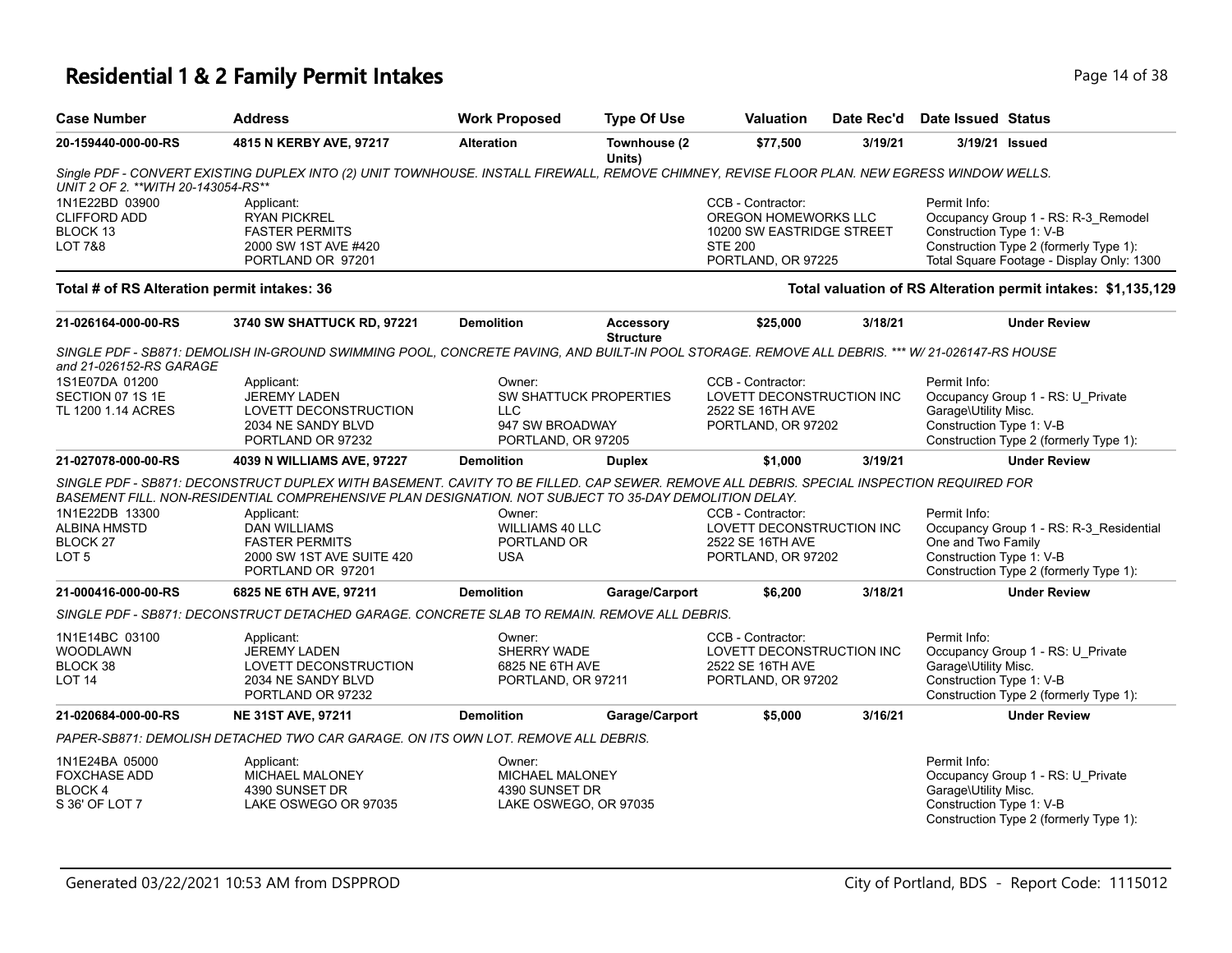## **Residential 1 & 2 Family Permit Intakes Page 15 of 38** Page 15 of 38

| <b>Case Number</b>                                                               | <b>Address</b>                                                                                                                            | <b>Work Proposed</b>                                                                                                                           | <b>Type Of Use</b>                                            | Valuation                                                                                                                | Date Rec'd | Date Issued Status                                                                                                                                  |
|----------------------------------------------------------------------------------|-------------------------------------------------------------------------------------------------------------------------------------------|------------------------------------------------------------------------------------------------------------------------------------------------|---------------------------------------------------------------|--------------------------------------------------------------------------------------------------------------------------|------------|-----------------------------------------------------------------------------------------------------------------------------------------------------|
| 21-023804-000-00-RS                                                              | 3934 SE 67TH AVE, 97206                                                                                                                   | <b>Demolition</b>                                                                                                                              | Garage/Carport                                                | \$3,500                                                                                                                  | 3/15/21    | <b>Under Review</b>                                                                                                                                 |
|                                                                                  | SINGLE PDF - SB871: DEMOLISH DETACHED GARAGE. REMOVE ALL DEBRIS.                                                                          |                                                                                                                                                |                                                               |                                                                                                                          |            |                                                                                                                                                     |
| 1S2E08CA 10800<br><b>RESERVOIR PK</b><br>BLOCK <sub>3</sub><br>LOT <sub>17</sub> | Applicant:<br>AIMEE WICKMAN<br>3934 SE 67th Avenue<br>Portland, OR 97206                                                                  | Owner:<br><b>GARIN DUFFIELD</b><br>3934 SE 67TH AVE<br>PORTLAND, OR 97206<br>Owner:<br>AIMEE WICKMAN<br>3934 SE 67TH AVE<br>PORTLAND, OR 97206 |                                                               | CCB - Contractor:<br><b>BROUWER BUILDING &amp;</b><br><b>REMODELING LLC</b><br>3323 SE 127TH PLACE<br>PORTLAND, OR 97236 |            | Permit Info:<br>Occupancy Group 1 - RS: R-3_Residential<br>One and Two Family<br>Construction Type 1: V-B<br>Construction Type 2 (formerly Type 1): |
| 21-025223-000-00-RS                                                              | 8405 SE 8TH AVE, 97202                                                                                                                    | <b>Demolition</b>                                                                                                                              | Garage/Carport                                                | \$1,000                                                                                                                  | 3/16/21    | <b>Under Review</b>                                                                                                                                 |
|                                                                                  | SINGLE PDF - SB871: DECONSTRUCT DETACHED GARAGE. REMOVE ALL DEBRIS. W/ 21-025219-RS (HOUSE)                                               |                                                                                                                                                |                                                               |                                                                                                                          |            |                                                                                                                                                     |
| 1S1E23CC 13000<br><b>SELLWOOD</b><br>BLOCK 19<br>LOT <sub>1</sub>                | Applicant:<br><b>KEVIN PARTAIN</b><br><b>URBAN VISIONS</b><br>223 NE 56TH AVENUE<br>PORTLAND, OR 97213                                    | Owner:<br>16771 BOONES FERRY RD                                                                                                                | <b>RENAISSANCE CUSTOM HOMES</b><br>LAKE OSWEGO, OR 97035-4383 | CCB - Contractor:<br>GOOD WOOD DECONSTRUCTION<br>AND SALVAGE LLC<br>6326 NE 8TH AVE<br>PORTLAND, OR 97211                |            | Permit Info:<br>Occupancy Group 1 - RS: U_Private<br>Garage\Utility Misc.<br>Construction Type 1: V-B<br>Construction Type 2 (formerly Type 1):     |
| 21-026152-000-00-RS                                                              | 3740 SW SHATTUCK RD, 97221                                                                                                                | <b>Demolition</b>                                                                                                                              | Garage/Carport                                                | \$10,000                                                                                                                 | 3/18/21    | <b>Under Review</b>                                                                                                                                 |
|                                                                                  | SINGLE PDF - SB871: DEMOLISH DETACHED GARAGE. REMOVE ALL DEBRIS. *** W/ 21-026147-RS HOUSE AND 21-026164-RS POOL                          |                                                                                                                                                |                                                               |                                                                                                                          |            |                                                                                                                                                     |
| 1S1E07DA 01200<br>SECTION 07 1S 1E<br>TL 1200 1.14 ACRES                         | Applicant:<br><b>JEREMY LADEN</b><br>LOVETT DECONSTRUCTION<br>2034 NE SANDY BLVD<br>PORTLAND OR 97232                                     | Owner:<br>SW SHATTUCK PROPERTIES<br><b>LLC</b><br>947 SW BROADWAY<br>PORTLAND, OR 97205                                                        |                                                               | CCB - Contractor:<br>LOVETT DECONSTRUCTION INC<br>2522 SE 16TH AVE<br>PORTLAND, OR 97202                                 |            | Permit Info:<br>Occupancy Group 1 - RS: U Private<br>Garage\Utility Misc.<br>Construction Type 1: V-B<br>Construction Type 2 (formerly Type 1):     |
| 19-160579-REV-01-RS                                                              | 12436 SW BOONES FERRY RD.                                                                                                                 | <b>Demolition</b>                                                                                                                              | <b>Single Family</b>                                          | \$0                                                                                                                      | 3/17/21    | 3/17/21 Issued                                                                                                                                      |
|                                                                                  | 97035<br>SINGLE PDF - REVISION TO REMOVE TREES 1, 2, 6 AND 8 (AS APPROVED IN LU 18-218364-LDP). REVISE TREE PROTECTION FENCING FOR TREE 3 |                                                                                                                                                | <b>Dwelling</b>                                               |                                                                                                                          |            |                                                                                                                                                     |
| 1S1E33CC 05400<br>ALTO PK AC<br>LOT <sub>2</sub>                                 | Applicant:<br>MICHELLE JERESEK<br><b>IVON STREET STUDIO</b><br>1028 SE WATER AVE #260<br>PORTLAND, OR 97214                               | Owner:<br>RNR HOMES LLC<br><b>PO BOX 752</b><br>WILSONVILLE, OR 97070                                                                          |                                                               | CCB - Contractor:<br><b>JEFF ELDER</b><br>ELDER DEMOLITION INC<br>6400 SE 101ST AVE STE 201<br>PORTLAND, OR 97266        |            | Permit Info:<br>Occupancy Group 1 - RS: R-3_Residential<br>One and Two Family<br>Construction Type 1: V-B<br>Construction Type 2 (formerly Type 1): |
| 20-200950-REV-01-RS                                                              | 14627 E BURNSIDE ST, 97233                                                                                                                | <b>Demolition</b>                                                                                                                              | <b>Single Family</b>                                          | \$0                                                                                                                      | 3/19/21    | 3/22/21 Issued                                                                                                                                      |
|                                                                                  | REVISION TO REMOVE TWO TREES DAMAGED DUE TO FIRE                                                                                          |                                                                                                                                                | <b>Dwelling</b>                                               |                                                                                                                          |            |                                                                                                                                                     |
| 1N2E36CB 02700<br>ASCOT AC<br>LOT 207&208 TL 2700                                | Applicant:<br><b>SHAR CIPRIANO</b><br>CIPRIANO CONSTRUCTION COMPANY<br>9795 SE 242ND AVE<br>DAMASCUS, OR 97089                            | Owner:<br>AHN-E 146TH LLC<br>412 NW COUCH ST#220<br>PORTLAND, OR 97209-3880                                                                    |                                                               | CCB - Contractor:<br><b>SHAR</b><br>CIPRIANO CONSTRUCTION CO<br>9795 SE 242 AVE<br>DAMASCUS, OR 97089-6579               |            | Permit Info:<br>Occupancy Group 1 - RS: R-3 Residential<br>One and Two Family<br>Construction Type 1: V-B<br>Construction Type 2 (formerly Type 1): |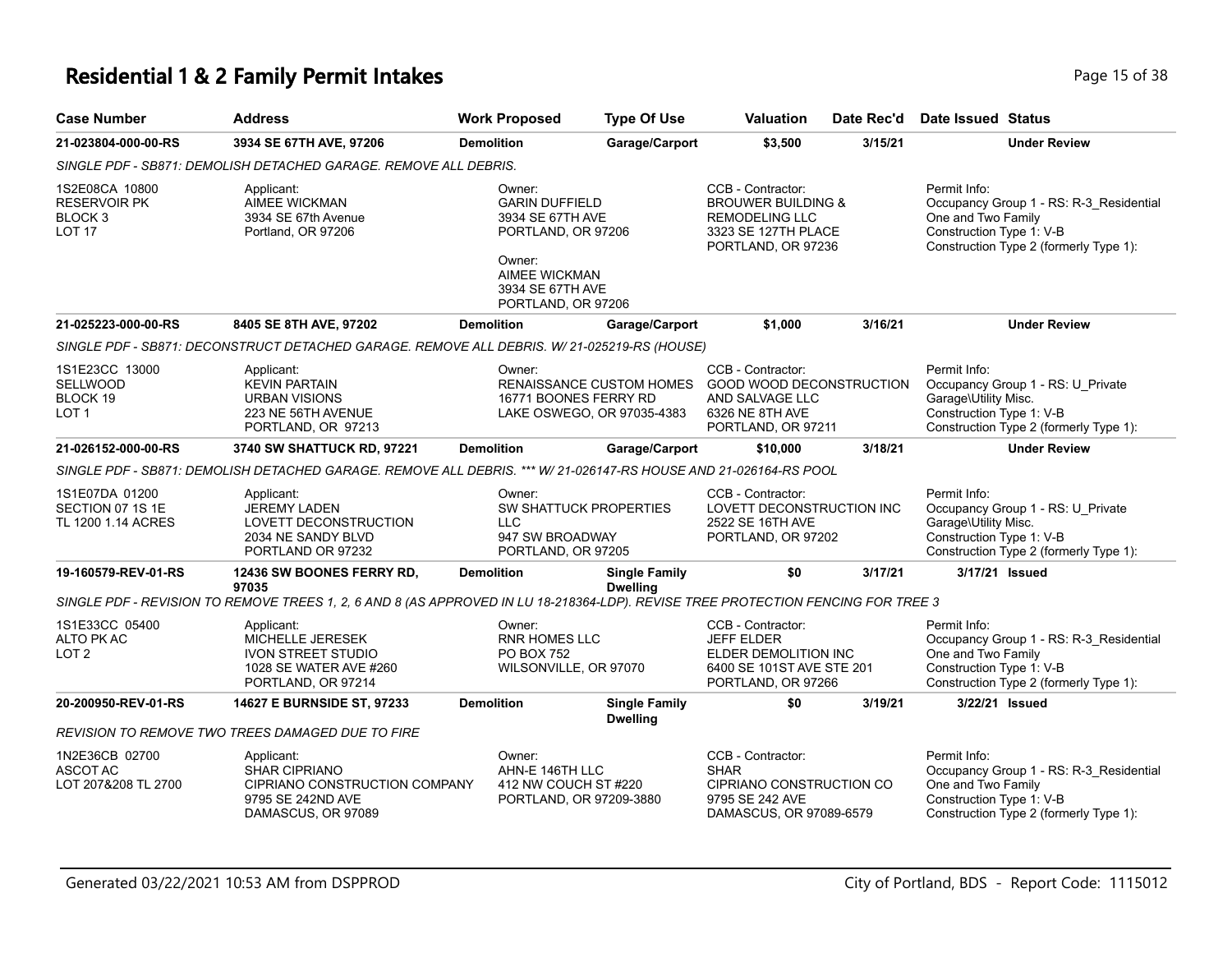## **Residential 1 & 2 Family Permit Intakes Page 16 of 38** Page 16 of 38

| <b>Case Number</b>                                         | <b>Address</b>                                                                                                                                                                                                                                                                                                                                                                                                   | <b>Work Proposed</b>                                 | <b>Type Of Use</b>                      | Valuation                                                                                                       | Date Rec'd | <b>Date Issued Status</b>                                      |                                                                                   |
|------------------------------------------------------------|------------------------------------------------------------------------------------------------------------------------------------------------------------------------------------------------------------------------------------------------------------------------------------------------------------------------------------------------------------------------------------------------------------------|------------------------------------------------------|-----------------------------------------|-----------------------------------------------------------------------------------------------------------------|------------|----------------------------------------------------------------|-----------------------------------------------------------------------------------|
| 20-201559-000-00-RS                                        | 3809 SE TENINO ST, 97202                                                                                                                                                                                                                                                                                                                                                                                         | <b>Demolition</b>                                    | <b>Single Family</b><br><b>Dwelling</b> | \$20,000                                                                                                        | 3/18/21    |                                                                | 3/18/21 Under Inspection                                                          |
|                                                            | SINGLE PDF - SB871: DECONSTRUCT SINGLE FAMILY RESIDENCE WITH BASEMENT. CAVITY TO BE FILLED. CAP SEWER REMOVE ALL DEBRIS. SPECIAL INSPECTION<br>REQUIRED FOR BASEMENT FILL. ***RESIDENTIAL COMPREHENSIVE PLAN DESIGNATION - SUBJECT TO 35-DAY DEMO DELAY*** DEMOLITION DELAY 35-DAY APPEAL<br>PERIOD UNTIL 4:30 PM, Tuesday, Wednesday, March 17, 2021. Septic Decommissioning Required. Call for Inspection 842. |                                                      |                                         |                                                                                                                 |            |                                                                |                                                                                   |
| 1S1E24DD 04800<br><b>BERKELEY</b><br>BLOCK 38<br>LOT 26&27 | Applicant:<br><b>BRADLEE HERSEY</b><br><b>FASTER PERMITS</b><br>2000 SW 1ST AVE SUITE 420<br>PORTLAND OR 97201                                                                                                                                                                                                                                                                                                   | Owner:<br>DBS GROUP LLC<br>PORTLAND OR<br><b>USA</b> |                                         | CCB - Contractor:<br>CAFFALL CONSTRUCTION CO INC<br>8575 SW SAGERT ST<br>TUALATIN, OR 97062                     |            | Permit Info:<br>One and Two Family<br>Construction Type 1: V-B | Occupancy Group 1 - RS: R-3_Residential<br>Construction Type 2 (formerly Type 1): |
|                                                            |                                                                                                                                                                                                                                                                                                                                                                                                                  |                                                      |                                         | CCB - Contractor:<br><b>DAN RIEHL</b><br>DAN RIEHL EXCAVATING INC<br>24801 SE HOFFMEISTER<br>DAMASCUS, OR 97089 |            |                                                                |                                                                                   |
| 21-021415-000-00-RS                                        | 3224 NE 50TH AVE, 97213                                                                                                                                                                                                                                                                                                                                                                                          | <b>Demolition</b>                                    | <b>Single Family</b><br><b>Dwelling</b> | \$10,000                                                                                                        | 3/17/21    |                                                                | <b>Under Review</b>                                                               |
|                                                            | SINGLE PDF - SB871: DECONSTRUCT SINGLE FAMILY RESIDENCE. BASEMENT CAVITY TO REMAIN, CAP SEWER, REMOVE ALL DEBRIS, SHARED DRIVEWAY TO<br>REMAIN. *** SUBJECT TO 35-DAY DEMOLITION DELAY. RESIDENTIAL COMPREHENSIVE PLAN DESIGNATION. ***                                                                                                                                                                          |                                                      |                                         |                                                                                                                 |            |                                                                |                                                                                   |
| 1N2E30BA 14900                                             | Applicant:                                                                                                                                                                                                                                                                                                                                                                                                       | Owner:                                               |                                         | CCB - Contractor:                                                                                               |            | Permit Info:                                                   |                                                                                   |
| <b>ROSE CITY PK</b>                                        | <b>Rhett Butler</b>                                                                                                                                                                                                                                                                                                                                                                                              | ORANGE AND BLACK                                     |                                         | NORTHWEST DECONSTRUCTION                                                                                        |            |                                                                | Occupancy Group 1 - RS: R-3 Residential                                           |
| BLOCK 150<br>LOT <sub>18</sub>                             | 3306 NE 49th Avenue<br>Portland, OR 97213                                                                                                                                                                                                                                                                                                                                                                        | PROPERTIES LLC<br>3306 NE 49TH AVE                   |                                         | <b>SERVICES LLC</b><br>7639 SE FOSTER RD                                                                        |            | One and Two Family<br>Construction Type 1: V-B                 |                                                                                   |
|                                                            |                                                                                                                                                                                                                                                                                                                                                                                                                  | PORTLAND, OR 97213                                   |                                         | PORTLAND, OR 97206                                                                                              |            |                                                                | Construction Type 2 (formerly Type 1):                                            |
| 21-025219-000-00-RS                                        | 8405 SE 8TH AVE, 97202                                                                                                                                                                                                                                                                                                                                                                                           | <b>Demolition</b>                                    | <b>Single Family</b><br><b>Dwelling</b> | \$4,000                                                                                                         | 3/16/21    |                                                                | <b>Under Review</b>                                                               |
|                                                            | SINGLE PDF - SB871: DECONSTRUCT SINGLE FAMILY RESIDENCE (NO BASEMENT). CAP SEWER. REMOVE ALL DEBRIS. *** SUBJECT TO 35-DAY DEMO DELAY ***<br>DEMOLITION DELAY 35-DAY APPEAL PERIOD UNTIL 4:30 PM, Tuesday, April 20, 2021. *** W/ 21-025223 -RS (GARAGE)                                                                                                                                                         |                                                      |                                         |                                                                                                                 |            |                                                                |                                                                                   |
| 1S1E23CC 13000                                             | Applicant:                                                                                                                                                                                                                                                                                                                                                                                                       | Owner:                                               |                                         | CCB - Contractor:                                                                                               |            | Permit Info:                                                   |                                                                                   |
| <b>SELLWOOD</b>                                            | <b>KEVIN PARTAIN</b>                                                                                                                                                                                                                                                                                                                                                                                             |                                                      | <b>RENAISSANCE CUSTOM HOMES</b>         | <b>GOOD WOOD DECONSTRUCTION</b>                                                                                 |            |                                                                | Occupancy Group 1 - RS: R-3 Residential                                           |
| BLOCK 19                                                   | <b>URBAN VISIONS</b>                                                                                                                                                                                                                                                                                                                                                                                             | 16771 BOONES FERRY RD                                |                                         | AND SALVAGE LLC                                                                                                 |            | One and Two Family                                             |                                                                                   |
| LOT <sub>1</sub>                                           | 223 NE 56TH AVENUE<br>PORTLAND, OR 97213                                                                                                                                                                                                                                                                                                                                                                         |                                                      | LAKE OSWEGO, OR 97035-4383              | 6326 NE 8TH AVE<br>PORTLAND, OR 97211                                                                           |            | Construction Type 1: V-B                                       | Construction Type 2 (formerly Type 1):                                            |
| 21-026147-000-00-RS                                        | 3740 SW SHATTUCK RD, 97221                                                                                                                                                                                                                                                                                                                                                                                       | <b>Demolition</b>                                    | <b>Single Family</b><br><b>Dwelling</b> | \$50,000                                                                                                        | 3/18/21    |                                                                | <b>Under Review</b>                                                               |
| 026164-RS POOL                                             | SINGLE PDF - SB871: DEMOLISH SINGLE FAMILY RESIDENCE WITH BASEMENT. CAVITY TO BE FILLED. CAP SEWER. REMOVE ALL DEBRIS. SPECIAL INSPECTION<br>REQUIRED FOR BASEMENT FILL. SUBJECT TO 35-DAY DEMOLITION DELAY. RESIDENTIAL COMPREHENSIVE PLAN DESIGNATION. W/ 21-026152-RS GARAGE AND 21-                                                                                                                          |                                                      |                                         |                                                                                                                 |            |                                                                |                                                                                   |
| 1S1E07DA 01200                                             | Applicant:                                                                                                                                                                                                                                                                                                                                                                                                       | Owner:                                               |                                         | CCB - Contractor:                                                                                               |            | Permit Info:                                                   |                                                                                   |
| SECTION 07 1S 1E                                           | <b>JEREMY LADEN</b>                                                                                                                                                                                                                                                                                                                                                                                              | SW SHATTUCK PROPERTIES                               |                                         | LOVETT DECONSTRUCTION INC                                                                                       |            |                                                                | Occupancy Group 1 - RS: R-3_Residential                                           |
| TL 1200 1.14 ACRES                                         | LOVETT DECONSTRUCTION                                                                                                                                                                                                                                                                                                                                                                                            | <b>LLC</b>                                           |                                         | 2522 SE 16TH AVE                                                                                                |            | One and Two Family                                             |                                                                                   |
|                                                            | 2034 NE SANDY BLVD<br>PORTLAND OR 97232                                                                                                                                                                                                                                                                                                                                                                          | 947 SW BROADWAY<br>PORTLAND, OR 97205                |                                         | PORTLAND, OR 97202                                                                                              |            | Construction Type 1: V-B                                       | Construction Type 2 (formerly Type 1):                                            |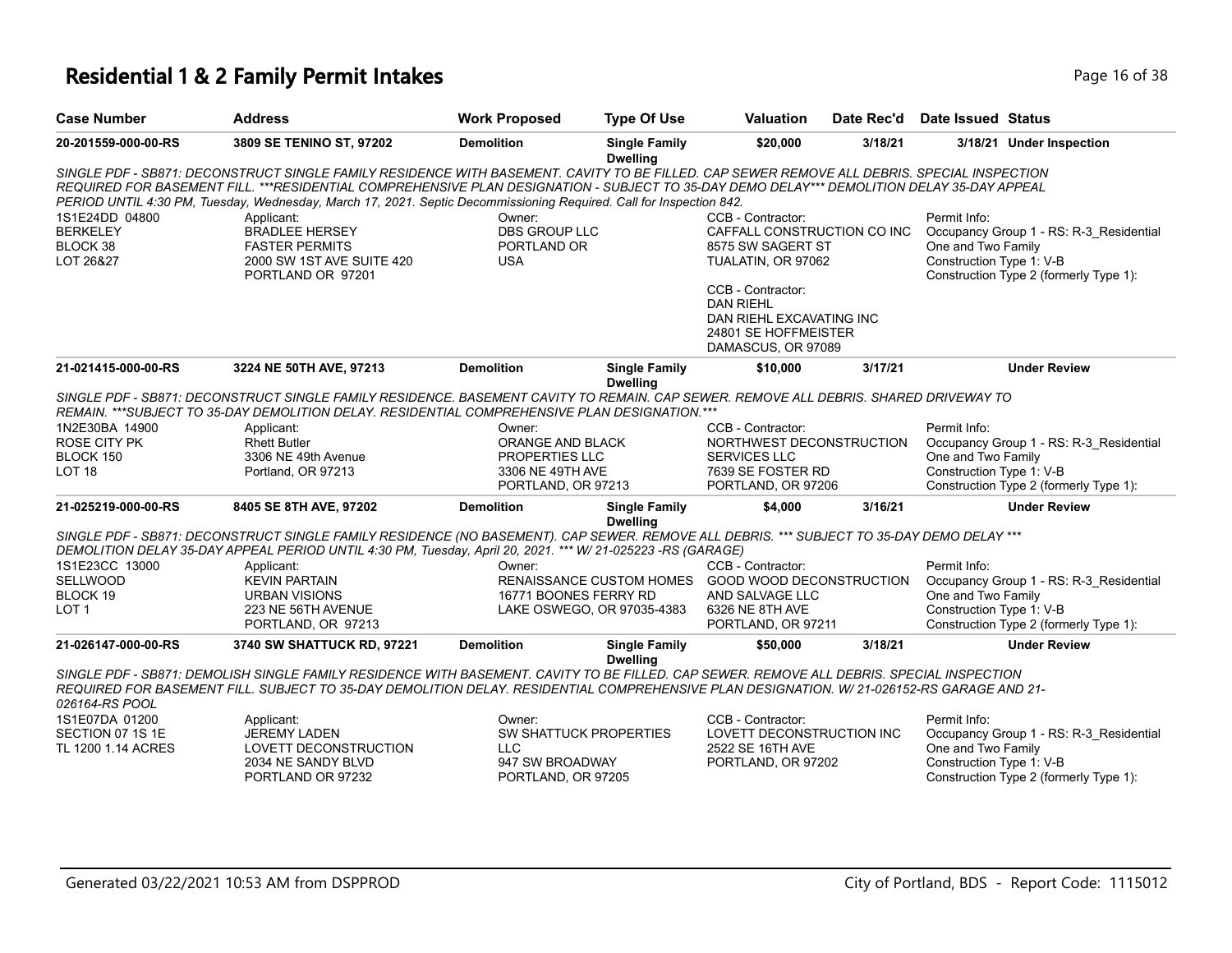### **Residential 1 & 2 Family Permit Intakes Page 17 of 38** Page 17 of 38

| <b>Case Number</b>                                 | <b>Address</b>                                                                                                                                                                                                                                                                     | <b>Work Proposed</b>                          | <b>Type Of Use</b>                      | Valuation                 | Date Rec'd | <b>Date Issued Status</b>                                          |  |
|----------------------------------------------------|------------------------------------------------------------------------------------------------------------------------------------------------------------------------------------------------------------------------------------------------------------------------------------|-----------------------------------------------|-----------------------------------------|---------------------------|------------|--------------------------------------------------------------------|--|
| 21-027018-000-00-RS                                | 4047 N WILLIAMS AVE, 97227                                                                                                                                                                                                                                                         | <b>Demolition</b>                             | <b>Single Family</b><br><b>Dwelling</b> | \$1,000                   | 3/19/21    | <b>Under Review</b>                                                |  |
|                                                    | SINGLE PDF - SB871: DECONSTRUCT SINGLE FAMILY RESIDENCE WITH BASEMENT. CAVITY TO BE FILLED. CAP SEWER. REMOVE ALL DEBRIS. SPECIAL INSPECTION<br>REQUIRED FOR BASEMENT FILL. NON-RESIDENTIAL COMPREHENSIVE PLAN DESIGNATION. NOT SUBJECT TO 35-DAY DEMOLITION DELAY.                |                                               |                                         |                           |            |                                                                    |  |
| 1N1E22DB 13200                                     | Applicant:                                                                                                                                                                                                                                                                         | Owner:                                        |                                         | CCB - Contractor:         |            | Permit Info:                                                       |  |
| <b>ALBINA HMSTD</b>                                | <b>DAN WILLIAMS</b>                                                                                                                                                                                                                                                                | <b>WILLIAMS 41 LLC</b>                        |                                         | LOVETT DECONSTRUCTION INC |            | Occupancy Group 1 - RS: R-3 Residential                            |  |
| BLOCK <sub>27</sub>                                | <b>FASTER PERMITS</b>                                                                                                                                                                                                                                                              | 3330 NW YEON AVE                              |                                         | 2522 SE 16TH AVE          |            | One and Two Family                                                 |  |
| LOT <sub>4</sub>                                   | 2000 SW 1ST AVE SUITE 420<br>PORTLAND OR 97201                                                                                                                                                                                                                                     | PORTLAND, OR 97210                            |                                         | PORTLAND, OR 97202        |            | Construction Type 1: V-B<br>Construction Type 2 (formerly Type 1): |  |
| Total # of RS Demolition permit intakes: 14        |                                                                                                                                                                                                                                                                                    |                                               |                                         |                           |            | Total valuation of RS Demolition permit intakes: \$136,700         |  |
| 21-025146-000-00-RS                                | 4910 NE ALAMEDA ST, 97213                                                                                                                                                                                                                                                          | <b>Interior Alteration</b><br>Only            | <b>Single Family</b><br><b>Dwelling</b> | \$15,000                  | 3/15/21    | 3/16/21 Final                                                      |  |
|                                                    | This new permit serve to open up and cover old permits for inspections and re-inspections for code compliance on previous permits for completion of project. The previous permit<br>numbers are as follows: 04-025038-RS, 04-021623-MT, 04-029770-ET, 04-030402-ET and 06-116404PT |                                               |                                         |                           |            |                                                                    |  |
| 1N2E30BD 17800                                     | Applicant:                                                                                                                                                                                                                                                                         | Owner:                                        |                                         | CCB - Contractor:         |            | Permit Info:                                                       |  |
| <b>ROSE CITY PK</b>                                | <b>JOE MOONEY</b>                                                                                                                                                                                                                                                                  | <b>JOSEPH MOONEY</b>                          |                                         | <b>JOE MOONEY</b>         |            | Occupancy Group 1 - RS: R-3_Residential                            |  |
| BLOCK 128                                          | MOONEY CONSTRUCTION AND                                                                                                                                                                                                                                                            | 4910 NE ALAMEDA ST                            |                                         | MOONEY CONSTRUCTION AND   |            | One and Two Family                                                 |  |
| LOT 6&7                                            | <b>DEVELOPMENT LLC</b>                                                                                                                                                                                                                                                             | PORTLAND, OR 97213-1961                       |                                         | DEVELOPMENT LLC           |            | Construction Type 1: V-B                                           |  |
|                                                    | 3439 NE SANDY BLVD #374                                                                                                                                                                                                                                                            |                                               |                                         | 3439 NE SANDY BLVD #374   |            | Construction Type 2 (formerly Type 1):                             |  |
|                                                    | PORTLAND, OR 97232                                                                                                                                                                                                                                                                 | Owner:                                        |                                         | PORTLAND, OR 97232        |            |                                                                    |  |
|                                                    |                                                                                                                                                                                                                                                                                    | <b>AIMEE MOONEY</b>                           |                                         |                           |            |                                                                    |  |
|                                                    |                                                                                                                                                                                                                                                                                    | 4910 NE ALAMEDA ST<br>PORTLAND, OR 97213-1961 |                                         |                           |            |                                                                    |  |
| 21-025147-000-00-RS                                | 6013 N WILLIAMS AVE, 97217                                                                                                                                                                                                                                                         | <b>Interior Alteration</b>                    | <b>Single Family</b>                    | \$5,000                   | 3/15/21    | 3/15/21 Issued                                                     |  |
|                                                    |                                                                                                                                                                                                                                                                                    | Only                                          | <b>Dwelling</b>                         |                           |            |                                                                    |  |
|                                                    | MODIFY BASEMENT STAIRS, INSTALL BACKWATER VALVE ON BASEMENT BATHROOM, close open permits, 00-195595 RS legalize kitchen and bathroom remodel 00-187672                                                                                                                             |                                               |                                         |                           |            |                                                                    |  |
| repair Foundation and pony walls<br>1N1E15DB 12700 |                                                                                                                                                                                                                                                                                    | Owner:                                        |                                         | CCB - Contractor:         |            | Permit Info:                                                       |  |
| <b>PIEDMONT</b>                                    | Applicant:<br><b>CHRIS BOYER</b>                                                                                                                                                                                                                                                   | <b>ANDREW JAMES</b>                           |                                         | <b>CHRIS BOYER</b>        |            | Occupancy Group 1 - RS: R-3_Residential                            |  |
| BLOCK 35                                           | RAVENWOOD GROUP CO                                                                                                                                                                                                                                                                 | 2380 OCEAN VISTA DR                           |                                         | RAVENWOOD GROUP CO        |            | One and Two Family                                                 |  |
| <b>LOT 1&amp;2</b>                                 | 2000 NE 42ND AVE, STE 105                                                                                                                                                                                                                                                          | SEASIDE, OR 97138                             |                                         | 2000 NE 42ND AVE STE 105  |            | Construction Type 1: V-B                                           |  |
|                                                    | PORTLAND, OR 97213                                                                                                                                                                                                                                                                 |                                               |                                         | PORTLAND, OR 97213        |            | Construction Type 2 (formerly Type 1):                             |  |
|                                                    |                                                                                                                                                                                                                                                                                    | Owner:                                        |                                         |                           |            |                                                                    |  |
|                                                    |                                                                                                                                                                                                                                                                                    | <b>KATHRYN SALYER</b>                         |                                         |                           |            |                                                                    |  |
|                                                    |                                                                                                                                                                                                                                                                                    | 2380 OCEAN VISTA DR                           |                                         |                           |            |                                                                    |  |
|                                                    |                                                                                                                                                                                                                                                                                    | SEASIDE, OR 97138                             |                                         |                           |            |                                                                    |  |
|                                                    |                                                                                                                                                                                                                                                                                    |                                               |                                         |                           |            |                                                                    |  |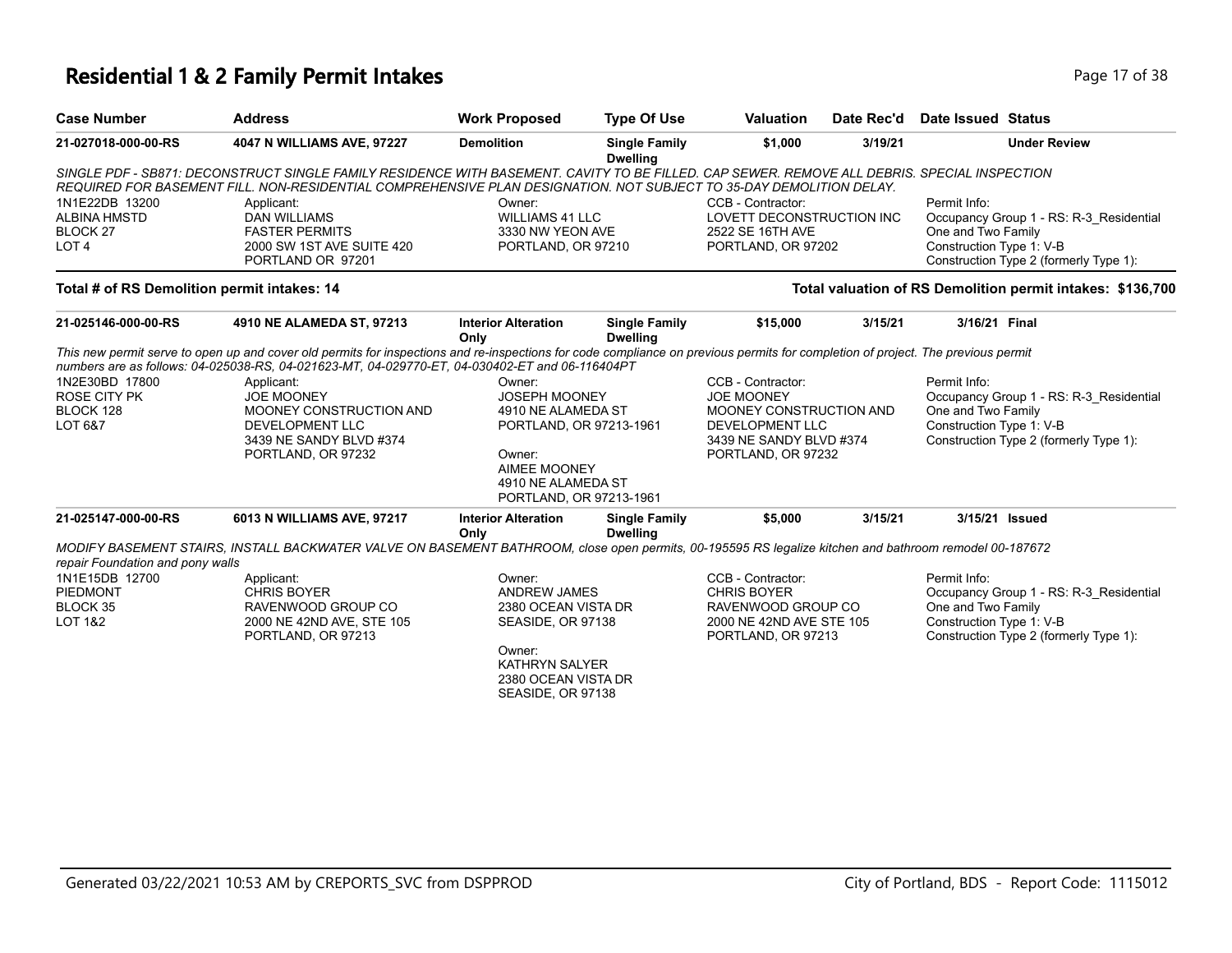### **Residential 1 & 2 Family Permit Intakes Page 18 of 38** Page 18 of 38

| <b>Case Number</b>                                                                   | <b>Address</b>                                                                                                                | <b>Work Proposed</b>                                                                                                                                     | <b>Type Of Use</b>                      | Valuation                                                                                                                 | Date Rec'd | Date Issued Status                                             |                                                                                   |
|--------------------------------------------------------------------------------------|-------------------------------------------------------------------------------------------------------------------------------|----------------------------------------------------------------------------------------------------------------------------------------------------------|-----------------------------------------|---------------------------------------------------------------------------------------------------------------------------|------------|----------------------------------------------------------------|-----------------------------------------------------------------------------------|
| 21-025165-000-00-RS                                                                  | 6625 N MICHIGAN AVE, 97217                                                                                                    | <b>Interior Alteration</b><br>Only                                                                                                                       | <b>Single Family</b><br><b>Dwelling</b> | \$4,600                                                                                                                   | 3/15/21    | 3/15/21 Issued                                                 |                                                                                   |
| <b>BATHROOMS.</b>                                                                    | REMOVE WALL BETWEEN KITCHEN AND LIVINGROOM, REPLACE WITH POST AND BEAM, TRADES AND STRUCTURAL PERMIT, NO FLOOR PLAN, NO ADDED |                                                                                                                                                          |                                         |                                                                                                                           |            |                                                                |                                                                                   |
| 1N1E15BC 15200<br>PACIFIC PL<br>BLOCK <sub>2</sub><br><b>LOT 19</b>                  | Applicant:<br><b>RICK JUNE</b><br>RMJ CONSTRUCTION AND<br><b>DEVELOPMENT</b><br>9619 SW 3RD AVE<br>PORTLAND, ORE 97219        | Owner:<br>KARTA PURKH K KHALSA<br>6625 N MICHIGAN AVE<br>PORTLAND, OR 97217<br>Owner:<br><b>SIRI KHALSA</b><br>6625 N MICHIGAN AVE<br>PORTLAND, OR 97217 |                                         | CCB - Contractor:<br>RMJ CONSTRUCTION &<br>DEVELOPMENT INC<br>9619 SW 3RD AVE<br>PORTLAND, OR 97219                       |            | Permit Info:<br>One and Two Family<br>Construction Type 1: V-B | Occupancy Group 1 - RS: R-3_Residential<br>Construction Type 2 (formerly Type 1): |
| 21-025247-000-00-RS                                                                  | 6126 SE CESAR E CHAVEZ BLVD,<br>97202                                                                                         | <b>Interior Alteration</b><br>Only                                                                                                                       | <b>Single Family</b><br><b>Dwelling</b> | \$4,800                                                                                                                   | 3/15/21    |                                                                | <b>Under Review</b>                                                               |
|                                                                                      | *SINGLE PDF* VOLUNTARY RETROFIT USING NUWAL, INSTALL 1 SMART JACK                                                             |                                                                                                                                                          |                                         |                                                                                                                           |            |                                                                |                                                                                   |
| 1S1E13DD 05100<br><b>WOODSTOCK</b><br>BLOCK <sub>74</sub><br>N 1/2 OF LOT 3          | Applicant:<br><b>EMILY SINGLETON</b><br><b>TERRAFIRMA FOUNDATION SYSTEMS</b><br>7910 SW HUNZIKER ST<br>TIGARD OR 97223        | Owner:<br><b>DANIEL MCGRATH</b><br>PORTLAND, OR 97202                                                                                                    | 6126 SE CESAR E CHAVEZ BLVD             | CCB - Contractor:<br><b>TERRAFIRMA FOUNDATION</b><br><b>REPAIR INC</b><br>761 NE GARDEN VALLEY BLVD<br>ROSEBURG, OR 97470 |            | Permit Info:<br>One and Two Family<br>Construction Type 1: V-B | Occupancy Group 1 - RS: R-3_Residential<br>Construction Type 2 (formerly Type 1): |
| 21-025437-000-00-RS                                                                  | 3034 SW FLOWER TER, 97239                                                                                                     | <b>Interior Alteration</b><br>Only                                                                                                                       | <b>Single Family</b><br><b>Dwelling</b> | \$3,635                                                                                                                   | 3/15/21    |                                                                | 3/15/21 Under Inspection                                                          |
|                                                                                      | VOLUNTARY CONNECTION OF FRAMING TO FOUNDATION. INSTALL AUTOMATIC GAS SHUT-OFF VALVE                                           |                                                                                                                                                          |                                         |                                                                                                                           |            |                                                                |                                                                                   |
| 1S1E17DB 03200<br><b>CAMBRIDGE VILLAGE</b><br>BLOCK <sub>2</sub><br>LOT <sub>9</sub> | Applicant:<br><b>Michael Weber</b><br><b>NW Seismic Retrofitters</b><br>P O BOX 18058<br>PORTLAND OR 97212                    | Owner:<br>RACHEL L T NYEHOLT<br>3034 SW FLOWER TER<br>PORTLAND, OR 97239<br>Owner:<br><b>JAMESON NYEHOLT</b><br>3034 SW FLOWER TER<br>PORTLAND, OR 97239 |                                         | CCB - Contractor:<br><b>MICHAEL WIEBER</b><br>ELYSIUM CONSTRUCTION LLC<br>PO BOX 18058<br>PORTLAND, OR 97218              |            | Permit Info:<br>One and Two Family<br>Construction Type 1: V-B | Occupancy Group 1 - RS: R-3_Residential<br>Construction Type 2 (formerly Type 1): |
| 21-025446-000-00-RS                                                                  | 3326 NE ALAMEDA ST, 97212                                                                                                     | <b>Interior Alteration</b><br>Only                                                                                                                       | <b>Single Family</b><br><b>Dwelling</b> | \$6,925                                                                                                                   | 3/15/21    | 3/15/21 Issued                                                 |                                                                                   |
|                                                                                      | VOLUNTARY CONNECTION OF FRAMING TO FOUNDATION. INSTALL AUTOMATIC GAS SHUT-OFF VALVE                                           |                                                                                                                                                          |                                         |                                                                                                                           |            |                                                                |                                                                                   |
| 1N1E24DC 17800<br><b>MANITOU</b><br>BLOCK 1<br>LOT 43&44                             | Applicant:<br><b>Michael Weber</b><br><b>NW Seismic Retrofitters</b><br>P O BOX 18058<br>PORTLAND OR 97212                    | Owner:<br>PFEIL LIV TR<br>4334 NE 39TH AVE<br>PORTLAND, OR 97211<br>Owner:<br><b>COSTALIV TR</b><br>4334 NE 39TH AVE<br>PORTLAND, OR 97211               |                                         | CCB - Contractor:<br><b>MICHAEL WIEBER</b><br>ELYSIUM CONSTRUCTION LLC<br>PO BOX 18058<br>PORTLAND, OR 97218              |            | Permit Info:<br>One and Two Family<br>Construction Type 1: V-B | Occupancy Group 1 - RS: R-3_Residential<br>Construction Type 2 (formerly Type 1): |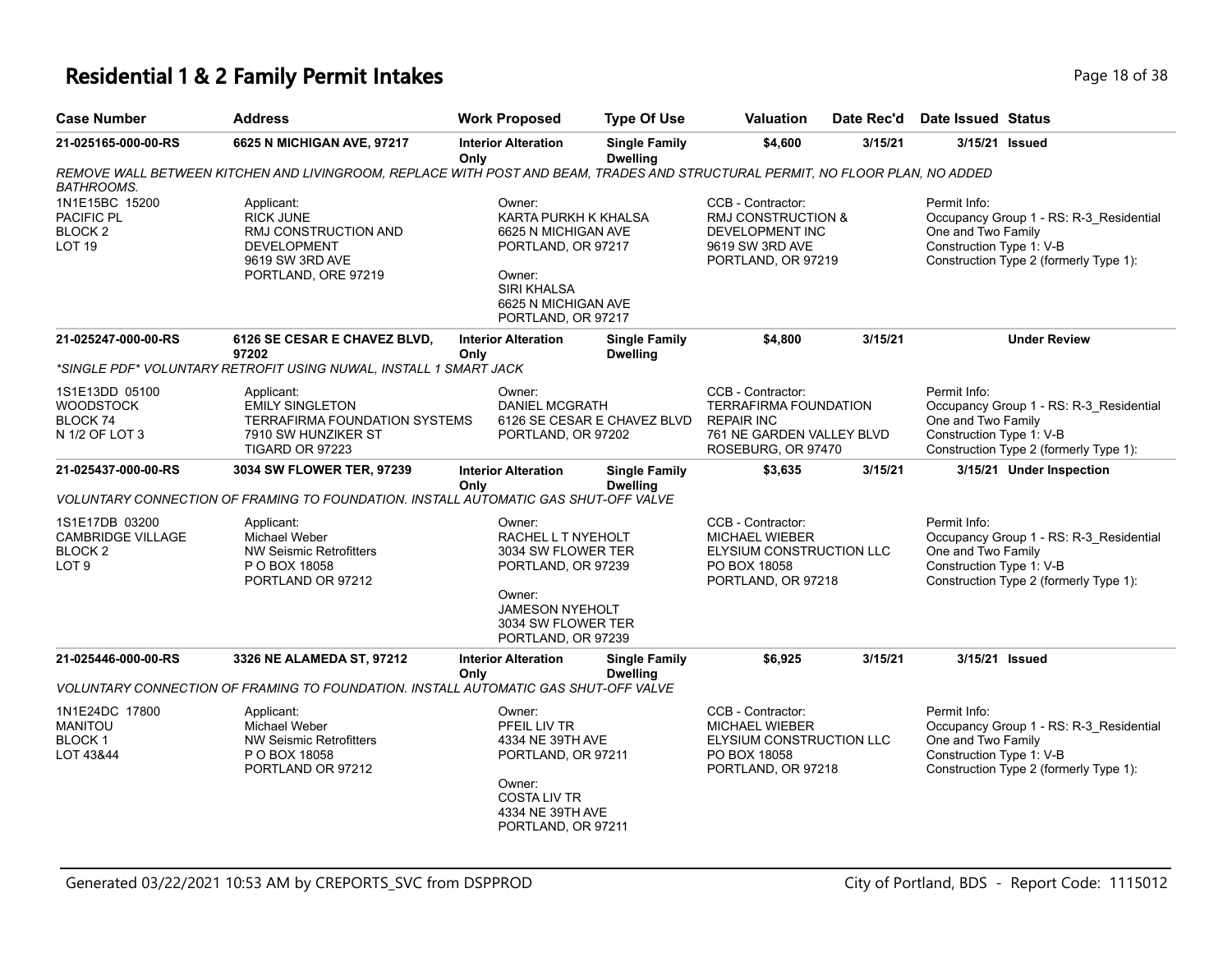### **Residential 1 & 2 Family Permit Intakes Page 19 of 38** Page 19 of 38

| <b>Case Number</b>                                                             | <b>Address</b>                                                                                                                                           | <b>Work Proposed</b>                                                                                                                                            | <b>Type Of Use</b>                                                                                                                                                                            | Valuation                                                                                                              | Date Rec'd | <b>Date Issued Status</b>                                      |                                                                                   |
|--------------------------------------------------------------------------------|----------------------------------------------------------------------------------------------------------------------------------------------------------|-----------------------------------------------------------------------------------------------------------------------------------------------------------------|-----------------------------------------------------------------------------------------------------------------------------------------------------------------------------------------------|------------------------------------------------------------------------------------------------------------------------|------------|----------------------------------------------------------------|-----------------------------------------------------------------------------------|
| 21-025452-000-00-RS                                                            | 2632 NE 33RD AVE, 97212                                                                                                                                  | <b>Interior Alteration</b><br>Only                                                                                                                              | <b>Single Family</b><br><b>Dwelling</b>                                                                                                                                                       | \$4,100                                                                                                                | 3/15/21    | 3/15/21 Final                                                  |                                                                                   |
|                                                                                | VOLUNTARY CONNECTION OF FRAMING TO FOUNDATION.                                                                                                           |                                                                                                                                                                 |                                                                                                                                                                                               |                                                                                                                        |            |                                                                |                                                                                   |
| 1N1E25AC 23400<br>HOLLYROOD<br>BLOCK 17<br>LOT 12                              | Applicant:<br>Michael Weber<br><b>NW Seismic Retrofitters</b><br>P O BOX 18058<br>PORTLAND OR 97212                                                      | Owner:<br><b>VIVIANA DADSON</b><br>2632 NE 33RD AVE<br>PORTLAND, OR 97212<br>Owner:<br><b>BLAKELY DADSON</b><br>2632 NE 33RD AVE<br>PORTLAND, OR 97212          |                                                                                                                                                                                               | CCB - Contractor:<br><b>MICHAEL WIEBER</b><br>ELYSIUM CONSTRUCTION LLC<br>PO BOX 18058<br>PORTLAND, OR 97218           |            | Permit Info:<br>One and Two Family<br>Construction Type 1: V-B | Occupancy Group 1 - RS: R-3_Residential<br>Construction Type 2 (formerly Type 1): |
| 21-025576-000-00-RS                                                            | 5960 SW SHERIDAN CT, 97221                                                                                                                               | <b>Interior Alteration</b><br>Only                                                                                                                              | <b>Single Family</b><br><b>Dwelling</b>                                                                                                                                                       | \$5,000                                                                                                                | 3/16/21    | 3/16/21 Issued                                                 |                                                                                   |
| KITCHEN REMODEL. TRADES ONLY.                                                  |                                                                                                                                                          |                                                                                                                                                                 |                                                                                                                                                                                               |                                                                                                                        |            |                                                                |                                                                                   |
| 1S1E07BA 01200<br><b>FALCON TRACE</b><br>LOT 4<br>INC UND INT TRACT A          | Applicant:<br><b>CLYDE MANCHESTER</b><br><b>HELP GROUP INC</b><br>10006 SW CANYON RD<br>PORTLAND, OR 97225                                               | Owner:                                                                                                                                                          | CCB - Contractor:<br><b>LEVANTO SCHACHTER</b><br>HELP HOME ENERGY LIFE<br>5960 SW SHERIDAN CT<br>PERFORMANCE GROUP INC<br>PORTLAND, OR 97221-1357<br>10006 SW CANYON RD<br>PORTLAND, OR 97225 |                                                                                                                        |            | Permit Info:<br>One and Two Family<br>Construction Type 1: V-B | Occupancy Group 1 - RS: R-3_Residential<br>Construction Type 2 (formerly Type 1): |
| 21-026071-000-00-RS                                                            | 2633 NE ALAMEDA ST, 97212                                                                                                                                | <b>Interior Alteration</b><br>Only                                                                                                                              | <b>Single Family</b><br><b>Dwelling</b>                                                                                                                                                       | \$15,000                                                                                                               | 3/17/21    | 3/17/21 Issued                                                 |                                                                                   |
|                                                                                | Remodel remodel second floor master bedroom and bath Phase 1. and open/finish permit 17-197729ET.                                                        |                                                                                                                                                                 |                                                                                                                                                                                               |                                                                                                                        |            |                                                                |                                                                                   |
| 1N1E24CC 05700<br><b>ALAMEDA PARK</b><br>BLOCK 13<br>ELY 25' OF LOT 3<br>LOT 4 | Applicant:<br><b>Tom Corvi</b><br>Right Angle Construction, Inc.<br>P.O. Box 587<br>OREGON CITY OR 97045<br>20126 S. Impala Lane<br>20126 S. Impala Lane | Owner:<br><b>DIANA FITZPATRICK</b><br>2633 NE ALAMEDA ST<br>PORTLAND, OR 97212-1617<br>Owner:<br>PAUL ANDERSON<br>2633 NE ALAMEDA ST<br>PORTLAND, OR 97212-1617 |                                                                                                                                                                                               | CCB - Contractor:<br>RIGHT ANGLE CONSTRUCTION<br><b>INC</b><br>16265 SANDROLL LAND<br>OREGON CITY, OR 97045            |            | Permit Info:<br>One and Two Family<br>Construction Type 1: V-B | Occupancy Group 1 - RS: R-3_Residential<br>Construction Type 2 (formerly Type 1): |
| 21-026106-000-00-RS                                                            | 1623 NW 28TH AVE, 97210                                                                                                                                  | <b>Interior Alteration</b><br>Only                                                                                                                              | <b>Single Family</b><br><b>Dwelling</b>                                                                                                                                                       | \$30,694                                                                                                               | 3/17/21    | 3/17/21 Issued                                                 |                                                                                   |
|                                                                                | VOLUNTARY INSTALLATION OF CONNECTORS BETWEEN FRAMING AND FOUNDATION OF HOUSE WITH SHEAR ENG. WALLS                                                       |                                                                                                                                                                 |                                                                                                                                                                                               |                                                                                                                        |            |                                                                |                                                                                   |
| 1N1E29DC 12200<br>WILLAMETTE HTS ADD<br><b>BLOCK B</b><br>S 33' OF LOT 3       | Applicant:<br><b>STEVE GEMMELL</b><br><b>GEMMELL CONSTRUCTION LLC</b><br>2310 N KERBY AVE<br>PORTLAND, OR 97227                                          | Owner:<br>PETER EDBERG<br><b>1669 FAIRMOUNT BLVD</b><br><b>EUGENE, OR 97403</b><br>Owner:<br>BRYNA GOODMAN<br><b>1669 FAIRMOUNT BLVD</b><br>EUGENE, OR 97403    |                                                                                                                                                                                               | CCB - Contractor:<br><b>STEVE GEMMELL</b><br><b>GEMMELL CONSTRUCTION LLC</b><br>2310 N KERBY AVE<br>PORTLAND, OR 97227 |            | Permit Info:<br>One and Two Family<br>Construction Type 1: V-B | Occupancy Group 1 - RS: R-3_Residential<br>Construction Type 2 (formerly Type 1): |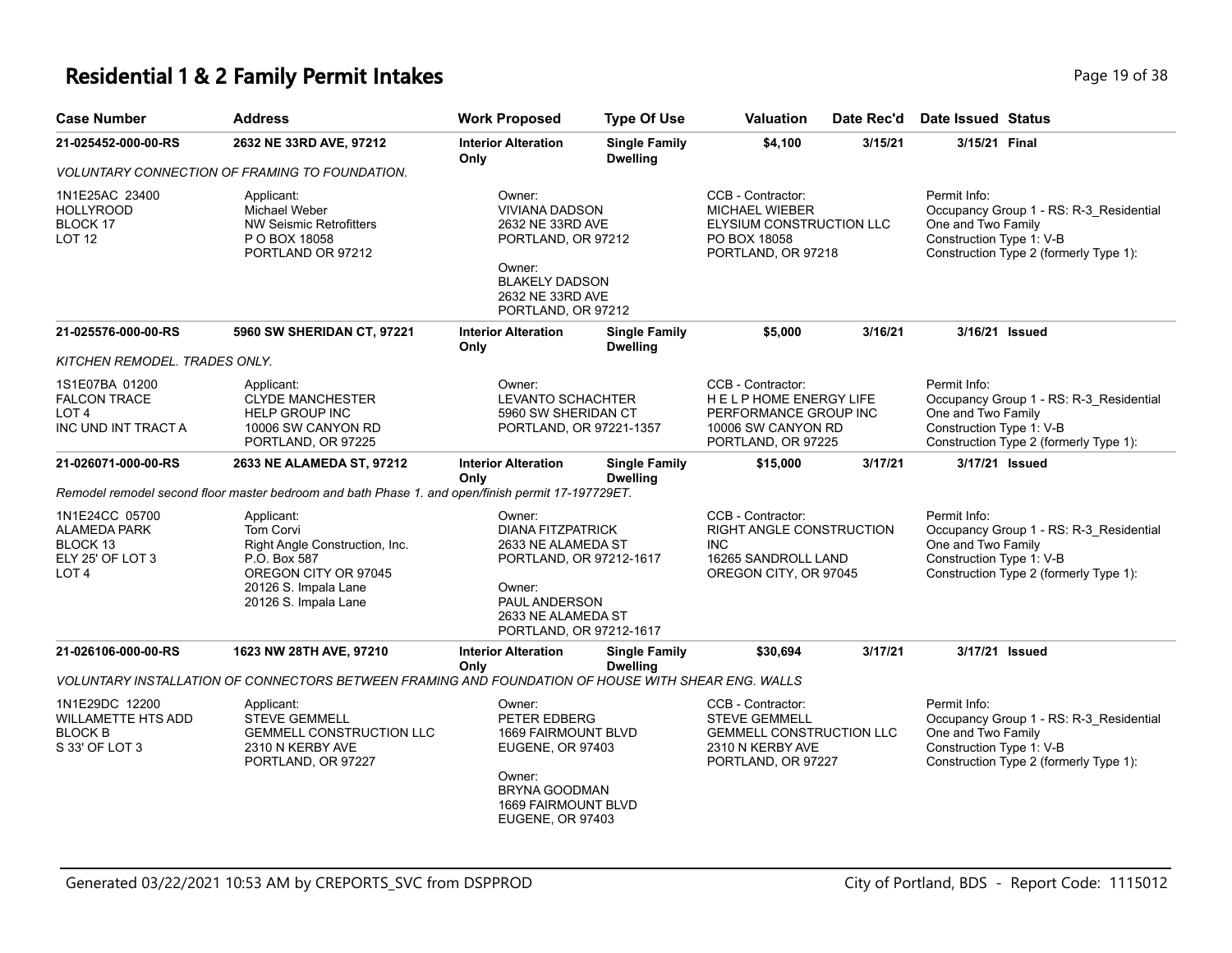### **Residential 1 & 2 Family Permit Intakes Page 10 of 38** Page 20 of 38

| Page 20 o |
|-----------|
|           |

| <b>Case Number</b>                                             | <b>Address</b>                                                                                                                                                                                                                                                 | <b>Work Proposed</b>                                                                                                                               | <b>Type Of Use</b>                      | <b>Valuation</b>                                                                                                       | Date Rec'd | <b>Date Issued Status</b>                                                                                                                           |
|----------------------------------------------------------------|----------------------------------------------------------------------------------------------------------------------------------------------------------------------------------------------------------------------------------------------------------------|----------------------------------------------------------------------------------------------------------------------------------------------------|-----------------------------------------|------------------------------------------------------------------------------------------------------------------------|------------|-----------------------------------------------------------------------------------------------------------------------------------------------------|
| 21-026118-000-00-RS                                            | 1646 SE MARION ST, 97202                                                                                                                                                                                                                                       | <b>Interior Alteration</b><br>Only                                                                                                                 | <b>Single Family</b><br><b>Dwelling</b> | \$6,555                                                                                                                | 3/17/21    | 3/17/21 Issued                                                                                                                                      |
|                                                                | VOLUNTARY INSTALLATION OF CONNECTORS BETWEEN FRAMING AND FOUNDATION OF HOUSE                                                                                                                                                                                   |                                                                                                                                                    |                                         |                                                                                                                        |            |                                                                                                                                                     |
| 1S1E26AB 05700<br><b>SELLWOOD</b><br>BLOCK 82<br><b>LOT 16</b> | Applicant:<br><b>STEVE GEMMELL</b><br><b>GEMMELL CONSTRUCTION LLC</b><br>2310 N KERBY AVE<br>PORTLAND, OR 97227                                                                                                                                                | Owner:<br><b>MEGAN BOLTON</b><br>1646 SE MARION ST<br>PORTLAND, OR 97202<br>Owner:<br><b>RAN BOLTON</b><br>1646 SE MARION ST<br>PORTLAND, OR 97202 |                                         | CCB - Contractor:<br><b>STEVE GEMMELL</b><br><b>GEMMELL CONSTRUCTION LLC</b><br>2310 N KERBY AVE<br>PORTLAND, OR 97227 |            | Permit Info:<br>Occupancy Group 1 - RS: R-3 Residential<br>One and Two Family<br>Construction Type 1: V-B<br>Construction Type 2 (formerly Type 1): |
| 21-026169-000-00-RS                                            | 598 SE MANCHESTER PL, 97202                                                                                                                                                                                                                                    | <b>Interior Alteration</b><br>Only                                                                                                                 | <b>Single Family</b><br><b>Dwelling</b> | \$5,220                                                                                                                | 3/17/21    | 3/17/21 Final                                                                                                                                       |
|                                                                | VOLUNTARY INSTALLATION OF CONNECTORS BETWEEN FRAMING AND FOUNDATION OF HOUSE                                                                                                                                                                                   |                                                                                                                                                    |                                         |                                                                                                                        |            |                                                                                                                                                     |
| 11E26AB04400                                                   | Applicant:<br><b>STEVE GEMMELL</b><br><b>GEMMELL CONSTRUCTION LLC</b><br>2310 N KERBY AVE<br>PORTLAND, OR 97227                                                                                                                                                |                                                                                                                                                    |                                         | CCB - Contractor:<br><b>STEVE GEMMELL</b><br><b>GEMMELL CONSTRUCTION LLC</b><br>2310 N KERBY AVE<br>PORTLAND, OR 97227 |            | Permit Info:<br>Occupancy Group 1 - RS: R-3 Residential<br>One and Two Family<br>Construction Type 1: V-B<br>Construction Type 2 (formerly Type 1): |
| 21-027476-000-00-RS                                            | 2626 SW SHERWOOD PL, 97201                                                                                                                                                                                                                                     | <b>Interior Alteration</b><br>Only                                                                                                                 | <b>Single Family</b><br><b>Dwelling</b> | \$12,000                                                                                                               | 3/20/21    | 3/20/21 Issued                                                                                                                                      |
|                                                                | KITCHEN AND BATHROOM REMODEL. NO STRUCTURAL. TRADES ONLY.                                                                                                                                                                                                      |                                                                                                                                                    |                                         |                                                                                                                        |            |                                                                                                                                                     |
| 1S1E09BA 02100<br>PORTLAND HTS PK<br><b>LOT 35</b>             | Applicant:<br><b>CLYDE MANCHESTER</b><br><b>HELP GROUP INC</b><br>10006 SW CANYON RD<br>PORTLAND, OR 97225                                                                                                                                                     | Owner:<br><b>CHRISTOPHER BLAZES</b><br>2626 SW SHERWOOD PL<br>PORTLAND, OR 97201                                                                   |                                         | CCB - Contractor:<br><b>HELPHOME ENERGY LIFE</b><br>PERFORMANCE GROUP INC<br>10006 SW CANYON RD<br>PORTLAND, OR 97225  |            | Permit Info:<br>Occupancy Group 1 - RS: R-3 Residential<br>One and Two Family<br>Construction Type 1: V-B<br>Construction Type 2 (formerly Type 1): |
|                                                                | Total # of RS Interior Alteration Only permit intakes: 13                                                                                                                                                                                                      |                                                                                                                                                    |                                         |                                                                                                                        |            | Total valuation of RS Interior Alteration Only permit intakes: \$118,529                                                                            |
| 21-024735-000-00-RS                                            | 207 NE 109TH AVE, 97220                                                                                                                                                                                                                                        | <b>New Construction</b>                                                                                                                            | Accessory<br><b>Dwelling Unit</b>       | \$50,576                                                                                                               | 3/15/21    | <b>Under Review</b>                                                                                                                                 |
|                                                                | SINGLE PDF - NEW ACCESSORY DWELLING UNIT (TINY HOME).PREFABRICATED STRUCTURE APPROVED BY THE STATE BUILDING CODE DIVISION /ONE STORY/NO<br>GARAGE/FLAT LOT/COMPLEX****ELECTRICAL, MECHANICAL & PLUMBING PERMITS TO BE OBTAINED SEPARATELY****<br>$A = 11 - 11$ | $\sim$ $\sim$ $\sim$ $\sim$                                                                                                                        |                                         | $\bigcap_{n=1}^{\infty}$                                                                                               |            | $D = 0.000014$ and $D = 0.00001$                                                                                                                    |

| 1N2E34CA 09600<br>BRUNSWICK<br>BLOCK 1<br>LOT 16 | Applicant:<br>Kirsten Lyons<br>PORTLAND OR<br>USA | Owner:<br>NICOLE ASPROCOLAS<br>207 NE 109TH AVE<br>PORTLAND, OR 97220-3212 | CCB - Contractor:<br>WOLF INDUSTRIES INC A CORP<br>OF WA<br>1601 SE COMMERCE AVE<br>BATTLE GROUND, WA 98604 | Permit Info:<br>Occupancy Group 1 - RS: R-3 Residential<br>One and Two Family<br>Construction Type 1: V-B<br>Construction Type 2 (formerly Type 1):<br>Total Square Footage - Display Only: 413 |
|--------------------------------------------------|---------------------------------------------------|----------------------------------------------------------------------------|-------------------------------------------------------------------------------------------------------------|-------------------------------------------------------------------------------------------------------------------------------------------------------------------------------------------------|
|                                                  |                                                   |                                                                            |                                                                                                             |                                                                                                                                                                                                 |
|                                                  |                                                   |                                                                            |                                                                                                             | Number of New Dwelling Units: 1                                                                                                                                                                 |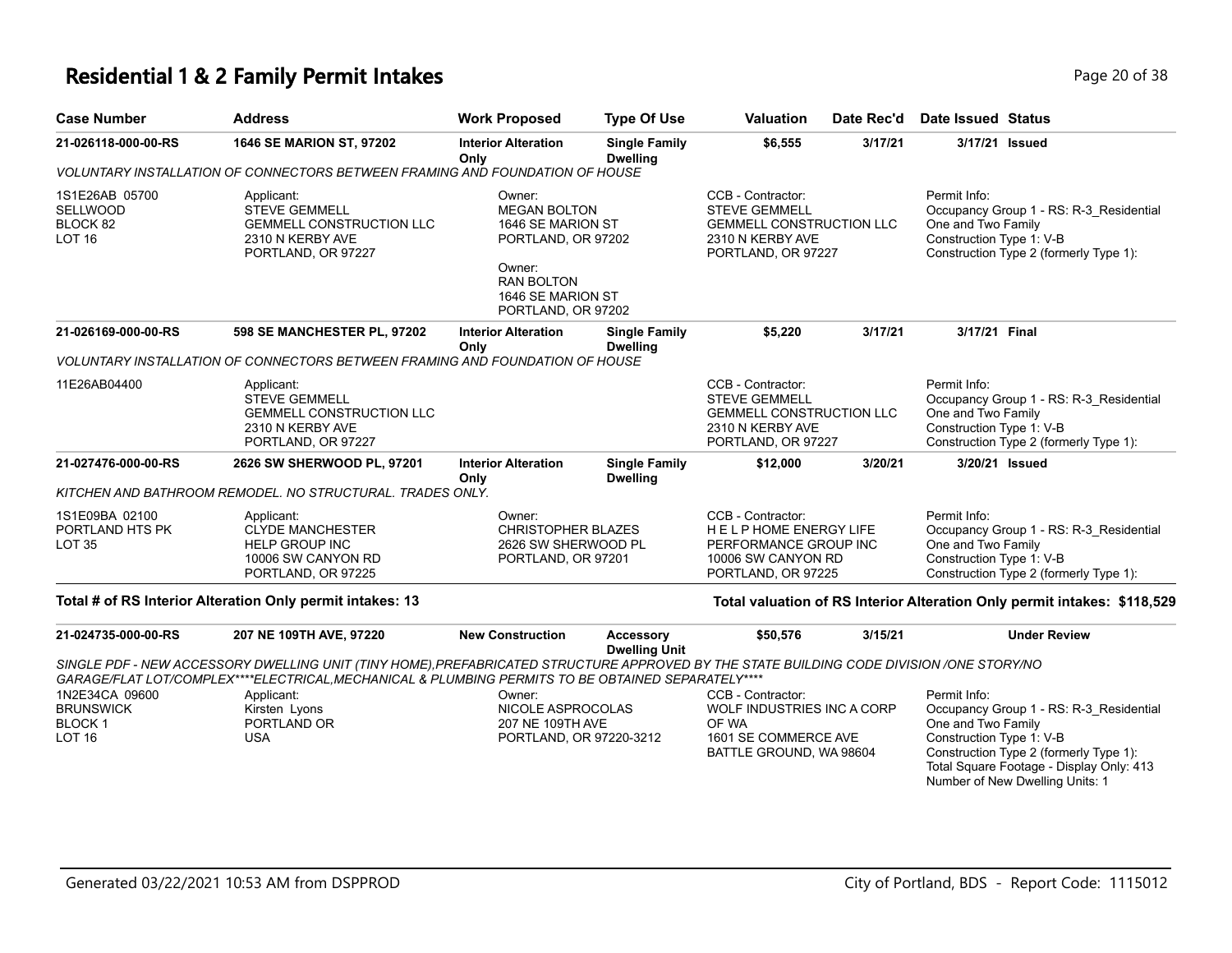# **Residential 1 & 2 Family Permit Intakes Page 21 of 38**

| <b>Case Number</b>                                                                               | <b>Address</b>                                                                                                                                                                                    | <b>Work Proposed</b>                                                                                                                                            | <b>Type Of Use</b>                   | <b>Valuation</b>                                                                     | Date Rec'd | Date Issued Status                                                                                                                                                                                                                      |
|--------------------------------------------------------------------------------------------------|---------------------------------------------------------------------------------------------------------------------------------------------------------------------------------------------------|-----------------------------------------------------------------------------------------------------------------------------------------------------------------|--------------------------------------|--------------------------------------------------------------------------------------|------------|-----------------------------------------------------------------------------------------------------------------------------------------------------------------------------------------------------------------------------------------|
| 21-024743-000-00-RS                                                                              | 510 SE 65TH AVE, 97215                                                                                                                                                                            | <b>New Construction</b>                                                                                                                                         | <b>Accessory</b><br><b>Structure</b> | \$24,000                                                                             | 3/16/21    | <b>Under Review</b>                                                                                                                                                                                                                     |
|                                                                                                  | SINGLE PDF - NEW IN-GROUND SWIMMING POOL AND CONCRETE RETAINING WALL *** TRADE PERMITS SEPARATE                                                                                                   |                                                                                                                                                                 |                                      |                                                                                      |            |                                                                                                                                                                                                                                         |
| 1S2E05BB 01500<br><b>TABOR HTS</b><br><b>BLOCK J</b><br>N 100' OF LOT 3 EXC PT IN<br><b>ST</b>   | Applicant:<br><b>DAN WILLIAMS</b><br><b>FASTER PERMITS</b><br>2000 SW 1ST AVE SUITE 420<br>PORTLAND OR 97201                                                                                      | Owner:<br>SHANE KOHATSU<br>510 SE 65TH AVE<br>PORTLAND, OR 97215<br>Owner:<br>MEGAN CHOUINARD KOHATSU<br>510 SE 65TH AVE<br>PORTLAND, OR 97215                  |                                      |                                                                                      |            | Permit Info:<br>Occupancy Group 1 - RS: U_Decks,<br>Patios, Porches, Carports<br>Construction Type 1: V-B<br>Construction Type 2 (formerly Type 1):<br>Total Square Footage - Display Only: 525                                         |
| 21-024353-000-00-RS                                                                              | N AMHERST ST, 97203                                                                                                                                                                               | <b>New Construction</b>                                                                                                                                         | <b>Duplex</b>                        | \$654,008                                                                            | 3/19/21    | <b>Under Review</b>                                                                                                                                                                                                                     |
|                                                                                                  | SINGLE PDF - NEW DUPLEX / 3-STORY / (2) 1-CAR GARAGES / FLAT LOT/ COMPLEX **ELECTRICAL MECHANICAL AND PLUMBING SEPARATE**                                                                         |                                                                                                                                                                 |                                      |                                                                                      |            |                                                                                                                                                                                                                                         |
| 1N1E07DD 04800<br>UNIVERSITY PK<br>BLOCK 45<br>NE 1/2 OF SE 1/2 OF LOT 11<br>NE 1/2 OF LOT 12&13 | Applicant:<br><b>TYSON OKELY</b><br>DEZ DEVELOPMENT<br>10117 SE SUNNYSIDE RD #F1123<br>CLACKAMAS OR 97015<br><b>USA</b>                                                                           | Owner:<br>DEZ DEVELOPMENT LLC<br>CLACKAMAS, OR 97015-7708                                                                                                       | 10117 SE SUNNYSIDE RD #F1123         | Primary Contractor:<br>TO BID                                                        |            | Permit Info:<br>Occupancy Group 1 - RS: R-3_Residential<br>One and Two Family<br>Construction Type 1: V-B<br>Construction Type 2 (formerly Type 1): V-B<br>Total Square Footage - Display Only: 5624<br>Number of New Dwelling Units: 2 |
| 21-024403-000-00-RS                                                                              | <b>209 NE MONROE ST, 97212</b>                                                                                                                                                                    | <b>New Construction</b>                                                                                                                                         | <b>Duplex</b>                        | \$631,341                                                                            | 3/15/21    | <b>Under Review</b>                                                                                                                                                                                                                     |
|                                                                                                  | SINGLE PDF - NEW CONSTRUCTION DUPLEX, LOWER LEVEL ADDITIONAL LIVING SPACE (NOT AN ADU) / 3-STORY / 2 -ATTACHED GARAGES / FLAT LOT / COMPLEX ***<br>ELECTRICAL MECHANICAL AND PLUMBING SEPARATE*** |                                                                                                                                                                 |                                      |                                                                                      |            |                                                                                                                                                                                                                                         |
| 1N1E27AA 18100<br><b>WILLIAMS AVE ADD</b><br>BLOCK 12<br>LOT <sub>7</sub>                        | Applicant:<br><b>TYSON OKELY</b><br>DEZ DEVELOPMENT<br>15648 SE 114TH AVE SUITE 211<br>CLACKAMAS, OR 97015                                                                                        | Owner:<br><b>BTS HOMES INC</b><br>237 NE CHKALOV DR #125<br>VANCOUVER, WA 98684-5054                                                                            |                                      | CCB - Contractor:<br><b>BTS HOMES INC</b><br>2101 SE 98TH AVE<br>VANCOUVER, WA 98664 |            | Permit Info:<br>Occupancy Group 1 - RS: R-3_Residential<br>One and Two Family<br>Construction Type 1: V-B<br>Construction Type 2 (formerly Type 1): V-B<br>Total Square Footage - Display Only: 5428<br>Number of New Dwelling Units: 2 |
| 20-185841-REV-01-RS                                                                              | 5108 SE 59TH AVE - UNIT A, 97206                                                                                                                                                                  | <b>New Construction</b>                                                                                                                                         | Garage/Carport                       | \$0                                                                                  | 3/19/21    | 3/19/21 Issued                                                                                                                                                                                                                          |
|                                                                                                  | SINGLE PDF - REVISION TO MODIFY SITE PLAN AND PROPOSED GARAGE IS NOW 3' 6" FROM THE HOUSE                                                                                                         |                                                                                                                                                                 |                                      |                                                                                      |            |                                                                                                                                                                                                                                         |
| 1S2E18AD 16700<br><b>GRAHAMS ADD</b><br>BLOCK <sub>1</sub><br>W 100' OF LOT 6&7                  | Applicant:<br>RHIANNON MOORE<br>TUFF SHED<br>PORTLAND OR<br><b>USA</b>                                                                                                                            | Owner:<br><b>MELISSA RINEHIMER</b><br>5108 SE 59TH AVE #A<br>PORTLAND, OR 97206<br>Owner:<br><b>DENISE MATTHEW</b><br>5108 SE 59TH AVE #A<br>PORTLAND, OR 97206 |                                      | CCB - Contractor:<br>TUFF SHED INC<br>1777 S HARRISON ST STE 600<br>DENVER, CO 80210 |            | Permit Info:<br>Occupancy Group 1 - RS: U_Private<br>Garage\Utility Misc.<br>Construction Type 1: V-B<br>Construction Type 2 (formerly Type 1):<br>Total Square Footage - Display Only: 336                                             |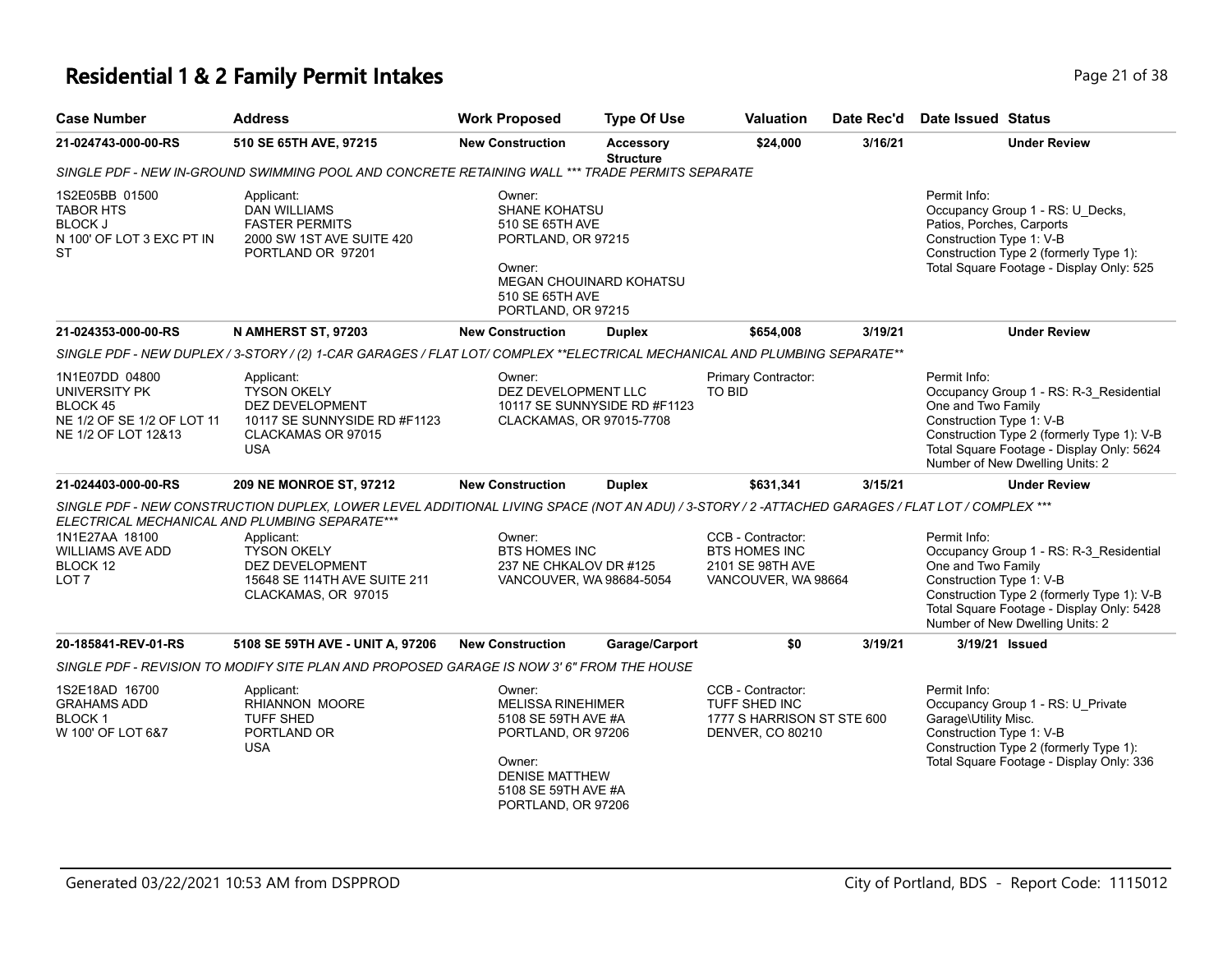#### **Residential 1 & 2 Family Permit Intakes Page 12 of 38** Page 22 of 38

| Page 22 |  |
|---------|--|
|         |  |

| <b>Case Number</b>                 | <b>Address</b>                                                                                                                         | <b>Work Proposed</b>                                | <b>Type Of Use</b>                                       | <b>Valuation</b>                                                                                                                                                                         | Date Rec'd | Date Issued Status                                                                                                                                                                                   |
|------------------------------------|----------------------------------------------------------------------------------------------------------------------------------------|-----------------------------------------------------|----------------------------------------------------------|------------------------------------------------------------------------------------------------------------------------------------------------------------------------------------------|------------|------------------------------------------------------------------------------------------------------------------------------------------------------------------------------------------------------|
| 20-186585-REV-01-RS                | 5391 SE 47TH AVE, 97206                                                                                                                | <b>New Construction</b>                             | <b>Single Family</b><br><b>Dwelling</b>                  | \$0                                                                                                                                                                                      | 3/16/21    | 3/17/21 Issued                                                                                                                                                                                       |
|                                    | SINGLE PDF - REVISION TO UPDATE ENERGY MEASURES W/AIR SEALING HOME AND DUCTS (SECTION A:5)                                             |                                                     |                                                          |                                                                                                                                                                                          |            |                                                                                                                                                                                                      |
| 1S2E18BD 09201                     | Applicant:<br><b>RICHARD ADAMS</b><br><b>FASTER PERMITS</b><br>2000 SW 1ST AVENUE SUITE 420<br>PORTLAND, OR 97201                      | Owner:<br><b>WOOD INK LLC</b><br>4828 SE 41ST AVE   | PORTLAND, OR 97202-4028                                  | CCB - Contractor:<br>DEVELOPMENT NORTHWEST INC<br>1075 W COLUMBIA RIVER HWY<br>TROUTDALE, OR 97060<br>CCB - Contractor:<br><b>WOOD INK LLC</b><br>4828 SE 41ST AVE<br>PORTLAND, OR 97202 |            | Permit Info:<br>Occupancy Group 1 - RS: R-3 Residential<br>One and Two Family<br>Construction Type 1: V-B<br>Construction Type 2 (formerly Type 1): V-B<br>Total Square Footage - Display Only: 3550 |
| 20-190980-DFS-01-RS                | 8106 SW 39TH AVE, 97219                                                                                                                | <b>New Construction</b>                             | <b>Single Family</b><br><b>Dwelling</b>                  | \$2,000                                                                                                                                                                                  | 3/19/21    | 3/19/21 Issued                                                                                                                                                                                       |
| SINGLE PDF - DFS FOR TRUSSES.      |                                                                                                                                        |                                                     |                                                          |                                                                                                                                                                                          |            |                                                                                                                                                                                                      |
| 1S1E20CA 07602                     | Applicant:<br><b>TYSON OKELY</b><br><b>DEZ DEVELOPMENT</b><br>15648 SE 114TH AVE SUITE 211<br>CLACKAMAS, OR 97015                      | Owner:<br>DEZ DEVELOPMENT LLC                       | 10117 SE SUNNYSIDE RD #F1123<br>CLACKAMAS, OR 97015-7708 | Primary Contractor:<br>TO BID                                                                                                                                                            |            | Permit Info:<br>Occupancy Group 1 - RS: R-3 Residential<br>One and Two Family<br>Construction Type 1: V-B<br>Construction Type 2 (formerly Type 1): V-B<br>Total Square Footage - Display Only: 2796 |
| 21-024322-000-00-RS                | SE SCHILLER ST, 97266                                                                                                                  | <b>New Construction</b>                             | <b>Single Family</b><br><b>Dwelling</b>                  | \$252,663                                                                                                                                                                                | 3/16/21    | <b>Under Review</b>                                                                                                                                                                                  |
|                                    | SINGLE PDF - NEW SINGLE FAMILY RESIDENCE / 2-STORY / 1-CAR GARAGE / FLAT LOT / COMPLEX **ELECTRICAL MECHANICAL AND PLUMBING SEPARATE** |                                                     |                                                          |                                                                                                                                                                                          |            |                                                                                                                                                                                                      |
| 1S2E15AA 05702<br>LOT <sub>1</sub> | Applicant:<br><b>KEN YU</b><br>KALY CONSTRUCTION & DESIGN, INC.<br>2738 SE 82ND AVE, STE 201-D<br>PORTLAND OR 97266                    | Owner:<br><b>CHUN XIA KWONG</b><br>3035 SE 92ND AVE | PORTLAND, OR 97266-1431                                  | Primary Contractor:<br>TO BID                                                                                                                                                            |            | Permit Info:<br>Occupancy Group 1 - RS: R-3 Residential<br>One and Two Family<br>Construction Type 1: V-B<br>Construction Type 2 (formerly Type 1): V-B<br>Total Square Footage - Display Only: 2234 |

Number of New Dwelling Units: 1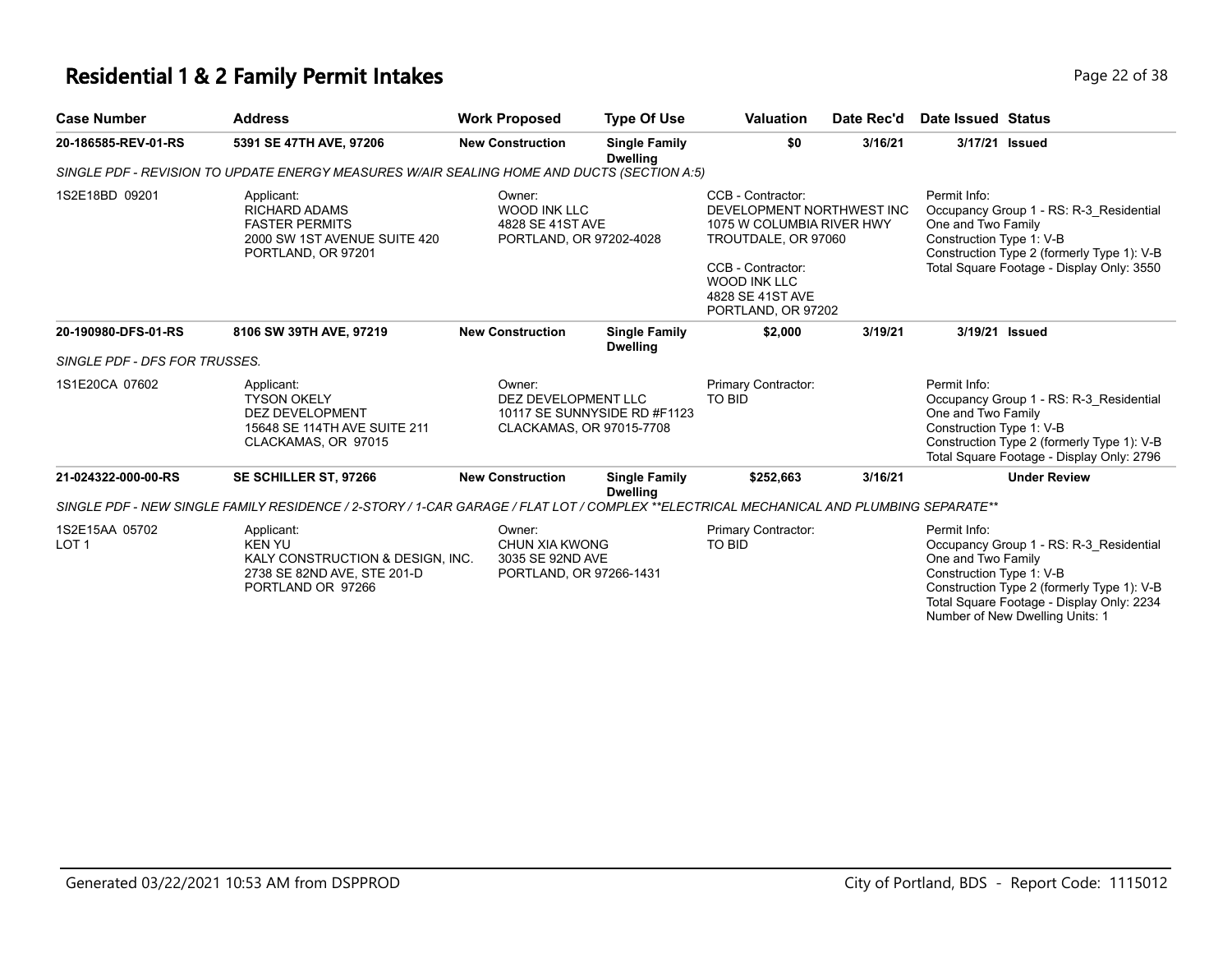### **Residential 1 & 2 Family Permit Intakes Page 13 of 38** Page 23 of 38

| <b>Case Number</b>                                    | <b>Address</b>                                                                                                                          | <b>Work Proposed</b>                                                                                                                                    | <b>Type Of Use</b>                      | <b>Valuation</b>                                                                                                                                                                                                                   | Date Rec'd | <b>Date Issued Status</b>                                                                                                                                                                                                               |
|-------------------------------------------------------|-----------------------------------------------------------------------------------------------------------------------------------------|---------------------------------------------------------------------------------------------------------------------------------------------------------|-----------------------------------------|------------------------------------------------------------------------------------------------------------------------------------------------------------------------------------------------------------------------------------|------------|-----------------------------------------------------------------------------------------------------------------------------------------------------------------------------------------------------------------------------------------|
| 21-025169-000-00-RS                                   | N EXETER AVE, 97203                                                                                                                     | <b>New Construction</b>                                                                                                                                 | <b>Single Family</b><br><b>Dwelling</b> | \$113,031                                                                                                                                                                                                                          | 3/15/21    | <b>Under Review</b>                                                                                                                                                                                                                     |
|                                                       | SINGLE PDF- NEW SINGLE RESIDENCE/1-STORY/NO GARAGE/FLAT LOT/COMPLEX                                                                     |                                                                                                                                                         |                                         |                                                                                                                                                                                                                                    |            |                                                                                                                                                                                                                                         |
| 1N1E05CC 12501<br>COLLEGE PL<br>BLOCK 16<br>LOT 34    | Applicant:<br><b>KEVIN PARTAIN</b><br><b>URBAN VISIONS</b><br>223 NE 56TH AVENUE<br>PORTLAND, OR 97213                                  | Owner:<br><b>JANCIE TROWBRIDGE</b><br>9628 N EXETER AVE<br>PORTLAND, OR 97203<br>Owner:<br>DANIEL TROWBRIDGE<br>9628 N EXETER AVE<br>PORTLAND, OR 97203 |                                         | CCB - Contractor:<br>KIMCO PROPERTIES LTD<br>PO BOX 1540<br>SANDY, OR 97055-1540<br>CCB - Contractor:<br><b>Bare Metal Heating</b><br>BARE METAL HEATING INC<br>31499 SE HIGHWAY 211<br>EAGLE CREEK, OR 97022<br>CCB - Contractor: |            | Permit Info:<br>Occupancy Group 1 - RS: R-3_Residential<br>One and Two Family<br>Construction Type 1: V-B<br>Construction Type 2 (formerly Type 1):<br>Total Square Footage - Display Only: 923<br>Number of New Dwelling Units: 1      |
|                                                       |                                                                                                                                         |                                                                                                                                                         |                                         | <b>BARNSON ELECTRIC INC</b><br>17057 SW 123RD AVE<br><b>TIGARD, OR 97224</b>                                                                                                                                                       |            |                                                                                                                                                                                                                                         |
| 21-025560-000-00-RS                                   | SW HAMILTON ST, 97221                                                                                                                   | <b>New Construction</b>                                                                                                                                 | <b>Single Family</b>                    | \$593,867                                                                                                                                                                                                                          | 3/16/21    | <b>Under Review</b>                                                                                                                                                                                                                     |
| <b>SPRINKLER</b>                                      | SINGLE PDF- NEW SINGLE FAMILY RESIDENCE WITH UNFINISHED BASEMENT-443 SF / 2-STORY/ 1-GARAGE/SLOPED LOT/COMPLEX / 4-STORY / DFS 13D FIRE |                                                                                                                                                         | <b>Dwelling</b>                         |                                                                                                                                                                                                                                    |            |                                                                                                                                                                                                                                         |
| 1S1E18BA 03906<br>LOT 5                               | Applicant:<br><b>BRADLEE HERSEY</b><br><b>FASTER PERMITS</b><br>2000 SW 1ST AVE SUITE 420<br>PORTLAND OR 97201                          | Owner:<br>SOLSTICE CUSTOM HOMES<br>5740 SW ARROW WOOD LN<br>PORTLAND, OR 97225                                                                          |                                         | CCB - Contractor:<br>THE MULLEN COMPANY<br>1601A SE RIVER RD<br>HILLSBORO, OR 97123<br>CCB - Contractor:<br>LWD LLC<br>5740 SW ARROWWOOD LN                                                                                        |            | Permit Info:<br>Occupancy Group 1 - RS: R-3_Residential<br>One and Two Family<br>Construction Type 1: V-B<br>Construction Type 2 (formerly Type 1): V-B<br>Total Square Footage - Display Only: 5231<br>Number of New Dwelling Units: 3 |
|                                                       |                                                                                                                                         |                                                                                                                                                         |                                         | PORTLAND, OR 97225<br>CCB - Contractor:<br>ELITE ELECTRIC GROUP LLC<br>4226 NE 161ST AVE SUITE B<br>PORTLAND, OR 97230                                                                                                             |            |                                                                                                                                                                                                                                         |
| 21-025614-000-00-RS                                   | 3224 NE 50TH AVE, 97213                                                                                                                 | <b>New Construction</b>                                                                                                                                 | <b>Single Family</b>                    | \$521,554                                                                                                                                                                                                                          | 3/18/21    | <b>Under Review</b>                                                                                                                                                                                                                     |
|                                                       | SINGLE PDF- NEW SINGLE FAMILY RESIDENCE WITH UNFINISHED BASEMENT/2-STORY/1-GARAGE/SOLPED LOT/SIMPLE ***TRADE PERMITS SEPARATE***        |                                                                                                                                                         | <b>Dwelling</b>                         |                                                                                                                                                                                                                                    |            |                                                                                                                                                                                                                                         |
| 1N2E30BA 14900<br>ROSE CITY PK<br>BLOCK 150<br>LOT 18 | Applicant:<br><b>RHETT BUTLER</b><br>Butler Redevelopment, LLC<br>PORTLAND OR<br><b>USA</b>                                             | Owner:<br>ORANGE AND BLACK<br>PROPERTIES LLC<br>3306 NE 49TH AVE<br>PORTLAND, OR 97213                                                                  |                                         | CCB - Contractor:<br>BUTLER REDEVELOPMENT LLC<br>3306 NE 49TH AVE<br>PORTLAND, OR 97213                                                                                                                                            |            | Permit Info:<br>Occupancy Group 1 - RS: R-3_Residential<br>One and Two Family<br>Construction Type 1: V-B<br>Construction Type 2 (formerly Type 1): V-B<br>Total Square Footage - Display Only: 4500<br>Number of New Dwelling Units: 1 |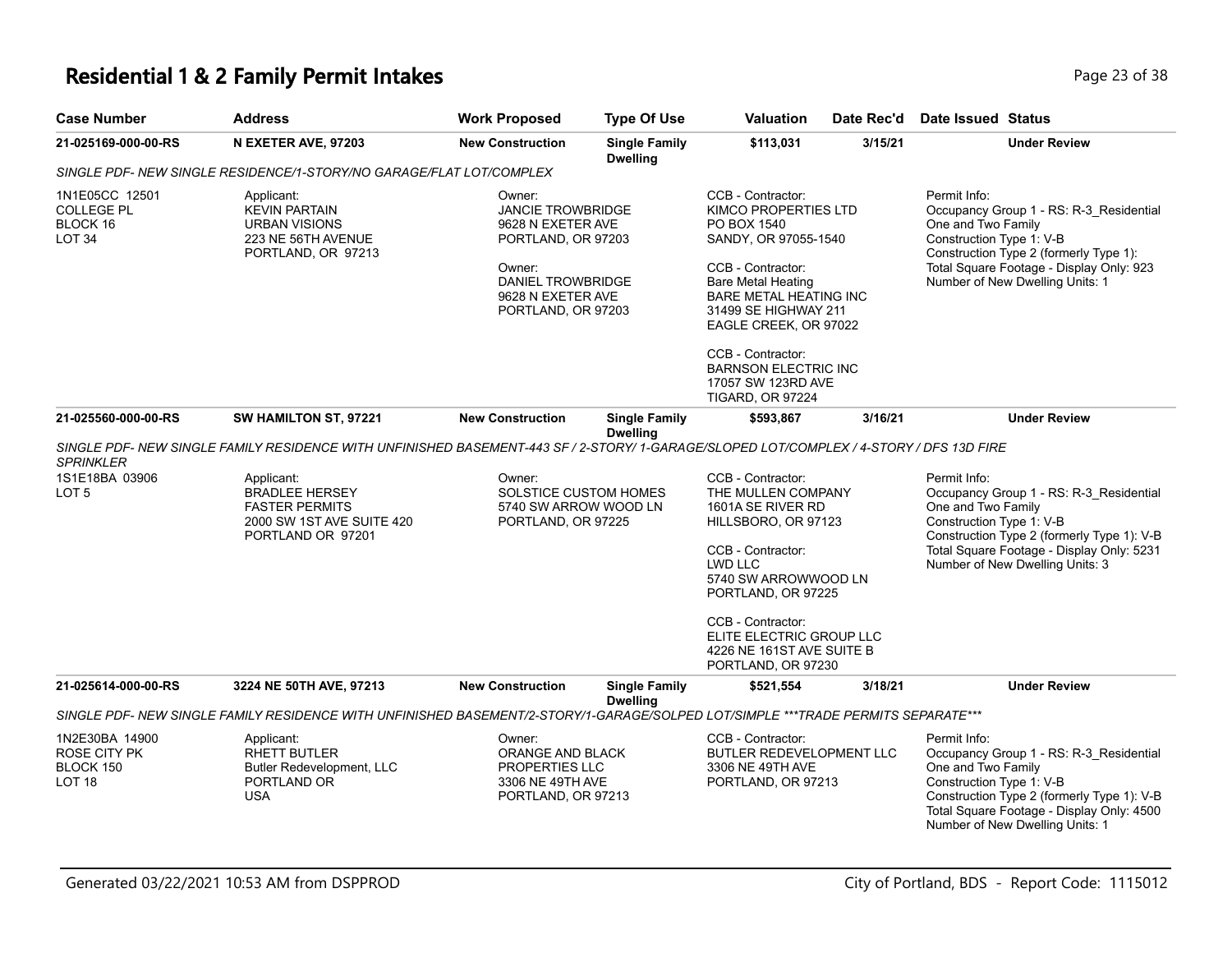# **Residential 1 & 2 Family Permit Intakes Page 24 of 38**

| <b>Case Number</b>                                                                | <b>Address</b>                                                                                                                                        | <b>Work Proposed</b>                                                                                     | <b>Type Of Use</b>                      | <b>Valuation</b>                                                                                                                                                                                                                                                                                                                                                                                                                              | Date Rec'd | <b>Date Issued Status</b>                                      |                                                                                                                                                                       |
|-----------------------------------------------------------------------------------|-------------------------------------------------------------------------------------------------------------------------------------------------------|----------------------------------------------------------------------------------------------------------|-----------------------------------------|-----------------------------------------------------------------------------------------------------------------------------------------------------------------------------------------------------------------------------------------------------------------------------------------------------------------------------------------------------------------------------------------------------------------------------------------------|------------|----------------------------------------------------------------|-----------------------------------------------------------------------------------------------------------------------------------------------------------------------|
| 21-026099-000-00-RS                                                               | SE REEDWAY ST, 97206                                                                                                                                  | <b>New Construction</b>                                                                                  | <b>Single Family</b><br><b>Dwelling</b> | \$134,706                                                                                                                                                                                                                                                                                                                                                                                                                                     | 3/18/21    |                                                                | <b>Under Review</b>                                                                                                                                                   |
| ***TRDAE PERMITS SEPARATE***                                                      | SINGLE PDF-NEW SINGLE FAMILY RESIDENCE WITH DETACHED ACCEESORY DWELLING UNIT/2-STORY/NO GARAGE/FLAT LOT/COMPLEX WITH 21-026208-RS                     |                                                                                                          |                                         |                                                                                                                                                                                                                                                                                                                                                                                                                                               |            |                                                                |                                                                                                                                                                       |
| 1S2E17CB 17501<br>BLOCK 34<br><b>LOT 29</b>                                       | Applicant:<br><b>DANIEL BRAMSKE</b><br><b>EMA ARCHITECTURE, LLC</b><br>721 NW 9TH AVENUE, SUITE 280<br>PORTLAND OR 97209                              | Owner:<br>REEDWAY PROJECT LLC<br>333 S STATE ST #V-351                                                   | LAKE OSWEGO, OR 97034-3948              | CCB - Contractor:<br>Arthur DONAGHEY<br>ARTHUR DONAGHEY<br><b>CONSTRUCTION LLC</b><br>2584 N JESSUP ST<br>PORTLAND, OR 97217                                                                                                                                                                                                                                                                                                                  |            | Permit Info:<br>One and Two Family<br>Construction Type 1: V-B | Occupancy Group 1 - RS: R-3 Residential<br>Construction Type 2 (formerly Type 1):<br>Total Square Footage - Display Only: 1100<br>Number of New Dwelling Units: 1     |
| 21-026224-000-00-RS                                                               | 5936 NE 42ND AVE, 97218                                                                                                                               | <b>New Construction</b>                                                                                  | <b>Single Family</b><br><b>Dwelling</b> | \$179,617                                                                                                                                                                                                                                                                                                                                                                                                                                     | 3/18/21    |                                                                | <b>Under Review</b>                                                                                                                                                   |
| $SD**$                                                                            | SINGLE PDF - 1 OF 7 NEW SINGLE FAMILY RESIDENCES ON 2 LOTS / 3-STORY/ 1-CAR GARAGE / FLAT LOT / COMPLEX ** W/ 21-026242/52/57/66/70/77-RS & 21026288- |                                                                                                          |                                         |                                                                                                                                                                                                                                                                                                                                                                                                                                               |            |                                                                |                                                                                                                                                                       |
| 1N2E18CC 04300<br><b>STOKES TR</b><br>INC PT VAC ST W OF & ADJ<br>N 70' OF LOT 52 | Applicant:<br><b>KEVIN PARTAIN</b><br><b>URBAN VISIONS</b><br>223 NE 56TH AVE<br>PORTLAND OR 97213                                                    | Owner:<br><b>JSM EQUITIES LLC</b><br>4110 SE HAWTHORNE BLVD<br><b>PMB 166</b><br>PORTLAND, OR 97214-5246 |                                         | CCB - Contractor:<br><b>STEVE MELKERSON</b><br><b>CALIBER HOMES LLC</b><br>4110 SE HAWTHORNE BLVD 166<br>PORTLAND, OR 97214<br>CCB - Contractor:<br>DEVELOPMENT NORTHWEST INC<br>1075 W COLUMBIA RIVER HWY<br>TROUTDALE, OR 97060<br>CCB - Contractor:<br>ALL TIME HEATING LLC<br>46377 SW PATTON VALLEY ROAD<br><b>GASTON, OR 97035</b><br>CCB - Contractor:<br><b>BARNSON ELECTRIC INC</b><br>17057 SW 123RD AVE<br><b>TIGARD, OR 97224</b> |            | Permit Info:<br>One and Two Family<br>Construction Type 1: V-B | Occupancy Group 1 - RS: R-3 Residential<br>Construction Type 2 (formerly Type 1): V-B<br>Total Square Footage - Display Only: 1603<br>Number of New Dwelling Units: 1 |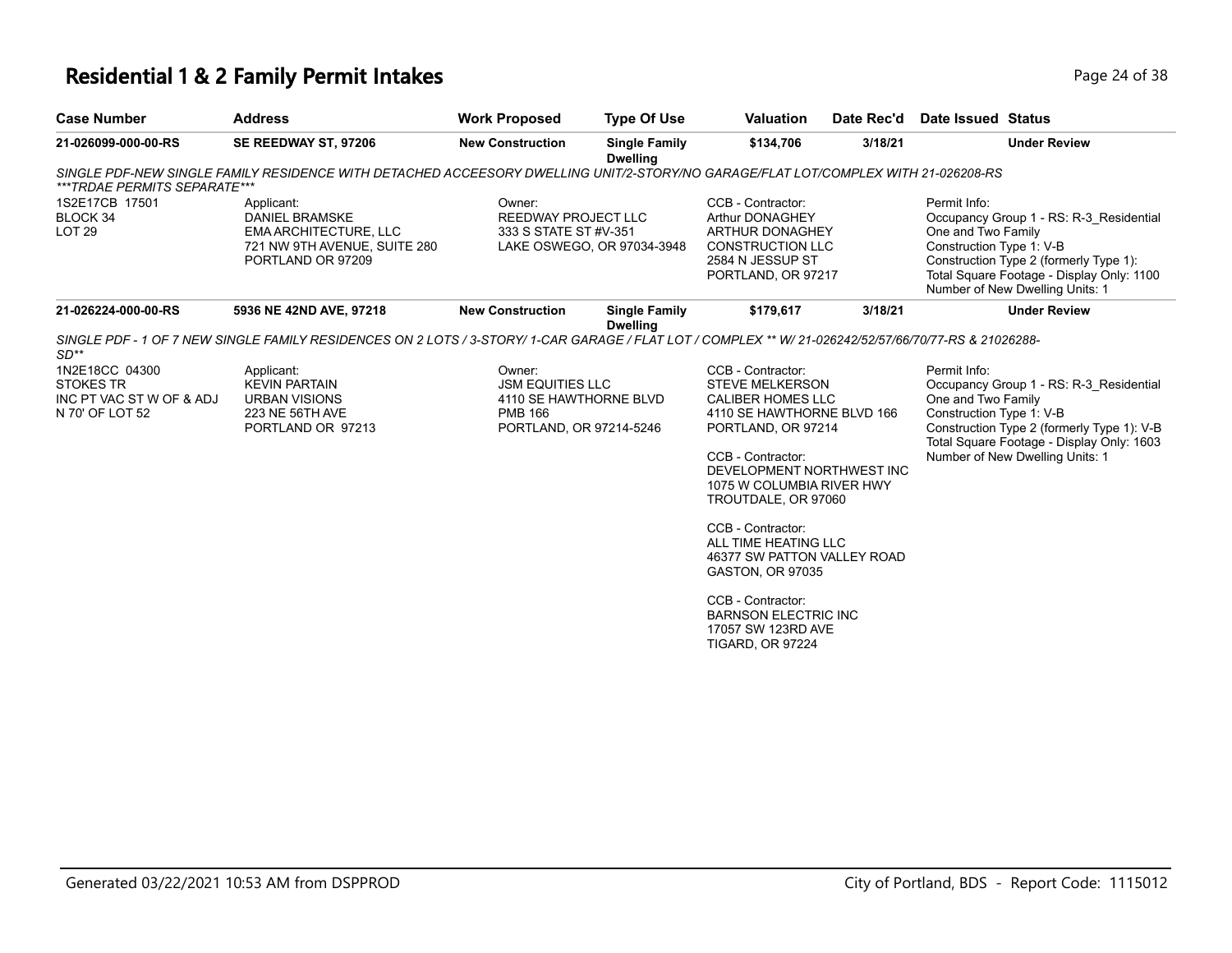# **Residential 1 & 2 Family Permit Intakes Page 25 of 38**

| <b>Case Number</b>                                                                | <b>Address</b>                                                                                                                                        | <b>Work Proposed</b>                                                                                     | <b>Type Of Use</b>                      | <b>Valuation</b>                                                                                                                                                                                                                                                                                                                                                                                            | Date Rec'd | Date Issued Status                                                                                                                                                                                                                      |
|-----------------------------------------------------------------------------------|-------------------------------------------------------------------------------------------------------------------------------------------------------|----------------------------------------------------------------------------------------------------------|-----------------------------------------|-------------------------------------------------------------------------------------------------------------------------------------------------------------------------------------------------------------------------------------------------------------------------------------------------------------------------------------------------------------------------------------------------------------|------------|-----------------------------------------------------------------------------------------------------------------------------------------------------------------------------------------------------------------------------------------|
| 21-026242-000-00-RS                                                               | 5936 NE 42ND AVE, 97218                                                                                                                               | <b>New Construction</b>                                                                                  | <b>Single Family</b><br><b>Dwelling</b> | \$179,617                                                                                                                                                                                                                                                                                                                                                                                                   | 3/18/21    | <b>Under Review</b>                                                                                                                                                                                                                     |
| SD**                                                                              | SINGLE PDF - 2 OF 7 NEW SINGLE FAMILY RESIDENCES ON 2 LOTS / 3-STORY/ 1-CAR GARAGE / FLAT LOT / COMPLEX ** W/ 21-026224/52/57/66/70/77-RS & 21026288- |                                                                                                          |                                         |                                                                                                                                                                                                                                                                                                                                                                                                             |            |                                                                                                                                                                                                                                         |
| 1N2E18CC 04300<br><b>STOKES TR</b><br>INC PT VAC ST W OF & ADJ<br>N 70' OF LOT 52 | Applicant:<br><b>KEVIN PARTAIN</b><br><b>URBAN VISIONS</b><br>223 NE 56TH AVE<br>PORTLAND OR 97213                                                    | Owner:<br><b>JSM EQUITIES LLC</b><br>4110 SE HAWTHORNE BLVD<br><b>PMB 166</b><br>PORTLAND, OR 97214-5246 |                                         | CCB - Contractor:<br><b>STEVE MELKERSON</b><br>CALIBER HOMES LLC<br>4110 SE HAWTHORNE BLVD 166<br>PORTLAND, OR 97214<br>CCB - Contractor:<br>DEVELOPMENT NORTHWEST INC<br>1075 W COLUMBIA RIVER HWY<br>TROUTDALE, OR 97060<br>CCB - Contractor:<br>ALL TIME HEATING LLC<br>46377 SW PATTON VALLEY ROAD<br><b>GASTON, OR 97035</b><br>CCB - Contractor:<br><b>BARNSON ELECTRIC INC</b><br>17057 SW 123RD AVE |            | Permit Info:<br>Occupancy Group 1 - RS: R-3_Residential<br>One and Two Family<br>Construction Type 1: V-B<br>Construction Type 2 (formerly Type 1): V-B<br>Total Square Footage - Display Only: 1603<br>Number of New Dwelling Units: 1 |
| 21-026252-000-00-RS                                                               | 5936 NE 42ND AVE, 97218                                                                                                                               | <b>New Construction</b>                                                                                  | <b>Single Family</b>                    | <b>TIGARD, OR 97224</b><br>\$179,617                                                                                                                                                                                                                                                                                                                                                                        | 3/18/21    | <b>Under Review</b>                                                                                                                                                                                                                     |
|                                                                                   |                                                                                                                                                       |                                                                                                          | <b>Dwelling</b>                         |                                                                                                                                                                                                                                                                                                                                                                                                             |            |                                                                                                                                                                                                                                         |
| SD**                                                                              | SINGLE PDF - 3 OF 7 NEW SINGLE FAMILY RESIDENCES ON 2 LOTS / 3-STORY/ 1-CAR GARAGE / FLAT LOT / COMPLEX ** W/ 21-026224/42/57/66/70/77-RS & 21026288- |                                                                                                          |                                         |                                                                                                                                                                                                                                                                                                                                                                                                             |            |                                                                                                                                                                                                                                         |
| 1N2E18CC 04300<br><b>STOKES TR</b><br>INC PT VAC ST W OF & ADJ<br>N 70' OF LOT 52 | Applicant:<br><b>KEVIN PARTAIN</b><br><b>URBAN VISIONS</b><br>223 NE 56TH AVE<br>PORTLAND OR 97213                                                    | Owner:<br><b>JSM EQUITIES LLC</b><br>4110 SE HAWTHORNE BLVD<br><b>PMB 166</b><br>PORTLAND, OR 97214-5246 |                                         | CCB - Contractor:<br><b>STEVE MELKERSON</b><br>CALIBER HOMES LLC<br>4110 SE HAWTHORNE BLVD 166<br>PORTLAND, OR 97214<br>CCB - Contractor:<br>DEVELOPMENT NORTHWEST INC<br>1075 W COLUMBIA RIVER HWY<br>TROUTDALE, OR 97060<br>CCB - Contractor:<br>ALL TIME HEATING LLC                                                                                                                                     |            | Permit Info:<br>Occupancy Group 1 - RS: R-3_Residential<br>One and Two Family<br>Construction Type 1: V-B<br>Construction Type 2 (formerly Type 1): V-B<br>Total Square Footage - Display Only: 1603<br>Number of New Dwelling Units: 1 |
|                                                                                   |                                                                                                                                                       |                                                                                                          |                                         | 46377 SW PATTON VALLEY ROAD<br><b>GASTON, OR 97035</b><br>CCB - Contractor:<br><b>BARNSON ELECTRIC INC</b><br>17057 SW 123RD AVE<br><b>TIGARD, OR 97224</b>                                                                                                                                                                                                                                                 |            |                                                                                                                                                                                                                                         |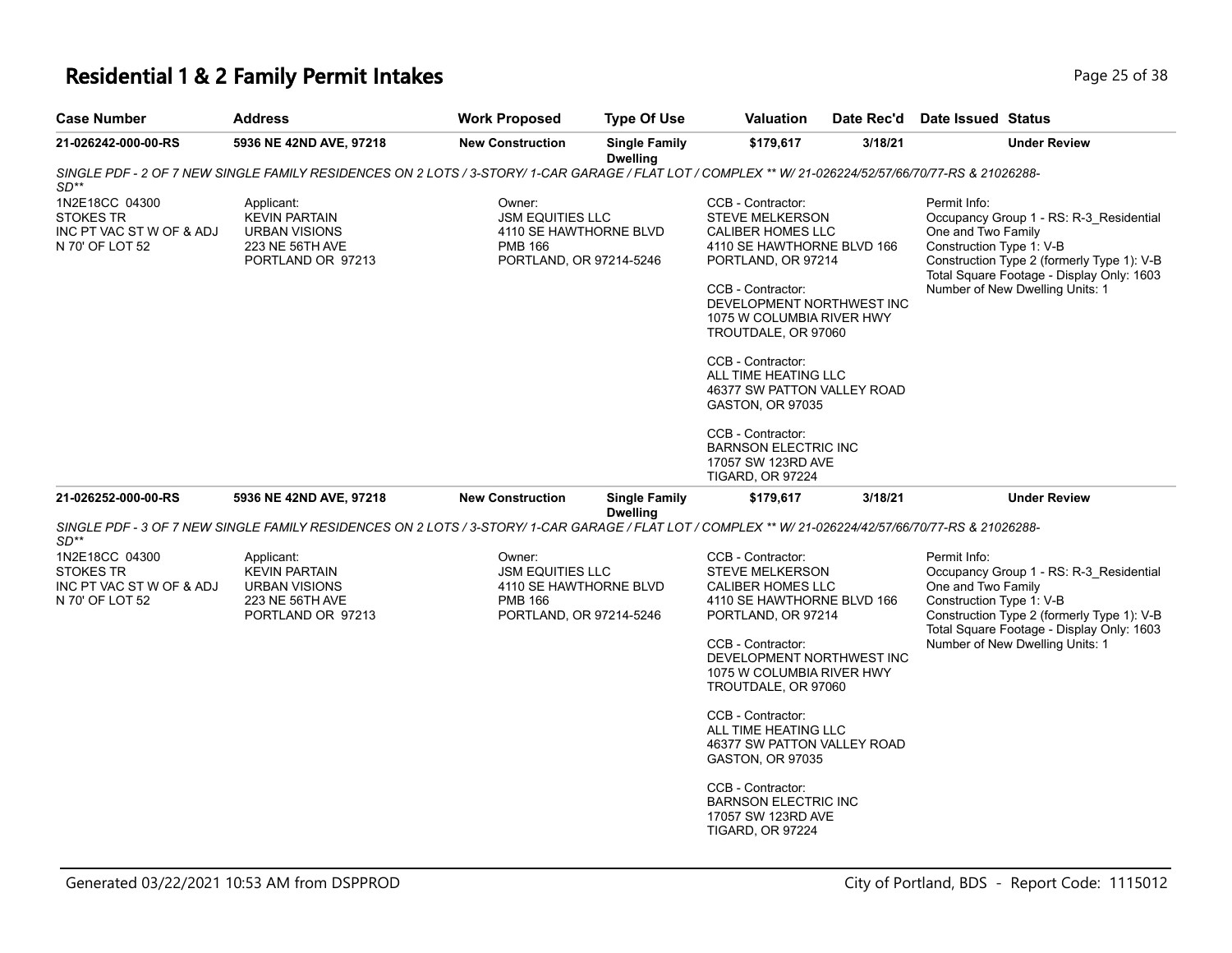# **Residential 1 & 2 Family Permit Intakes Page 26 of 38**

| <b>Case Number</b>                                                                | <b>Address</b>                                                                                                                                        | <b>Work Proposed</b>                                                                                     | <b>Type Of Use</b>                      | <b>Valuation</b>                                                                                                                                                                                                                                                                                                                                                                                                   | Date Rec'd | <b>Date Issued Status</b>                                                                                                                                                                                                               |
|-----------------------------------------------------------------------------------|-------------------------------------------------------------------------------------------------------------------------------------------------------|----------------------------------------------------------------------------------------------------------|-----------------------------------------|--------------------------------------------------------------------------------------------------------------------------------------------------------------------------------------------------------------------------------------------------------------------------------------------------------------------------------------------------------------------------------------------------------------------|------------|-----------------------------------------------------------------------------------------------------------------------------------------------------------------------------------------------------------------------------------------|
| 21-026257-000-00-RS                                                               | 5936 NE 42ND AVE, 97218                                                                                                                               | <b>New Construction</b>                                                                                  | <b>Single Family</b><br><b>Dwelling</b> | \$177,046                                                                                                                                                                                                                                                                                                                                                                                                          | 3/18/21    | <b>Under Review</b>                                                                                                                                                                                                                     |
| $SD**$                                                                            | SINGLE PDF - 4 OF 7 NEW SINGLE FAMILY RESIDENCES ON 2 LOTS / 3-STORY/ 1-CAR GARAGE / FLAT LOT / COMPLEX ** W/ 21-026224/42/52/66/70/77-RS & 21026288- |                                                                                                          |                                         |                                                                                                                                                                                                                                                                                                                                                                                                                    |            |                                                                                                                                                                                                                                         |
| 1N2E18CC 04300<br><b>STOKES TR</b><br>INC PT VAC ST W OF & ADJ<br>N 70' OF LOT 52 | Applicant:<br><b>KEVIN PARTAIN</b><br><b>URBAN VISIONS</b><br>223 NE 56TH AVE<br>PORTLAND OR 97213                                                    | Owner:<br><b>JSM EQUITIES LLC</b><br>4110 SE HAWTHORNE BLVD<br><b>PMB 166</b><br>PORTLAND, OR 97214-5246 |                                         | CCB - Contractor:<br><b>STEVE MELKERSON</b><br><b>CALIBER HOMES LLC</b><br>4110 SE HAWTHORNE BLVD 166<br>PORTLAND, OR 97214<br>CCB - Contractor:<br>DEVELOPMENT NORTHWEST INC<br>1075 W COLUMBIA RIVER HWY<br>TROUTDALE, OR 97060<br>CCB - Contractor:<br>ALL TIME HEATING LLC<br>46377 SW PATTON VALLEY ROAD<br><b>GASTON, OR 97035</b><br>CCB - Contractor:<br><b>BARNSON ELECTRIC INC</b><br>17057 SW 123RD AVE |            | Permit Info:<br>Occupancy Group 1 - RS: R-3_Residential<br>One and Two Family<br>Construction Type 1: V-B<br>Construction Type 2 (formerly Type 1): V-B<br>Total Square Footage - Display Only: 1582<br>Number of New Dwelling Units: 1 |
| 21-026266-000-00-RS                                                               | 5936 NE 42ND AVE, 97218                                                                                                                               | <b>New Construction</b>                                                                                  | <b>Single Family</b>                    | <b>TIGARD, OR 97224</b><br>\$177,046                                                                                                                                                                                                                                                                                                                                                                               | 3/18/21    | <b>Under Review</b>                                                                                                                                                                                                                     |
| 026224/42/52/57/70/77-RS & 21026288-SD**                                          | SINGLE PDF - 5 OF 7 NEW SINGLE FAMILY RESIDENCES ON 2 LOTS / 3-STORY/1-CAR GARAGE / FLAT LOT / COMPLEX ***DFS FIRE SPRINKLERS***** W/ 21-             |                                                                                                          | <b>Dwelling</b>                         |                                                                                                                                                                                                                                                                                                                                                                                                                    |            |                                                                                                                                                                                                                                         |
| 1N2E18CC 04300<br><b>STOKES TR</b><br>INC PT VAC ST W OF & ADJ<br>N 70' OF LOT 52 | Applicant:<br><b>KEVIN PARTAIN</b><br><b>URBAN VISIONS</b><br>223 NE 56TH AVE<br>PORTLAND OR 97213                                                    | Owner:<br><b>JSM EQUITIES LLC</b><br>4110 SE HAWTHORNE BLVD<br><b>PMB 166</b><br>PORTLAND, OR 97214-5246 |                                         | CCB - Contractor:<br><b>STEVE MELKERSON</b><br>CALIBER HOMES LLC<br>4110 SE HAWTHORNE BLVD 166<br>PORTLAND, OR 97214<br>CCB - Contractor:<br>DEVELOPMENT NORTHWEST INC<br>1075 W COLUMBIA RIVER HWY<br>TROUTDALE, OR 97060<br>CCB - Contractor:<br>ALL TIME HEATING LLC<br>46377 SW PATTON VALLEY ROAD<br>GASTON, OR 97035                                                                                         |            | Permit Info:<br>Occupancy Group 1 - RS: R-3_Residential<br>One and Two Family<br>Construction Type 1: V-B<br>Construction Type 2 (formerly Type 1): V-B<br>Total Square Footage - Display Only: 1582<br>Number of New Dwelling Units: 1 |
|                                                                                   |                                                                                                                                                       |                                                                                                          |                                         | CCB - Contractor:<br><b>BARNSON ELECTRIC INC</b><br>17057 SW 123RD AVE<br><b>TIGARD, OR 97224</b>                                                                                                                                                                                                                                                                                                                  |            |                                                                                                                                                                                                                                         |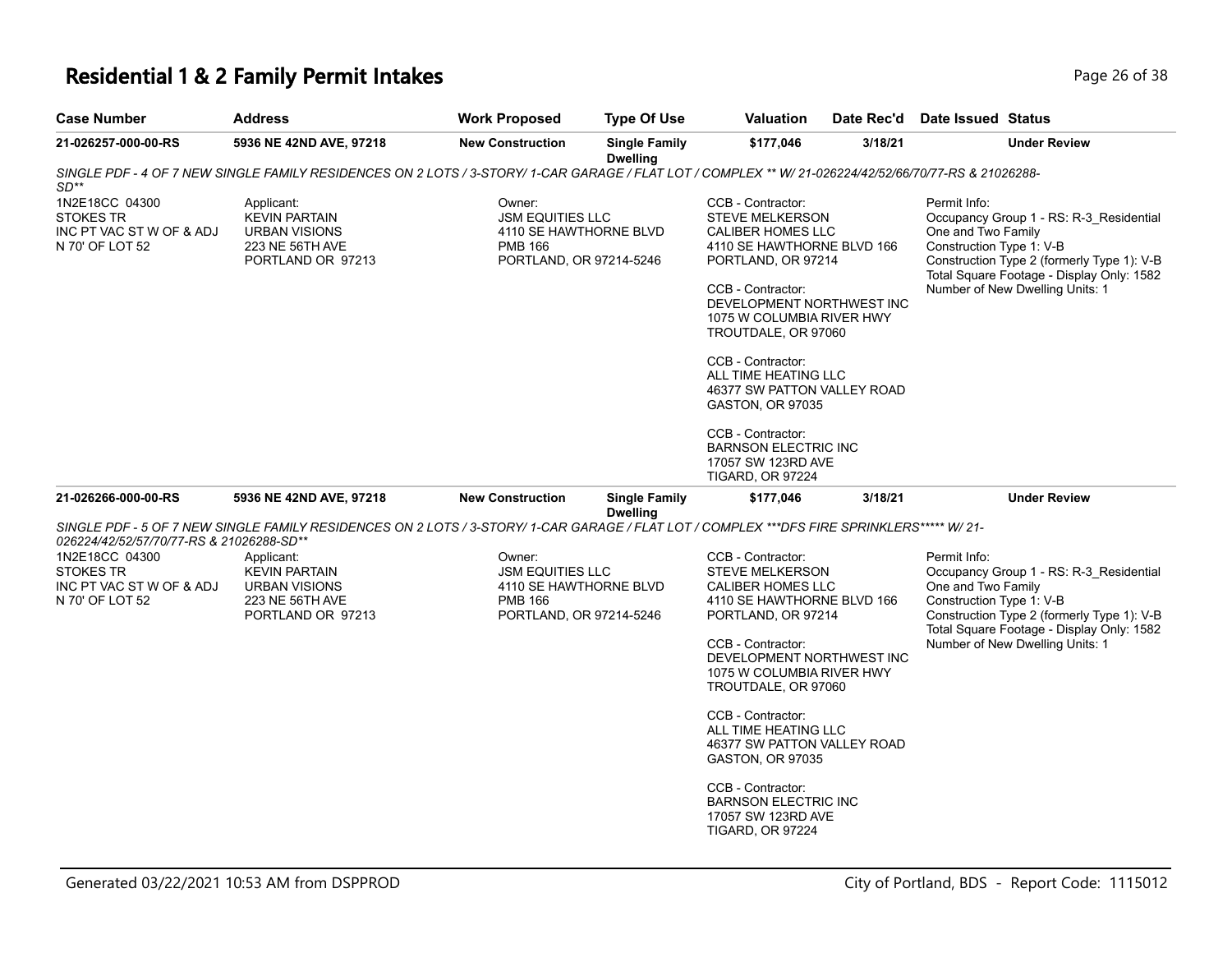# **Residential 1 & 2 Family Permit Intakes Page 27 of 38**

| <b>Case Number</b>                                                                | <b>Address</b>                                                                                                                           | <b>Work Proposed</b>                                                                                     | <b>Type Of Use</b>                      | <b>Valuation</b>                                                                                                                                                                                                                                                                                                                                                               | Date Rec'd | Date Issued Status                                                                                                                                                                                                                      |
|-----------------------------------------------------------------------------------|------------------------------------------------------------------------------------------------------------------------------------------|----------------------------------------------------------------------------------------------------------|-----------------------------------------|--------------------------------------------------------------------------------------------------------------------------------------------------------------------------------------------------------------------------------------------------------------------------------------------------------------------------------------------------------------------------------|------------|-----------------------------------------------------------------------------------------------------------------------------------------------------------------------------------------------------------------------------------------|
| 21-026270-000-00-RS                                                               | 5936 NE 42ND AVE, 97218                                                                                                                  | <b>New Construction</b>                                                                                  | <b>Single Family</b><br>Dwelling        | \$177,046                                                                                                                                                                                                                                                                                                                                                                      | 3/18/21    | <b>Under Review</b>                                                                                                                                                                                                                     |
| 026224/42/52/57/66/77-RS & 21026288-SD**                                          | SINGLE PDF - 6 OF 7 NEW SINGLE FAMILY RESIDENCES ON 2 LOTS / 3-STORY/ 1-CAR GARAGE / FLAT LOT / COMPLEX ***DFS FIRE SPRINKLERS*** W/ 21- |                                                                                                          |                                         |                                                                                                                                                                                                                                                                                                                                                                                |            |                                                                                                                                                                                                                                         |
| 1N2E18CC 04300<br><b>STOKES TR</b><br>INC PT VAC ST W OF & ADJ<br>N 70' OF LOT 52 | Applicant:<br><b>KEVIN PARTAIN</b><br><b>URBAN VISIONS</b><br>223 NE 56TH AVE<br>PORTLAND OR 97213                                       | Owner:<br><b>JSM EQUITIES LLC</b><br>4110 SE HAWTHORNE BLVD<br><b>PMB 166</b><br>PORTLAND, OR 97214-5246 |                                         | CCB - Contractor:<br><b>STEVE MELKERSON</b><br>CALIBER HOMES LLC<br>4110 SE HAWTHORNE BLVD 166<br>PORTLAND, OR 97214<br>CCB - Contractor:<br>DEVELOPMENT NORTHWEST INC<br>1075 W COLUMBIA RIVER HWY<br>TROUTDALE, OR 97060<br>CCB - Contractor:<br>ALL TIME HEATING LLC<br>46377 SW PATTON VALLEY ROAD<br>GASTON, OR 97035<br>CCB - Contractor:<br><b>BARNSON ELECTRIC INC</b> |            | Permit Info:<br>Occupancy Group 1 - RS: R-3_Residential<br>One and Two Family<br>Construction Type 1: V-B<br>Construction Type 2 (formerly Type 1): V-B<br>Total Square Footage - Display Only: 1582<br>Number of New Dwelling Units: 1 |
|                                                                                   |                                                                                                                                          |                                                                                                          |                                         | 17057 SW 123RD AVE<br>TIGARD, OR 97224                                                                                                                                                                                                                                                                                                                                         |            |                                                                                                                                                                                                                                         |
| 21-026277-000-00-RS                                                               | 5936 NE 42ND AVE, 97218                                                                                                                  | <b>New Construction</b>                                                                                  | <b>Single Family</b><br><b>Dwelling</b> | \$177,046                                                                                                                                                                                                                                                                                                                                                                      | 3/18/21    | <b>Under Review</b>                                                                                                                                                                                                                     |
| 026224/42/52/57/66/70-RS & 21026288-SD**                                          | SINGLE PDF - 7 OF 7 NEW SINGLE FAMILY RESIDENCES ON 2 LOTS / 3-STORY/ 1-CAR GARAGE / FLAT LOT / COMPLEX ***DFS FIRE SPRINKLERS*** W/ 21- |                                                                                                          |                                         |                                                                                                                                                                                                                                                                                                                                                                                |            |                                                                                                                                                                                                                                         |
| 1N2E18CC 04300<br><b>STOKES TR</b><br>INC PT VAC ST W OF & ADJ<br>N 70' OF LOT 52 | Applicant:<br><b>KEVIN PARTAIN</b><br><b>URBAN VISIONS</b><br>223 NE 56TH AVE<br>PORTLAND OR 97213                                       | Owner:<br><b>JSM EQUITIES LLC</b><br>4110 SE HAWTHORNE BLVD<br><b>PMB 166</b><br>PORTLAND, OR 97214-5246 |                                         | CCB - Contractor:<br><b>STEVE MELKERSON</b><br>CALIBER HOMES LLC<br>4110 SE HAWTHORNE BLVD 166<br>PORTLAND, OR 97214<br>CCB - Contractor:<br>DEVELOPMENT NORTHWEST INC<br>1075 W COLUMBIA RIVER HWY<br>TROUTDALE, OR 97060<br>CCB - Contractor:<br>ALL TIME HEATING LLC<br>46377 SW PATTON VALLEY ROAD<br>GASTON, OR 97035                                                     |            | Permit Info:<br>Occupancy Group 1 - RS: R-3_Residential<br>One and Two Family<br>Construction Type 1: V-B<br>Construction Type 2 (formerly Type 1): V-B<br>Total Square Footage - Display Only: 1582<br>Number of New Dwelling Units: 1 |
|                                                                                   |                                                                                                                                          |                                                                                                          |                                         | CCB - Contractor:<br><b>BARNSON ELECTRIC INC</b><br>17057 SW 123RD AVE<br><b>TIGARD, OR 97224</b>                                                                                                                                                                                                                                                                              |            |                                                                                                                                                                                                                                         |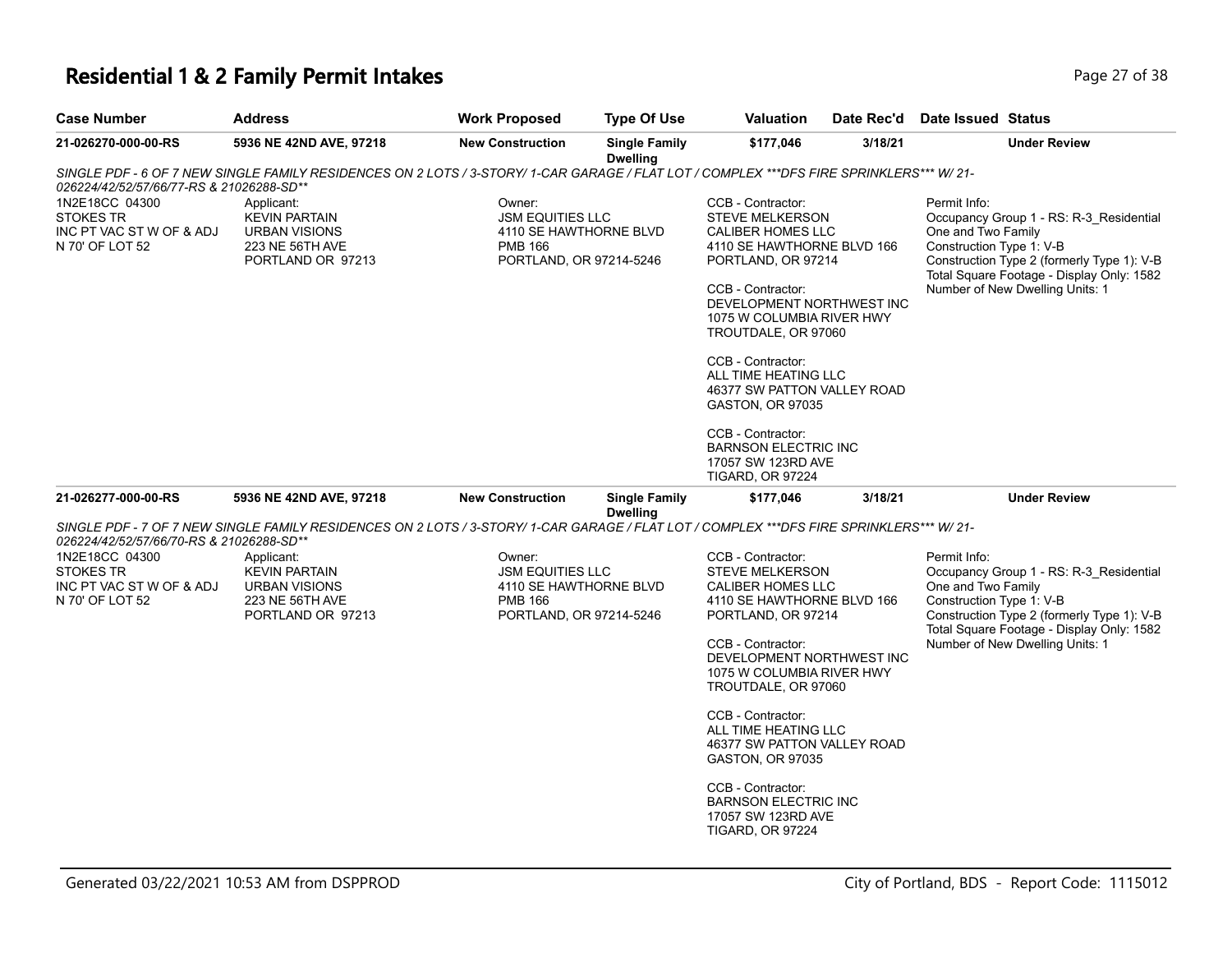# **Residential 1 & 2 Family Permit Intakes Page 28 of 38**

| <b>Case Number</b>                                                                 | <b>Work Proposed</b><br><b>Type Of Use</b><br><b>Address</b>                                                                                                                                                                                                                                                                                                                                                  |                                                                      | <b>Valuation</b>                        | Date Rec'd                           | <b>Date Issued Status</b> |                                                                                                                                                                                                                                     |  |
|------------------------------------------------------------------------------------|---------------------------------------------------------------------------------------------------------------------------------------------------------------------------------------------------------------------------------------------------------------------------------------------------------------------------------------------------------------------------------------------------------------|----------------------------------------------------------------------|-----------------------------------------|--------------------------------------|---------------------------|-------------------------------------------------------------------------------------------------------------------------------------------------------------------------------------------------------------------------------------|--|
| 21-026388-000-00-RS                                                                | 5014 NE 26TH AVE, 97211                                                                                                                                                                                                                                                                                                                                                                                       | <b>New Construction</b>                                              | <b>Single Family</b><br><b>Dwelling</b> | \$182,955                            | 3/17/21                   | <b>Under Review</b>                                                                                                                                                                                                                 |  |
| SEPARATELY***                                                                      | SINGLE PDF - 1 OF 4 NEW SINGLE FAMILY RESIDENCES ON SINGLE LOT/ 3- STORY/ NO GARAGE/FLAT LOT/COMPLETE * TO BE USED FOR SHORT TERM TRANSIENT<br>CONGREGATE LIVING FACILITY: ** W/ 21-026390/93/96-RS*** & 21-026385-SD ***DFS GUARDRAILS***ELECTRICAL MECHANICAL AND PLUMBING TO BE OBTAINED                                                                                                                   |                                                                      |                                         |                                      |                           |                                                                                                                                                                                                                                     |  |
| 1N1E24BB 21700<br>INA PK<br>BLOCK 13<br>LOT 8 EXC PT IN ST                         | Applicant:<br><b>BOB SCHATZ</b><br><b>BOB SCHATZ ARCHITECT</b><br>2118 SE DIVISION ST<br>PORTLAND, OR 97202                                                                                                                                                                                                                                                                                                   | Owner:<br><b>JOHN MIMS</b><br>2008 SE 11TH AVE<br>PORTLAND, OR 97214 |                                         | Primary Contractor:<br>TO BID        |                           | Permit Info:<br>Occupancy Group 1 - RS: R-3_Residential<br>One and Two Family<br>Construction Type 1: V-B<br>Construction Type 2 (formerly Type 1):<br>Total Square Footage - Display Only: 1494<br>Number of New Dwelling Units: 1 |  |
| 21-026390-000-00-RS                                                                | 5014 NE 26TH AVE, 97211                                                                                                                                                                                                                                                                                                                                                                                       | <b>New Construction</b>                                              | <b>Single Family</b><br><b>Dwelling</b> | \$169,730                            | 3/17/21                   | <b>Under Review</b>                                                                                                                                                                                                                 |  |
| SEPARATELY***<br>1N1E24BB 21700<br><b>INA PK</b><br>BLOCK 13<br>LOT 8 EXC PT IN ST | SINGLE PDF - 2 OF 4 NEW SINGLE FAMILY RESIDENCES ON SINGLE LOT/ 3- STORY/ NO GARAGE/FLAT LOT/COMPLETE * TO BE USED FOR SHORT TERM TRANSIENT<br>CONGREGATE LIVING FACILITY: ** W/ 21-026388/93/96-RS*** & 21-026385-SD ** ***DFS GUARDRAILS***ELECTRICAL MECHANICAL AND PLUMBING TO BE OBTAINED<br>Applicant:<br><b>BOB SCHATZ</b><br><b>BOB SCHATZ ARCHITECT</b><br>2118 SE DIVISION ST<br>PORTLAND, OR 97202 | Owner:<br><b>JOHN MIMS</b><br>2008 SE 11TH AVE<br>PORTLAND, OR 97214 |                                         | Primary Contractor:<br><b>TO BID</b> |                           | Permit Info:<br>Occupancy Group 1 - RS: R-3_Residential<br>One and Two Family<br>Construction Type 1: V-B<br>Construction Type 2 (formerly Type 1):<br>Total Square Footage - Display Only: 1386<br>Number of New Dwelling Units: 1 |  |
| 21-026393-000-00-RS                                                                | 5014 NE 26TH AVE, 97211                                                                                                                                                                                                                                                                                                                                                                                       | <b>New Construction</b>                                              | <b>Single Family</b><br><b>Dwelling</b> | \$169,730                            | 3/17/21                   | <b>Under Review</b>                                                                                                                                                                                                                 |  |
| 1N1E24BB 21700<br><b>INA PK</b><br>BLOCK 13<br>LOT 8 EXC PT IN ST                  | SINGLE PDF - 3 OF 4 NEW TOWNHOMES ON SINGLE LOT/3- STORY/ NO GARAGE/FLAT LOT/COMPLETE * TO BE USED FOR SHORT TERM TRANSIENT CONGREGATE<br>LIVING FACILITY: ** W/ 21-026388/90/96-RS*** & 21-026385-SD ** DFS GUARDRAILS***ELECTRICAL MECHANICAL AND PLUMBING TO BE OBTAINED SEPARATELY***<br>Applicant:<br><b>BOB SCHATZ</b><br><b>BOB SCHATZ ARCHITECT</b><br>2118 SE DIVISION ST<br>PORTLAND, OR 97202      | Owner:<br><b>JOHN MIMS</b><br>2008 SE 11TH AVE<br>PORTLAND, OR 97214 |                                         | Primary Contractor:<br><b>TO BID</b> |                           | Permit Info:<br>Occupancy Group 1 - RS: R-3_Residential<br>One and Two Family<br>Construction Type 1: V-B<br>Construction Type 2 (formerly Type 1):<br>Total Square Footage - Display Only: 1386<br>Number of New Dwelling Units: 1 |  |
| 21-026396-000-00-RS                                                                | 5014 NE 26TH AVE, 97211                                                                                                                                                                                                                                                                                                                                                                                       | <b>New Construction</b>                                              | <b>Single Family</b>                    | \$182,955                            | 3/17/21                   | <b>Under Review</b>                                                                                                                                                                                                                 |  |
| SEPARATELY***                                                                      | SINGLE PDF - 1 OF 4 NEW SINGLE FAMIL RESIDENCES ON SINGLE LOT/3- STORY/ NO GARAGE/FLAT LOT/COMPLETE * TO BE USED FOR SHORT TERM TRANSIENT<br>CONGREGATE LIVING FACILITY: ** W/ 21-026388/90/93-RS*** & 21-026385-SD ** DFS GUARDRAILS***ELECTRICAL MECHANICAL AND PLUMBING TO BE OBTAINED                                                                                                                     |                                                                      | <b>Dwelling</b>                         |                                      |                           |                                                                                                                                                                                                                                     |  |
| 1N1E24BB 21700<br><b>INA PK</b><br>BLOCK 13<br>LOT 8 EXC PT IN ST                  | Applicant:<br><b>BOB SCHATZ</b><br><b>BOB SCHATZ ARCHITECT</b><br>2118 SE DIVISION ST<br>PORTLAND, OR 97202                                                                                                                                                                                                                                                                                                   | Owner:<br><b>JOHN MIMS</b><br>2008 SE 11TH AVE<br>PORTLAND, OR 97214 |                                         | Primary Contractor:<br><b>TO BID</b> |                           | Permit Info:<br>Occupancy Group 1 - RS: R-3_Residential<br>One and Two Family<br>Construction Type 1: V-B<br>Construction Type 2 (formerly Type 1):<br>Total Square Footage - Display Only: 1494<br>Number of New Dwelling Units: 1 |  |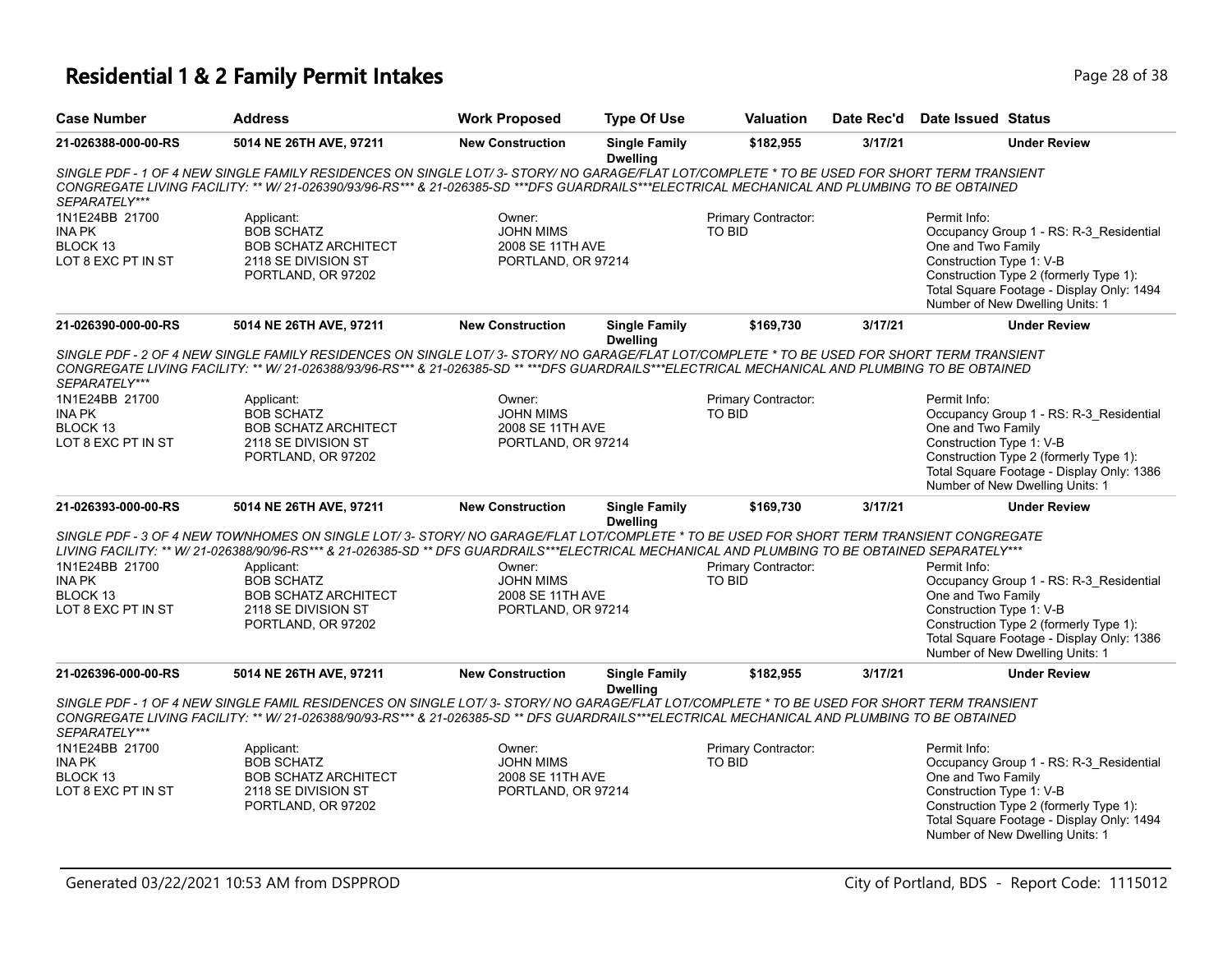# **Residential 1 & 2 Family Permit Intakes Page 29 of 38**

| <b>Case Number</b>                                                        | <b>Address</b>                                                                                                                                                                                                                                                                                                                                                     | <b>Work Proposed</b>                                                       | <b>Type Of Use</b>      | <b>Valuation</b>                                                                                                                                           | Date Rec'd | <b>Date Issued Status</b>                                                                                                                                                                                                               |
|---------------------------------------------------------------------------|--------------------------------------------------------------------------------------------------------------------------------------------------------------------------------------------------------------------------------------------------------------------------------------------------------------------------------------------------------------------|----------------------------------------------------------------------------|-------------------------|------------------------------------------------------------------------------------------------------------------------------------------------------------|------------|-----------------------------------------------------------------------------------------------------------------------------------------------------------------------------------------------------------------------------------------|
| 20-139554-DFS-02-RS                                                       | 3953 N VANCOUVER AVE, 97227                                                                                                                                                                                                                                                                                                                                        | <b>New Construction</b>                                                    | Townhouse (2<br>Units)  | \$2,500                                                                                                                                                    | 3/15/21    | 3/16/21 Issued                                                                                                                                                                                                                          |
|                                                                           | Single PDF - DFS FOR SPRINKLERS. - SEE 20-139555 DFS 02 RS FOR PLANS                                                                                                                                                                                                                                                                                               |                                                                            |                         |                                                                                                                                                            |            |                                                                                                                                                                                                                                         |
| 1N1E22DC 01502                                                            | Applicant:<br><b>TYSON OKELY</b><br>DEZ DEVELOPMENT LLC<br>10121 SE SUNNYSIDE RD #F1123<br>CLACKAMAS OR 97015                                                                                                                                                                                                                                                      | Owner:<br>TOWN DEVELOPMENTS LLC<br>3520 SE 142ND CT<br>VANCOUVER, WA 98683 |                         | CCB - Contractor:<br><b>BTS HOMES INC</b><br>2101 SE 98TH AVE<br>VANCOUVER, WA 98664                                                                       |            | Permit Info:<br>Occupancy Group 1 - RS: R-3 Residential<br>One and Two Family<br>Construction Type 1: V-B<br>Construction Type 2 (formerly Type 1): V-B<br>Total Square Footage - Display Only: 2314                                    |
| 20-139555-DFS-02-RS                                                       | 3955 N VANCOUVER AVE, 97227                                                                                                                                                                                                                                                                                                                                        | <b>New Construction</b>                                                    | Townhouse (2<br>Units)  | \$2,500                                                                                                                                                    | 3/15/21    | 3/16/21 Issued                                                                                                                                                                                                                          |
| Single PDF - DFS FOR FIRE SPRINKLERS                                      |                                                                                                                                                                                                                                                                                                                                                                    |                                                                            |                         |                                                                                                                                                            |            |                                                                                                                                                                                                                                         |
| 1N1E22DC 01501                                                            | Applicant:<br><b>TYSON OKELY</b><br>DEZ DEVELOPMENT<br>15648 SE 114TH AVE SUITE 211<br>CLACKAMAS, OR 97015                                                                                                                                                                                                                                                         | Owner:<br>TOWN DEVELOPMENTS LLC<br>3520 SE 142ND CT<br>VANCOUVER, WA 98683 |                         | CCB - Contractor:<br><b>BTS HOMES INC</b><br>2101 SE 98TH AVE<br>VANCOUVER, WA 98664                                                                       |            | Permit Info:<br>Occupancy Group 1 - RS: R-3 Residential<br>One and Two Family<br>Construction Type 1: V-B<br>Construction Type 2 (formerly Type 1): V-B<br>Total Square Footage - Display Only: 2327                                    |
| 21-025909-000-00-RS                                                       | SW 13TH DR, 97219                                                                                                                                                                                                                                                                                                                                                  | <b>New Construction</b>                                                    | Townhouse (2<br>Units)  | \$217,602                                                                                                                                                  | 3/17/21    | <b>Under Review</b>                                                                                                                                                                                                                     |
|                                                                           | SINGLE PDF - 9 OF 12 TOWNHOMES ON INDIVIDUAL LOT / 4-STORY / TUCK UNDER 1-CAR GARAGE / SLOPED LOT / COMPLEX ***ELECTRICAL MECHANICAL AND<br>PLUMBING SEPARATE*** ** W/ 21-025806/62/94/97/900/902/904/906/910/911/915-RS & 21-025943 SD**                                                                                                                          |                                                                            |                         |                                                                                                                                                            |            |                                                                                                                                                                                                                                         |
| 1S1E21AC 03400<br><b>BARBUR HTS</b><br>BLOCK 4<br>LOT 11-14 TL 3400       | Applicant:<br>NATHANIEL ROSEMEYER<br>MAIN STREET DEVELOPMENT<br>5331 SW MACADAM AVE #258 PMB 208<br>PORTLAND OR 97239                                                                                                                                                                                                                                              | Owner:<br><b>INC</b><br>5331 S MACADAM AVE<br>PORTLAND, OR 97239-6104      | MAIN STREET DEVELOPMENT | CCB - Contractor:<br><b>ERIC RYSTADT</b><br>MAIN STREET DEVELOPMENT<br>INC.<br>PMB 208 5331 SW MACADAM AVE<br><b>SUITE 258</b><br>PORTLAND, OR 97239       |            | Permit Info:<br>Occupancy Group 1 - RS: R-3_Residential<br>One and Two Family<br>Construction Type 1: V-B<br>Construction Type 2 (formerly Type 1): V-B<br>Total Square Footage - Display Only: 1915<br>Number of New Dwelling Units: 1 |
| 21-025910-000-00-RS                                                       | SW 13TH DR, 97219                                                                                                                                                                                                                                                                                                                                                  | <b>New Construction</b>                                                    | Townhouse (2<br>Units)  | \$217,602                                                                                                                                                  | 3/17/21    | <b>Under Review</b>                                                                                                                                                                                                                     |
| 1S1E21AC 03400<br><b>BARBUR HTS</b><br><b>BLOCK4</b><br>LOT 11-14 TL 3400 | SINGLE PDF - 10 OF 12 TOWNHOMES ON INDIVIDUAL LOT / 4-STORY / TUCK UNDER 1-CAR GARAGE / SLOPED LOT / COMPLEX ***ELECTRICAL MECHANICAL AND<br>PLUMBING SEPARATE*** **W/ 21-025806/62/94/97/900/902/904/906/909/911/915-RS & 21-025943 SD**<br>Applicant:<br>NATHANIEL ROSEMEYER<br>MAIN STREET DEVELOPMENT<br>5331 SW MACADAM AVE #258 PMB 208<br>PORTLAND OR 97239 | Owner:<br><b>INC</b><br>5331 S MACADAM AVE<br>PORTLAND, OR 97239-6104      | MAIN STREET DEVELOPMENT | CCB - Contractor:<br><b>ERIC RYSTADT</b><br>MAIN STREET DEVELOPMENT<br><b>INC</b><br>PMB 208 5331 SW MACADAM AVE<br><b>SUITE 258</b><br>PORTLAND, OR 97239 |            | Permit Info:<br>Occupancy Group 1 - RS: R-3_Residential<br>One and Two Family<br>Construction Type 1: V-B<br>Construction Type 2 (formerly Type 1): V-B<br>Total Square Footage - Display Only: 1915<br>Number of New Dwelling Units: 1 |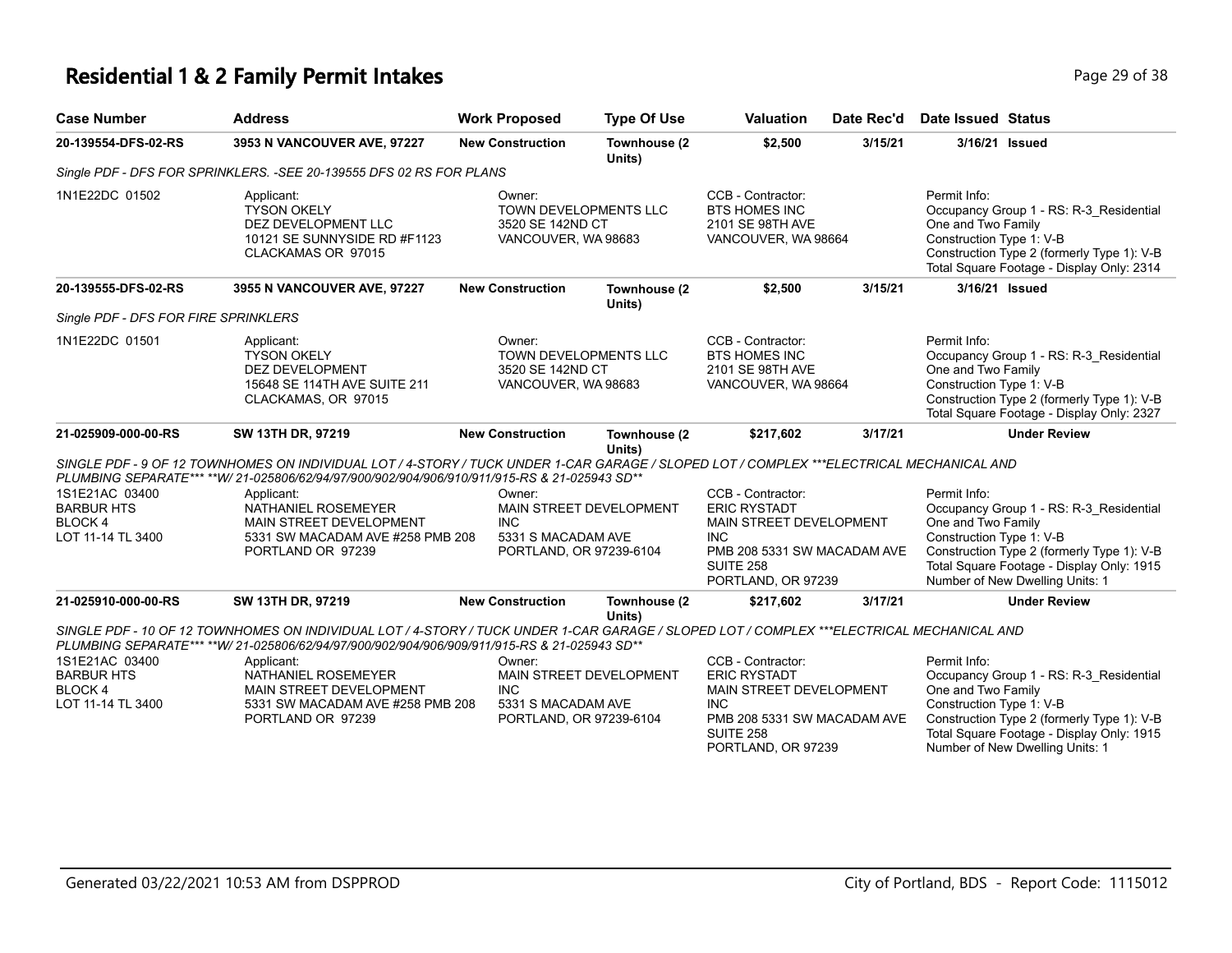# **Residential 1 & 2 Family Permit Intakes Page 10 of 38** Page 30 of 38

| <b>Case Number</b>                                                        | <b>Address</b>                                                                                                                                                                                                                            | <b>Work Proposed</b>                                                                             | <b>Type Of Use</b>             | <b>Valuation</b>                                                                                                                                           | Date Rec'd | Date Issued Status                                                                                                                                                                                                                      |
|---------------------------------------------------------------------------|-------------------------------------------------------------------------------------------------------------------------------------------------------------------------------------------------------------------------------------------|--------------------------------------------------------------------------------------------------|--------------------------------|------------------------------------------------------------------------------------------------------------------------------------------------------------|------------|-----------------------------------------------------------------------------------------------------------------------------------------------------------------------------------------------------------------------------------------|
| 21-025911-000-00-RS                                                       | SW 13TH DR, 97219                                                                                                                                                                                                                         | <b>New Construction</b>                                                                          | Townhouse (2<br>Units)         | \$217,602                                                                                                                                                  | 3/17/21    | <b>Under Review</b>                                                                                                                                                                                                                     |
|                                                                           | SINGLE PDF - 11 OF 12 TOWNHOMES ON INDIVIDUAL LOT / 4-STORY / TUCK UNDER 1-CAR GARAGE / SLOPED LOT / COMPLEX ***ELECTRICAL MECHANICAL AND<br>PLUMBING SEPARATE*** **W/ 21-025806/62/94/97/900/902/904/906/909/910/915-RS & 21-025943 SD** |                                                                                                  |                                |                                                                                                                                                            |            |                                                                                                                                                                                                                                         |
| 1S1E21AC 03400<br><b>BARBUR HTS</b><br><b>BLOCK4</b><br>LOT 11-14 TL 3400 | Applicant:<br>NATHANIEL ROSEMEYER<br>MAIN STREET DEVELOPMENT<br>5331 SW MACADAM AVE #258 PMB 208<br>PORTLAND OR 97239                                                                                                                     | Owner:<br>MAIN STREET DEVELOPMENT<br><b>INC</b><br>5331 S MACADAM AVE<br>PORTLAND, OR 97239-6104 |                                | CCB - Contractor:<br><b>ERIC RYSTADT</b><br>MAIN STREET DEVELOPMENT<br><b>INC</b><br>PMB 208 5331 SW MACADAM AVE<br><b>SUITE 258</b><br>PORTLAND, OR 97239 |            | Permit Info:<br>Occupancy Group 1 - RS: R-3_Residential<br>One and Two Family<br>Construction Type 1: V-B<br>Construction Type 2 (formerly Type 1): V-B<br>Total Square Footage - Display Only: 1915<br>Number of New Dwelling Units: 1 |
| 21-025915-000-00-RS                                                       | SW 13TH DR, 97219                                                                                                                                                                                                                         | <b>New Construction</b>                                                                          | Townhouse (2)<br>Units)        | \$217,602                                                                                                                                                  | 3/17/21    | <b>Under Review</b>                                                                                                                                                                                                                     |
|                                                                           | SINGLE PDF - 12 OF 12 TOWNHOMES ON INDIVIDUAL LOT / 4-STORY / TUCK UNDER 1-CAR GARAGE / SLOPED LOT / COMPLEX ***ELECTRICAL MECHANICAL AND<br>PLUMBING SEPARATE*** **W/ 21-025806/62/94/97/900/902/904/906/909/910/911-RS & 21-025943 SD** |                                                                                                  |                                |                                                                                                                                                            |            |                                                                                                                                                                                                                                         |
| 1S1E21AC 03400<br><b>BARBUR HTS</b><br>BLOCK 4<br>LOT 11-14 TL 3400       | Applicant:<br>NATHANIEL ROSEMEYER<br>MAIN STREET DEVELOPMENT<br>5331 SW MACADAM AVE #258 PMB 208<br>PORTLAND OR 97239                                                                                                                     | Owner:<br>MAIN STREET DEVELOPMENT<br><b>INC</b><br>5331 S MACADAM AVE<br>PORTLAND, OR 97239-6104 |                                | CCB - Contractor:<br><b>ERIC RYSTADT</b><br>MAIN STREET DEVELOPMENT<br><b>INC</b><br>PMB 208 5331 SW MACADAM AVE<br><b>SUITE 258</b><br>PORTLAND, OR 97239 |            | Permit Info:<br>Occupancy Group 1 - RS: R-3 Residential<br>One and Two Family<br>Construction Type 1: V-B<br>Construction Type 2 (formerly Type 1): V-B<br>Total Square Footage - Display Only: 1915<br>Number of New Dwelling Units: 1 |
| 18-114361-DFS-01-RS                                                       | 11339 SW CAPITOL HWY, 97219                                                                                                                                                                                                               | <b>New Construction</b>                                                                          | Townhouse (3<br>or more units) | \$10,000                                                                                                                                                   | 3/16/21    | 3/16/21 Issued                                                                                                                                                                                                                          |
| SINGLE PDF. DFS FOR TRUSSES.                                              |                                                                                                                                                                                                                                           |                                                                                                  |                                |                                                                                                                                                            |            |                                                                                                                                                                                                                                         |
| 1S1E31BD 02200                                                            | Applicant:<br><b>RYAN PICKREL</b><br><b>FASTER PERMITS</b><br>2000 SW 1ST AVE #420<br>PORTLAND OR 97201                                                                                                                                   | Owner:<br>11365 CAPITOL HWY LLC<br>7623 SW 34TH AVE<br>PORTLAND, OR 97219                        |                                | CCB - Contractor:<br><b>BC CONSTRUCTION</b><br>DEVELOPMENT CORP<br>17850 S HIDDEN LAKE DRIVE<br>OREGON CITY, OR 97045                                      |            | Permit Info:<br>Occupancy Group 1 - RS: R-3 Residential<br>One and Two Family<br>Construction Type 1: V-B<br>Construction Type 2 (formerly Type 1): V-B<br>Total Square Footage - Display Only: 1800                                    |
| 18-114362-DFS-01-RS                                                       | 11343 SW CAPITOL HWY, 97219                                                                                                                                                                                                               | <b>New Construction</b>                                                                          | Townhouse (3<br>or more units) | \$10,000                                                                                                                                                   | 3/16/21    | 3/16/21 Issued                                                                                                                                                                                                                          |
| SINGLE PDF- DFS FOR TRUSSES.                                              |                                                                                                                                                                                                                                           |                                                                                                  |                                |                                                                                                                                                            |            |                                                                                                                                                                                                                                         |
| 1S1E31BD 02200                                                            | Applicant:<br><b>RYAN PICKREL</b><br><b>FASTER PERMITS</b><br>2000 SW 1ST AVE #420<br>PORTLAND OR 97201                                                                                                                                   | Owner:<br>11365 CAPITOL HWY LLC<br>7623 SW 34TH AVE<br>PORTLAND, OR 97219                        |                                | CCB - Contractor:<br><b>BC CONSTRUCTION</b><br>DEVELOPMENT CORP<br>17850 S HIDDEN LAKE DRIVE<br>OREGON CITY, OR 97045                                      |            | Permit Info:<br>Occupancy Group 1 - RS: R-3_Residential<br>One and Two Family<br>Construction Type 1: V-B<br>Construction Type 2 (formerly Type 1): V-B<br>Total Square Footage - Display Only: 1800                                    |
|                                                                           |                                                                                                                                                                                                                                           |                                                                                                  |                                | CCB - Contractor:<br>CANOPY BUILDING GROUP LLC<br>15110 SW BOONES FERRY RD<br><b>STE 500</b><br>LAKE OSWEGO, OR 97035                                      |            |                                                                                                                                                                                                                                         |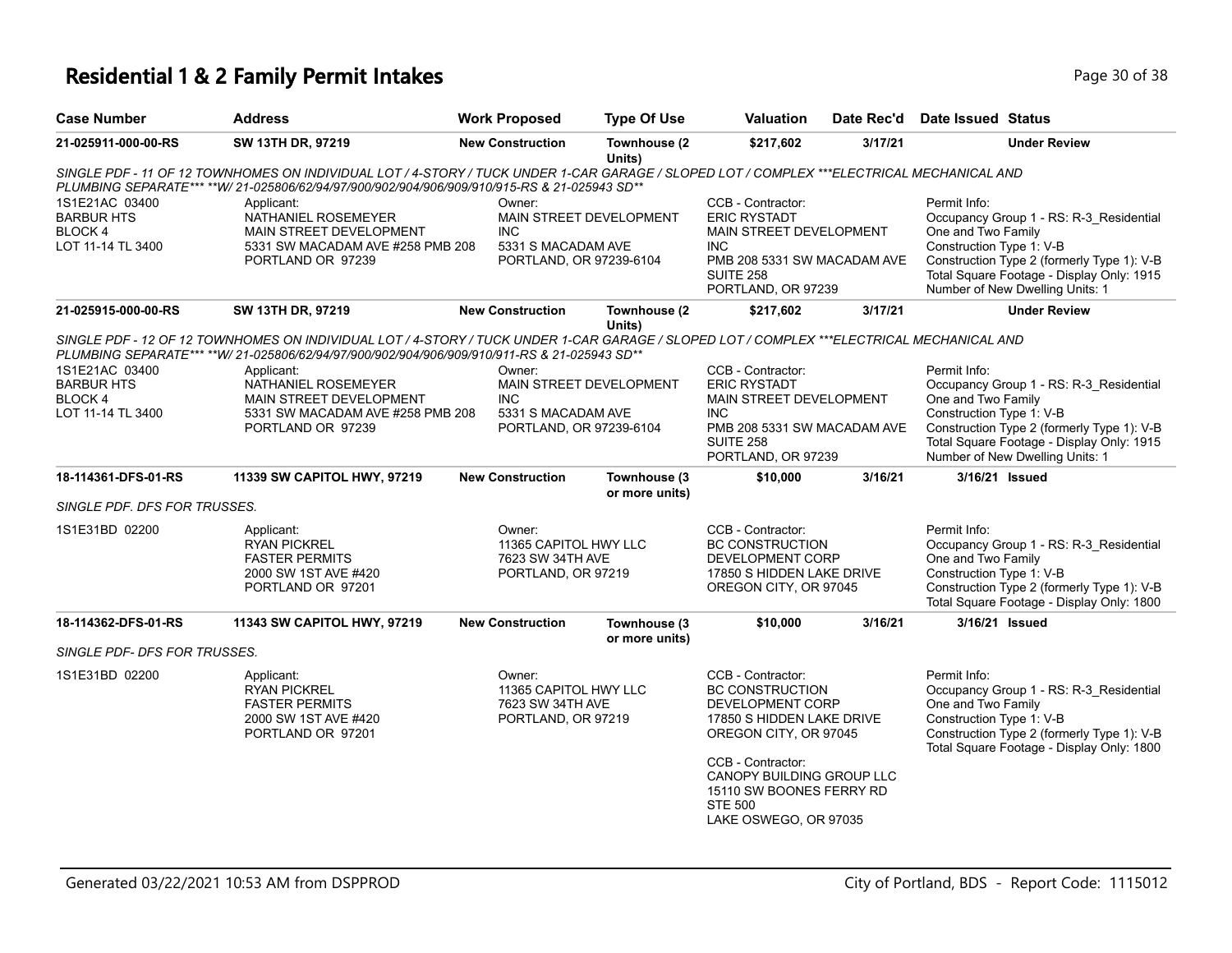### **Residential 1 & 2 Family Permit Intakes Page 11 of 38** Page 31 of 38

| <b>Case Number</b>                                                                                    | <b>Address</b>                                                                                                | <b>Work Proposed</b>                                                                          | <b>Type Of Use</b>                                                                                                                                                                                                                                                                                                       | Valuation                                                                                                         | Date Rec'd | <b>Date Issued Status</b>                                                                                                                                                                            |  |
|-------------------------------------------------------------------------------------------------------|---------------------------------------------------------------------------------------------------------------|-----------------------------------------------------------------------------------------------|--------------------------------------------------------------------------------------------------------------------------------------------------------------------------------------------------------------------------------------------------------------------------------------------------------------------------|-------------------------------------------------------------------------------------------------------------------|------------|------------------------------------------------------------------------------------------------------------------------------------------------------------------------------------------------------|--|
| 18-114364-DFS-01-RS                                                                                   | 11347 SW CAPITOL HWY, 97219                                                                                   | <b>New Construction</b>                                                                       | Townhouse (3<br>or more units)                                                                                                                                                                                                                                                                                           | \$10,000                                                                                                          | 3/16/21    | 3/16/21 Issued                                                                                                                                                                                       |  |
| SINGLE PDF- DFS FOR TRUSSES.                                                                          |                                                                                                               |                                                                                               |                                                                                                                                                                                                                                                                                                                          |                                                                                                                   |            |                                                                                                                                                                                                      |  |
| 1S1E31BD 02200                                                                                        | Applicant:<br><b>RYAN PICKREL</b><br><b>FASTER PERMITS</b><br>2000 SW 1ST AVE #420<br>PORTLAND OR 97201       | Owner:                                                                                        | CCB - Contractor:<br>11365 CAPITOL HWY LLC<br><b>BC CONSTRUCTION</b><br>7623 SW 34TH AVE<br><b>DEVELOPMENT CORP</b><br>PORTLAND, OR 97219<br>17850 S HIDDEN LAKE DRIVE<br>OREGON CITY, OR 97045<br>CCB - Contractor:<br>CANOPY BUILDING GROUP LLC<br>15110 SW BOONES FERRY RD<br><b>STE 500</b><br>LAKE OSWEGO, OR 97035 |                                                                                                                   |            | Permit Info:<br>Occupancy Group 1 - RS: R-3_Residential<br>One and Two Family<br>Construction Type 1: V-B<br>Construction Type 2 (formerly Type 1): V-B<br>Total Square Footage - Display Only: 1800 |  |
| 19-158656-DFS-01-RS                                                                                   | 306 N BRIDGETON RD - UNIT A,<br>97217                                                                         | <b>New Construction</b>                                                                       | Townhouse (3<br>or more units)                                                                                                                                                                                                                                                                                           | \$2,000                                                                                                           | 3/16/21    | 3/16/21 Issued                                                                                                                                                                                       |  |
| SINGLE PDF- DFS FOR FIRE SPRINKLERS                                                                   |                                                                                                               |                                                                                               |                                                                                                                                                                                                                                                                                                                          |                                                                                                                   |            |                                                                                                                                                                                                      |  |
| 1N1E03AB 05400<br><b>BRIDGETON</b><br>BLOCK 2<br>LOT 6 EXC PT IN ST                                   | Applicant:<br><b>BRADLEE HERSEY</b><br><b>FASTER PERMITS</b><br>2000 SW 1ST AVE, STE 420<br>PORTLAND OR 97201 | Owner:<br><b>ECM BRIDGETON LLC</b><br>16869 SW 65TH AVE PMB 252<br>LAKE OSWEGO, OR 97035-7865 |                                                                                                                                                                                                                                                                                                                          | CCB - Contractor:<br>SURE GUARD CONSTRUCTION<br>OR INC<br>7640 NE AIRPORT WAY UNIT<br>55716<br>PORTLAND, OR 97220 |            | Permit Info:<br>Occupancy Group 1 - RS: R-3_Residential<br>One and Two Family<br>Construction Type 1: V-B<br>Construction Type 2 (formerly Type 1): V-B<br>Total Square Footage - Display Only: 4957 |  |
| 19-158707-DFS-01-RS                                                                                   | 304 N BRIDGETON RD - UNIT A,<br>97217                                                                         | <b>New Construction</b>                                                                       | Townhouse (3<br>or more units)                                                                                                                                                                                                                                                                                           | \$2,000                                                                                                           | 3/16/21    | 3/16/21 Issued                                                                                                                                                                                       |  |
| SINGLE PDF- DFS FOR SPRINKLERS<br>1N1E03AB 05401<br><b>BRIDGETON</b><br>BLOCK 2<br>LOT 7 EXC PT IN ST | Applicant:<br><b>BRADLEE HERSEY</b><br><b>FASTER PERMITS</b><br>2000 SW 1ST AVE, STE 420<br>PORTLAND OR 97201 | Owner:<br><b>ECM BRIDGETON LLC</b><br>16869 SW 65TH AVE PMB 252                               | LAKE OSWEGO, OR 97035-7865                                                                                                                                                                                                                                                                                               | CCB - Contractor:<br>SURE GUARD CONSTRUCTION<br>OR INC<br>7640 NE AIRPORT WAY UNIT<br>55716<br>PORTLAND, OR 97220 |            | Permit Info:<br>Occupancy Group 1 - RS: R-3 Residential<br>One and Two Family<br>Construction Type 1: V-B<br>Construction Type 2 (formerly Type 1): V-B<br>Total Square Footage - Display Only: 5548 |  |
| 19-158714-DFS-01-RS                                                                                   | 302 N BRIDGETON RD - UNIT A,<br>97217                                                                         | <b>New Construction</b>                                                                       | Townhouse (3<br>or more units)                                                                                                                                                                                                                                                                                           | \$2,000                                                                                                           | 3/16/21    | 3/16/21 Issued                                                                                                                                                                                       |  |
| SINGLE PDF- DFS FOR SPRINKLERS                                                                        |                                                                                                               |                                                                                               |                                                                                                                                                                                                                                                                                                                          |                                                                                                                   |            |                                                                                                                                                                                                      |  |
| 1N1E03AB 05402<br>BRIDGETON<br>BLOCK 2<br>LOT 8 EXC PT IN ST                                          | Applicant:<br><b>BRADLEE HERSEY</b><br><b>FASTER PERMITS</b><br>2000 SW 1ST AVE, STE 420<br>PORTLAND OR 97201 | Owner:<br><b>ECM BRIDGETON LLC</b><br>16869 SW 65TH AVE PMB 252                               | LAKE OSWEGO, OR 97035-7865                                                                                                                                                                                                                                                                                               | CCB - Contractor:<br>SURE GUARD CONSTRUCTION<br>OR INC<br>7640 NE AIRPORT WAY UNIT<br>55716<br>PORTLAND, OR 97220 |            | Permit Info:<br>Occupancy Group 1 - RS: R-3 Residential<br>One and Two Family<br>Construction Type 1: V-B<br>Construction Type 2 (formerly Type 1): V-B<br>Total Square Footage - Display Only: 4891 |  |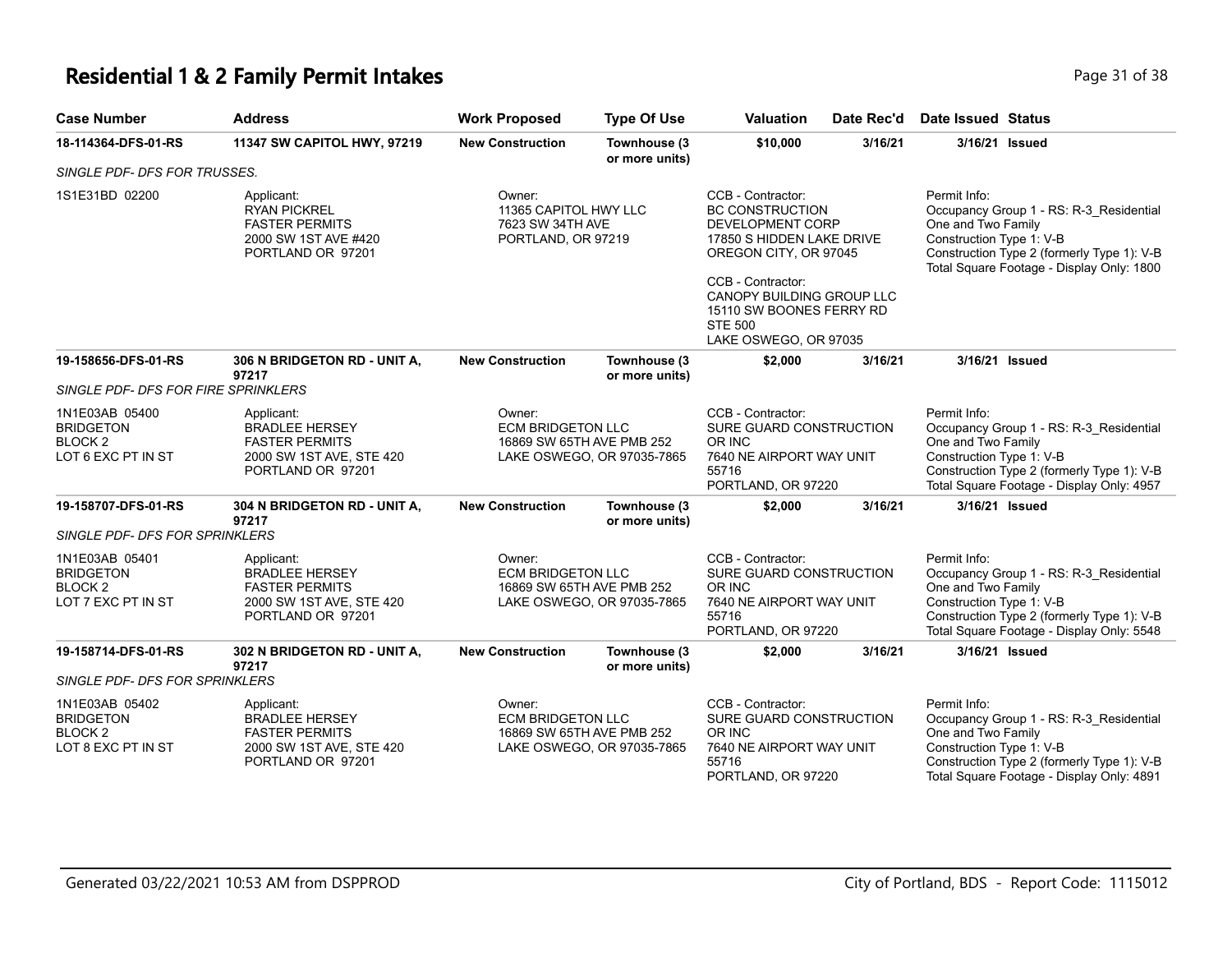### **Residential 1 & 2 Family Permit Intakes Page 12 of 38** Page 32 of 38

| <b>Case Number</b>                  | <b>Address</b>                                                                                                       | <b>Work Proposed</b>                              | <b>Type Of Use</b>                                            | <b>Valuation</b>                                                                                                                                                                                                                                                                   | Date Rec'd | Date Issued Status                                             |                                                                                                                                    |
|-------------------------------------|----------------------------------------------------------------------------------------------------------------------|---------------------------------------------------|---------------------------------------------------------------|------------------------------------------------------------------------------------------------------------------------------------------------------------------------------------------------------------------------------------------------------------------------------------|------------|----------------------------------------------------------------|------------------------------------------------------------------------------------------------------------------------------------|
| 20-114755-DFS-01-RS                 | 2605 NW SUSSEX AVE, 97210                                                                                            | <b>New Construction</b>                           | Townhouse (3<br>or more units)                                | \$3,066                                                                                                                                                                                                                                                                            | 3/19/21    | 3/19/21 Issued                                                 |                                                                                                                                    |
| SINGLE PDF- DFS FOR FIRE SPRINKLERS |                                                                                                                      |                                                   |                                                               |                                                                                                                                                                                                                                                                                    |            |                                                                |                                                                                                                                    |
| 1N1E29BC 01600                      | Applicant:<br><b>RONIN CAMPBELL</b><br><b>WYATT FIRE PROTECTION</b><br>9095 SW BURNHAM ST<br><b>TIGARD, OR 97223</b> | Owner:<br><b>INC</b><br>208<br>PORTLAND, OR 97239 | MAIN STREET DEVELOPMENT<br>5331 S MACADAM AVE #258 PMB        | CCB - Contractor:<br><b>SANDII CHASE</b><br>WYATT FIRE PROTECTION INC<br>9095 SW BURNHAM ST<br>TIGARD, OR 97223-6104<br>CCB - Contractor:<br><b>ERIC RYSTADT</b><br>MAIN STREET DEVELOPMENT<br><b>INC</b><br>PMB 208 5331 SW MACADAM AVE<br><b>SUITE 258</b><br>PORTLAND, OR 97239 |            | Permit Info:<br>One and Two Family<br>Construction Type 1: V-B | Occupancy Group 1 - RS: R-3 Residential<br>Construction Type 2 (formerly Type 1): V-B<br>Total Square Footage - Display Only: 2322 |
| 20-114767-DFS-01-RS                 | 2609 NW SUSSEX AVE, 97210                                                                                            | <b>New Construction</b>                           | Townhouse (3<br>or more units)                                | \$3,066                                                                                                                                                                                                                                                                            | 3/19/21    | 3/19/21 Issued                                                 |                                                                                                                                    |
| SINGLE PDF- DFS FOR FIRE SPRINKLERS |                                                                                                                      |                                                   |                                                               |                                                                                                                                                                                                                                                                                    |            |                                                                |                                                                                                                                    |
| 1N1E29BC 01600                      | Applicant:<br><b>RONIN CAMPBELL</b><br><b>WYATT FIRE PROTECTION</b><br>9095 SW BURNHAM ST<br><b>TIGARD, OR 97223</b> | Owner:<br><b>INC</b><br>208<br>PORTLAND, OR 97239 | <b>MAIN STREET DEVELOPMENT</b><br>5331 S MACADAM AVE #258 PMB | CCB - Contractor:<br><b>SANDII CHASE</b><br>WYATT FIRE PROTECTION INC<br>9095 SW BURNHAM ST<br>TIGARD, OR 97223-6104<br>CCB - Contractor:<br><b>ERIC RYSTADT</b><br>MAIN STREET DEVELOPMENT<br><b>INC</b><br>PMB 208 5331 SW MACADAM AVE<br>SUITE 258<br>PORTLAND, OR 97239        |            | Permit Info:<br>One and Two Family<br>Construction Type 1: V-B | Occupancy Group 1 - RS: R-3 Residential<br>Construction Type 2 (formerly Type 1): V-B<br>Total Square Footage - Display Only: 2322 |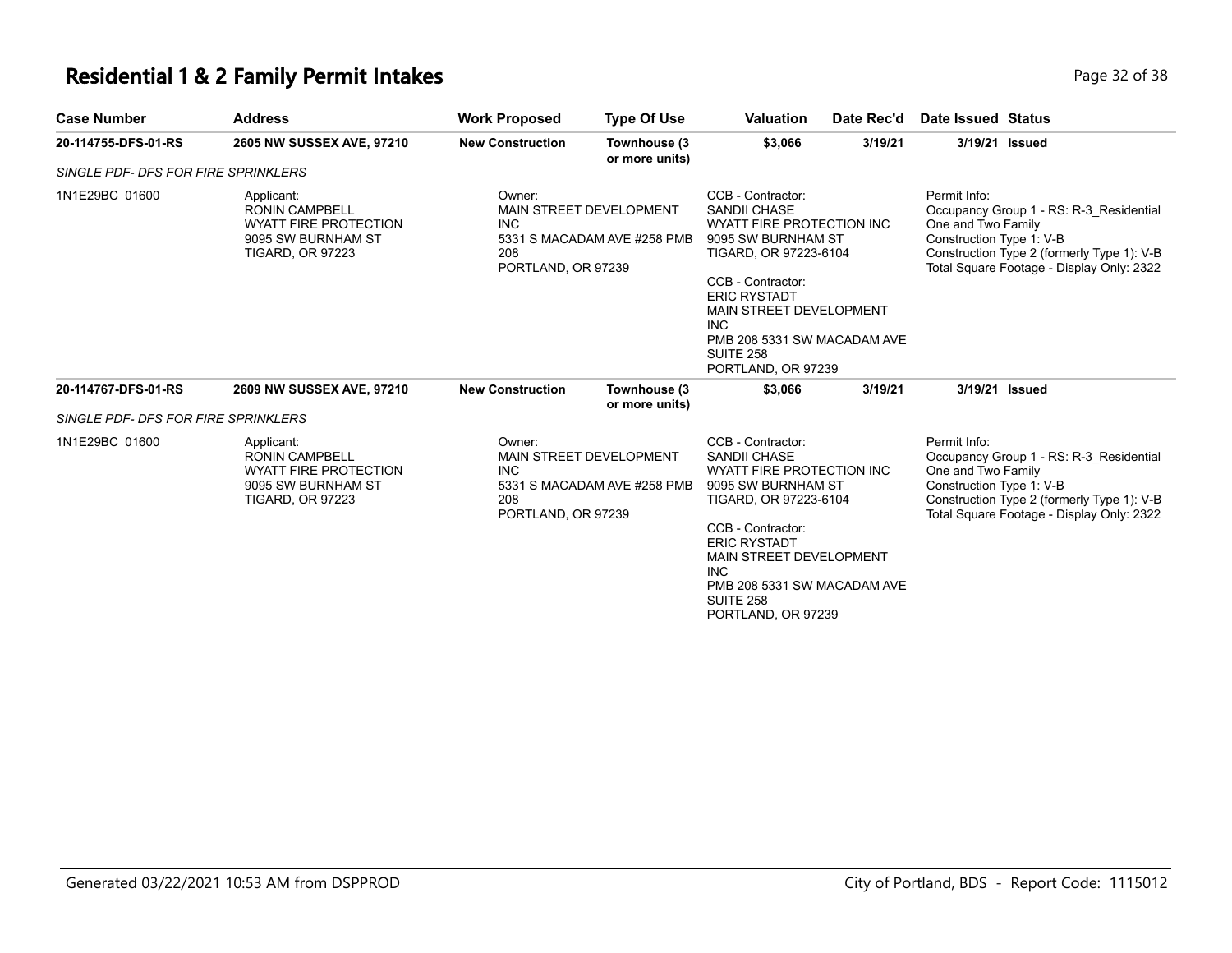### **Residential 1 & 2 Family Permit Intakes Page 13 of 38** Page 33 of 38

| <b>Case Number</b>                         | <b>Address</b>                                                                                                       | <b>Work Proposed</b>                                                                                        | <b>Type Of Use</b>                                            | <b>Valuation</b>                                                                                                                                                                                                                                                                   | Date Rec'd | Date Issued Status                                             |                                                                                                                                    |
|--------------------------------------------|----------------------------------------------------------------------------------------------------------------------|-------------------------------------------------------------------------------------------------------------|---------------------------------------------------------------|------------------------------------------------------------------------------------------------------------------------------------------------------------------------------------------------------------------------------------------------------------------------------------|------------|----------------------------------------------------------------|------------------------------------------------------------------------------------------------------------------------------------|
| 20-114774-DFS-01-RS                        | 2615 NW SUSSEX AVE, 97210                                                                                            | <b>New Construction</b>                                                                                     | Townhouse (3<br>or more units)                                | \$3,066                                                                                                                                                                                                                                                                            | 3/19/21    |                                                                | 3/19/21 Issued                                                                                                                     |
| <b>SINGLE PDF- DFS FOR FIRE SPRINKLERS</b> |                                                                                                                      |                                                                                                             |                                                               |                                                                                                                                                                                                                                                                                    |            |                                                                |                                                                                                                                    |
| 1N1E29BC 01600                             | Applicant:<br><b>RONIN CAMPBELL</b><br><b>WYATT FIRE PROTECTION</b><br>9095 SW BURNHAM ST<br><b>TIGARD, OR 97223</b> | Owner:<br>MAIN STREET DEVELOPMENT<br><b>INC</b><br>5331 S MACADAM AVE #258 PMB<br>208<br>PORTLAND, OR 97239 |                                                               | CCB - Contractor:<br><b>SANDII CHASE</b><br>WYATT FIRE PROTECTION INC<br>9095 SW BURNHAM ST<br>TIGARD, OR 97223-6104<br>CCB - Contractor:<br><b>ERIC RYSTADT</b><br>MAIN STREET DEVELOPMENT<br><b>INC</b><br>PMB 208 5331 SW MACADAM AVE<br><b>SUITE 258</b><br>PORTLAND, OR 97239 |            | Permit Info:<br>One and Two Family<br>Construction Type 1: V-B | Occupancy Group 1 - RS: R-3 Residential<br>Construction Type 2 (formerly Type 1): V-B<br>Total Square Footage - Display Only: 2322 |
| 20-114779-DFS-01-RS                        | 2621 NW SUSSEX AVE, 97210                                                                                            | <b>New Construction</b>                                                                                     | Townhouse (3<br>or more units)                                | \$3,066                                                                                                                                                                                                                                                                            | 3/19/21    |                                                                | 3/19/21 Issued                                                                                                                     |
| SINGLE PDF - DFS FOR FIRE SPRINKLERS       |                                                                                                                      |                                                                                                             |                                                               |                                                                                                                                                                                                                                                                                    |            |                                                                |                                                                                                                                    |
| 1N1E29BC 01600                             | Applicant:<br><b>RONIN CAMPBELL</b><br><b>WYATT FIRE PROTECTION</b><br>9095 SW BURNHAM ST<br><b>TIGARD, OR 97223</b> | Owner:<br><b>INC</b><br>208<br>PORTLAND, OR 97239                                                           | <b>MAIN STREET DEVELOPMENT</b><br>5331 S MACADAM AVE #258 PMB | CCB - Contractor:<br><b>SANDII CHASE</b><br><b>WYATT FIRE PROTECTION INC</b><br>9095 SW BURNHAM ST<br>TIGARD, OR 97223-6104<br>CCB - Contractor:<br><b>ERIC RYSTADT</b><br>MAIN STREET DEVELOPMENT<br><b>INC</b><br>PMB 208 5331 SW MACADAM AVE<br>SUITE 258<br>PORTLAND, OR 97239 |            | Permit Info:<br>One and Two Family<br>Construction Type 1: V-B | Occupancy Group 1 - RS: R-3 Residential<br>Construction Type 2 (formerly Type 1): V-B<br>Total Square Footage - Display Only: 2322 |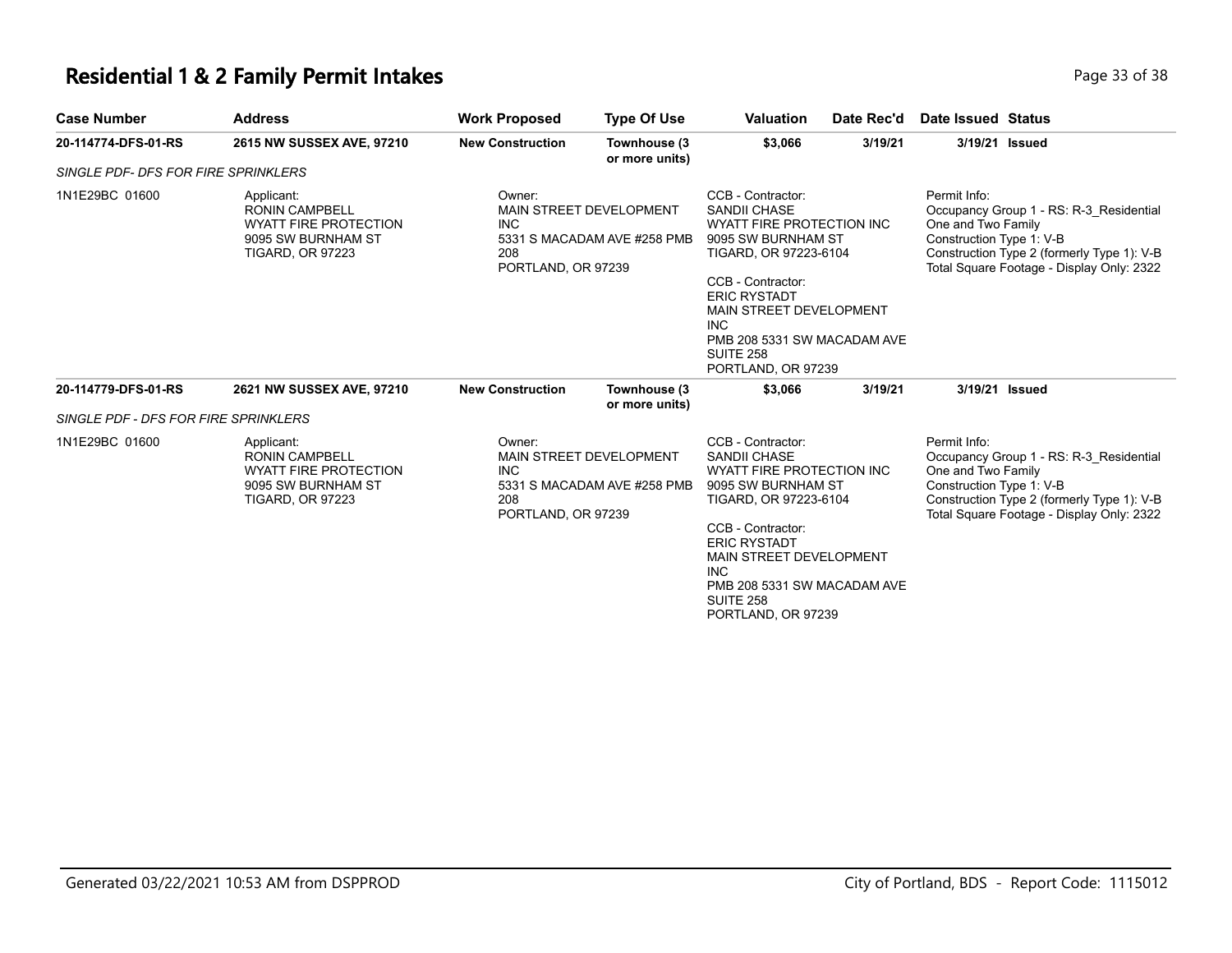### **Residential 1 & 2 Family Permit Intakes Page 14 of 38** Page 34 of 38

| <b>Case Number</b>                  | <b>Address</b>                                                                                                       | <b>Work Proposed</b>                                                                                        | <b>Type Of Use</b>                                            | <b>Valuation</b>                                                                                                                                                                                                                                                            | Date Rec'd | <b>Date Issued Status</b>                                      |                                                                                                                                    |
|-------------------------------------|----------------------------------------------------------------------------------------------------------------------|-------------------------------------------------------------------------------------------------------------|---------------------------------------------------------------|-----------------------------------------------------------------------------------------------------------------------------------------------------------------------------------------------------------------------------------------------------------------------------|------------|----------------------------------------------------------------|------------------------------------------------------------------------------------------------------------------------------------|
| 20-114781-DFS-01-RS                 | 2627 NW SUSSEX AVE, 97210                                                                                            | <b>New Construction</b>                                                                                     | Townhouse (3<br>or more units)                                | \$3,066                                                                                                                                                                                                                                                                     | 3/19/21    | 3/19/21 Issued                                                 |                                                                                                                                    |
| SINGLE PDF- DFS FOR FIRE SPRINKLERS |                                                                                                                      |                                                                                                             |                                                               |                                                                                                                                                                                                                                                                             |            |                                                                |                                                                                                                                    |
| 1N1E29BC 01600                      | Applicant:<br><b>RONIN CAMPBELL</b><br><b>WYATT FIRE PROTECTION</b><br>9095 SW BURNHAM ST<br><b>TIGARD, OR 97223</b> | Owner:<br>MAIN STREET DEVELOPMENT<br><b>INC</b><br>5331 S MACADAM AVE #258 PMB<br>208<br>PORTLAND, OR 97239 |                                                               | CCB - Contractor:<br><b>SANDII CHASE</b><br>WYATT FIRE PROTECTION INC<br>9095 SW BURNHAM ST<br>TIGARD, OR 97223-6104<br>CCB - Contractor:<br><b>ERIC RYSTADT</b><br>MAIN STREET DEVELOPMENT<br><b>INC</b><br>PMB 208 5331 SW MACADAM AVE<br>SUITE 258<br>PORTLAND, OR 97239 |            | Permit Info:<br>One and Two Family<br>Construction Type 1: V-B | Occupancy Group 1 - RS: R-3 Residential<br>Construction Type 2 (formerly Type 1): V-B<br>Total Square Footage - Display Only: 2322 |
| 20-114792-DFS-01-RS                 | 2635 NW SUSSEX AVE, 97210                                                                                            | <b>New Construction</b>                                                                                     | Townhouse (3<br>or more units)                                | \$3,066                                                                                                                                                                                                                                                                     | 3/19/21    | 3/19/21 Issued                                                 |                                                                                                                                    |
| SINGLE PDF- DFS FOR FIRE SPRINKLERS |                                                                                                                      |                                                                                                             |                                                               |                                                                                                                                                                                                                                                                             |            |                                                                |                                                                                                                                    |
| 1N1E29BC 01600                      | Applicant:<br><b>RONIN CAMPBELL</b><br><b>WYATT FIRE PROTECTION</b><br>9095 SW BURNHAM ST<br><b>TIGARD, OR 97223</b> | Owner:<br><b>INC</b><br>208<br>PORTLAND, OR 97239                                                           | <b>MAIN STREET DEVELOPMENT</b><br>5331 S MACADAM AVE #258 PMB | CCB - Contractor:<br><b>SANDII CHASE</b><br>WYATT FIRE PROTECTION INC<br>9095 SW BURNHAM ST<br>TIGARD, OR 97223-6104<br>CCB - Contractor:<br><b>ERIC RYSTADT</b><br>MAIN STREET DEVELOPMENT<br><b>INC</b><br>PMB 208 5331 SW MACADAM AVE<br>SUITE 258<br>PORTLAND, OR 97239 |            | Permit Info:<br>One and Two Family<br>Construction Type 1: V-B | Occupancy Group 1 - RS: R-3 Residential<br>Construction Type 2 (formerly Type 1): V-B<br>Total Square Footage - Display Only: 2322 |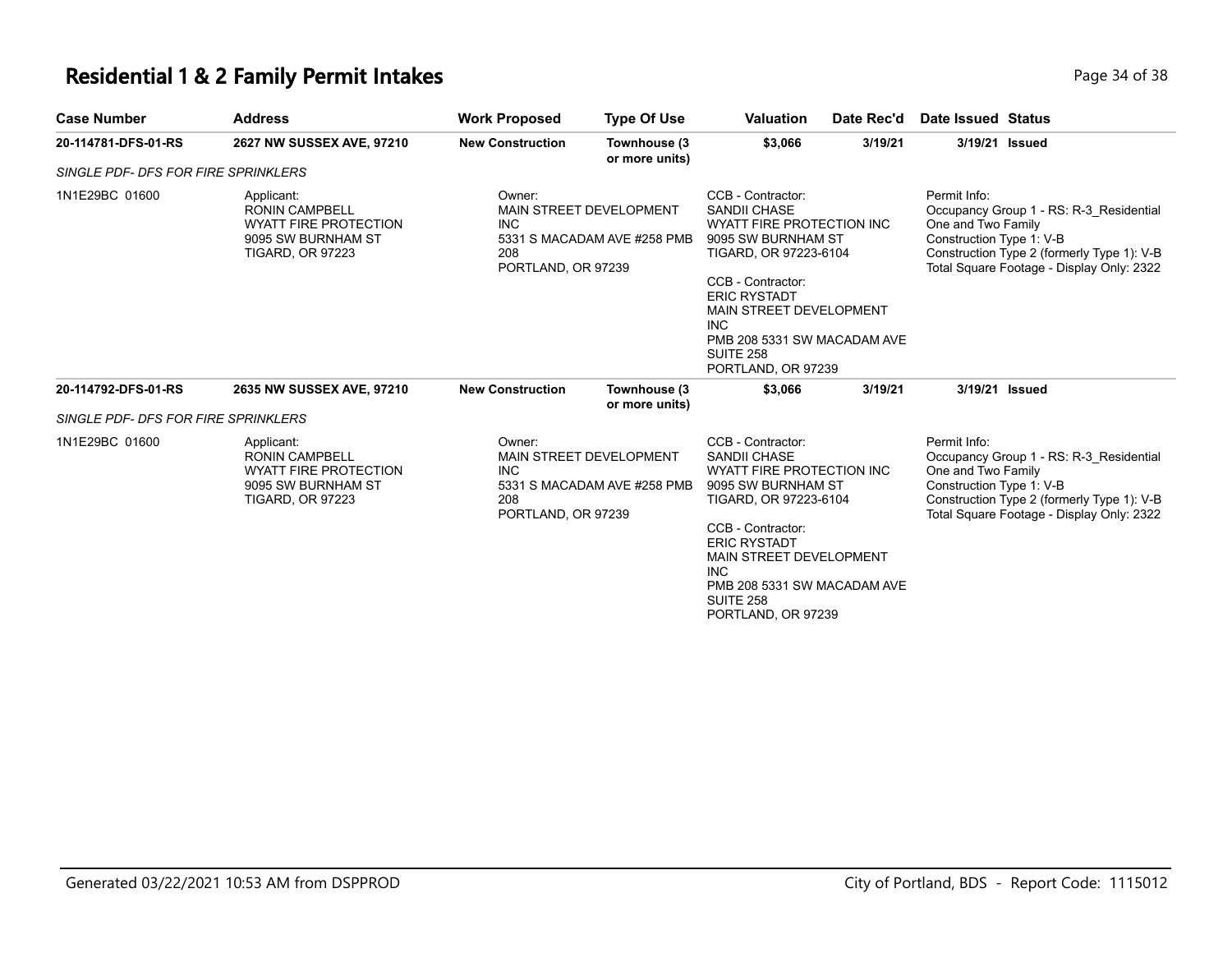# **Residential 1 & 2 Family Permit Intakes Page 15 of 38**

| <b>Case Number</b>                    | <b>Address</b>                                                                                                                                                                                            | <b>Work Proposed</b>                                              | <b>Type Of Use</b>                                     | <b>Valuation</b>                                                                                                                                                                                                                                                                          | Date Rec'd | <b>Date Issued Status</b>                                      |                                                                                                                                                                       |
|---------------------------------------|-----------------------------------------------------------------------------------------------------------------------------------------------------------------------------------------------------------|-------------------------------------------------------------------|--------------------------------------------------------|-------------------------------------------------------------------------------------------------------------------------------------------------------------------------------------------------------------------------------------------------------------------------------------------|------------|----------------------------------------------------------------|-----------------------------------------------------------------------------------------------------------------------------------------------------------------------|
| 20-114797-DFS-01-RS                   | 2641 NW SUSSEX AVE, 97210                                                                                                                                                                                 | <b>New Construction</b>                                           | Townhouse (3<br>or more units)                         | \$3,066                                                                                                                                                                                                                                                                                   | 3/19/21    | 3/19/21 Issued                                                 |                                                                                                                                                                       |
| SINGLE PDF- DFS FOR FIRE SPRINKLERS   |                                                                                                                                                                                                           |                                                                   |                                                        |                                                                                                                                                                                                                                                                                           |            |                                                                |                                                                                                                                                                       |
| 1N1E29BC 01600                        | Applicant:<br><b>RONIN CAMPBELL</b><br><b>WYATT FIRE PROTECTION</b><br>9095 SW BURNHAM ST<br><b>TIGARD, OR 97223</b>                                                                                      | Owner:<br><b>INC</b><br>208<br>PORTLAND, OR 97239                 | MAIN STREET DEVELOPMENT<br>5331 S MACADAM AVE #258 PMB | CCB - Contractor:<br><b>SANDII CHASE</b><br><b>WYATT FIRE PROTECTION INC</b><br>9095 SW BURNHAM ST<br>TIGARD, OR 97223-6104<br>CCB - Contractor:<br><b>ERIC RYSTADT</b><br>MAIN STREET DEVELOPMENT<br><b>INC</b><br>PMB 208 5331 SW MACADAM AVE<br><b>SUITE 258</b><br>PORTLAND, OR 97239 |            | Permit Info:<br>One and Two Family<br>Construction Type 1: V-B | Occupancy Group 1 - RS: R-3 Residential<br>Construction Type 2 (formerly Type 1): V-B<br>Total Square Footage - Display Only: 2322                                    |
| 21-023838-000-00-RS                   | 4638 SW LURADEL ST, 97219                                                                                                                                                                                 | <b>New Construction</b>                                           | Townhouse (3                                           | \$152,643                                                                                                                                                                                                                                                                                 | 3/18/21    |                                                                | <b>Under Review</b>                                                                                                                                                   |
|                                       | SINGLE PDF - 1 OF 4 ATTACHED TOWNHOMES ON SINGLE LOT / 3-STORY / ATTACHED TUCK UNDER GARAGE / FLAT LOT / COMPLEX **ELECTRICAL MECHANICAL AND<br>PLUMBING SEPARATE**W/ 21-023874/78/79-RS & 21-023880-SD** |                                                                   | or more units)                                         |                                                                                                                                                                                                                                                                                           |            |                                                                |                                                                                                                                                                       |
| 1S1E30DD 00800                        | Applicant:                                                                                                                                                                                                | Owner:                                                            |                                                        | CCB - Contractor:                                                                                                                                                                                                                                                                         |            | Permit Info:                                                   |                                                                                                                                                                       |
| SECTION 30 1S 1E<br>TL 800 0.11 ACRES | <b>JILL CROPP</b><br><b>STUDIO CROPP</b><br>3725 SE HARRISON ST<br>PORTLAND, OR 97214-5845                                                                                                                | <b>VADA BYERS</b><br>15750 SW OAKHILL LN<br>TIGARD, OR 97224-5644 |                                                        | <b>DON RUE</b><br><b>JHC COMMERCIAL LLC</b><br>11125 SW BARBUR BLVD<br>PORTLAND, OR 97219                                                                                                                                                                                                 |            | One and Two Family<br>Construction Type 1: V-B                 | Occupancy Group 1 - RS: R-3_Residential<br>Construction Type 2 (formerly Type 1): V-B<br>Total Square Footage - Display Only: 1347<br>Number of New Dwelling Units: 1 |
| 21-023874-000-00-RS                   | 4638 SW LURADEL ST, 97219                                                                                                                                                                                 | <b>New Construction</b>                                           | Townhouse (3<br>or more units)                         | \$153,784                                                                                                                                                                                                                                                                                 | 3/18/21    |                                                                | <b>Under Review</b>                                                                                                                                                   |
|                                       | SINGLE PDF - 2 OF 4 ATTACHED TOWNHOMES ON SINGLE LOT / 3-STORY / ATTACHED TUCK UNDER GARAGE / FLAT LOT / COMPLEX **ELECTRICAL MECHANICAL AND<br>PLUMBING SEPARATE**W/ 21-023838/78/79-RS & 21-023880-SD** |                                                                   |                                                        |                                                                                                                                                                                                                                                                                           |            |                                                                |                                                                                                                                                                       |
| 1S1E30DD 00800                        | Applicant:                                                                                                                                                                                                | Owner:                                                            |                                                        | CCB - Contractor:                                                                                                                                                                                                                                                                         |            | Permit Info:                                                   |                                                                                                                                                                       |
| SECTION 30 1S 1E                      | <b>JILL CROPP</b>                                                                                                                                                                                         | <b>VADA BYERS</b>                                                 |                                                        | <b>DON RUE</b>                                                                                                                                                                                                                                                                            |            |                                                                | Occupancy Group 1 - RS: R-3 Residential                                                                                                                               |
| TL 800 0.11 ACRES                     | <b>STUDIO CROPP</b><br>3725 SE HARRISON ST<br>PORTLAND, OR 97214-5845                                                                                                                                     | 15750 SW OAKHILL LN<br>TIGARD, OR 97224-5644                      |                                                        | JHC COMMERCIAL LLC<br>11125 SW BARBUR BLVD<br>PORTLAND, OR 97219                                                                                                                                                                                                                          |            | One and Two Family<br>Construction Type 1: V-B                 | Construction Type 2 (formerly Type 1): V-B<br>Total Square Footage - Display Only: 1409<br>Number of New Dwelling Units: 1                                            |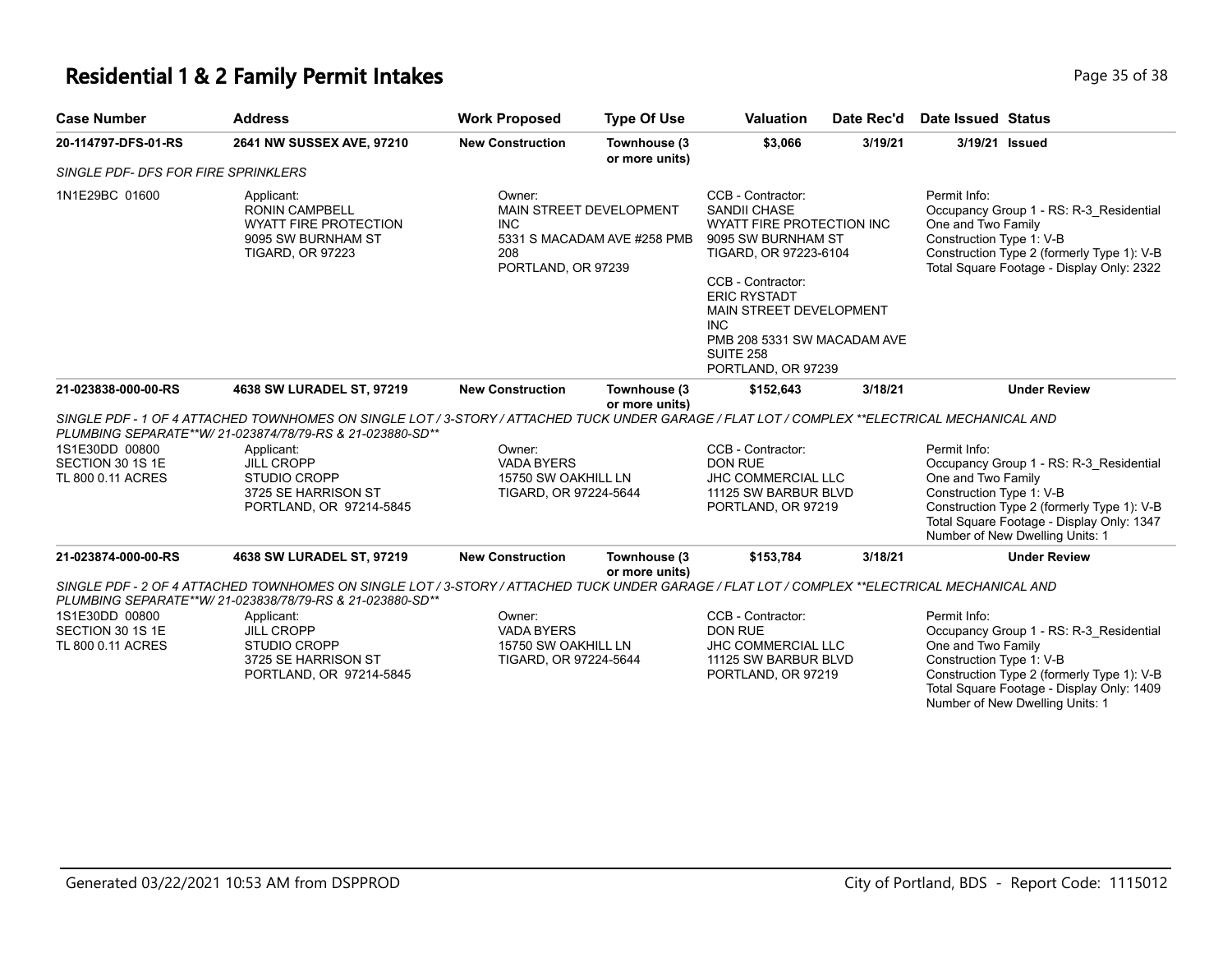## **Residential 1 & 2 Family Permit Intakes Page 16 Of 38 and 2012 12:36 Of 38**

| <b>Case Number</b>                                                                                                                                                                                                                                          | <b>Address</b>                                                                                                                                                                                              | <b>Work Proposed</b>                                                                                                                                                                                                                                                  | <b>Type Of Use</b>             | <b>Valuation</b>                                                                                                                                                                                                                        | Date Rec'd | Date Issued Status                                                                                                                                                                                                                      |  |  |
|-------------------------------------------------------------------------------------------------------------------------------------------------------------------------------------------------------------------------------------------------------------|-------------------------------------------------------------------------------------------------------------------------------------------------------------------------------------------------------------|-----------------------------------------------------------------------------------------------------------------------------------------------------------------------------------------------------------------------------------------------------------------------|--------------------------------|-----------------------------------------------------------------------------------------------------------------------------------------------------------------------------------------------------------------------------------------|------------|-----------------------------------------------------------------------------------------------------------------------------------------------------------------------------------------------------------------------------------------|--|--|
| 21-023878-000-00-RS                                                                                                                                                                                                                                         | 4638 SW LURADEL ST, 97219                                                                                                                                                                                   | <b>New Construction</b>                                                                                                                                                                                                                                               | Townhouse (3<br>or more units) | \$153,784                                                                                                                                                                                                                               | 3/18/21    | <b>Under Review</b>                                                                                                                                                                                                                     |  |  |
| SINGLE PDF - 3 OF 4 ATTACHED TOWNHOMES ON SINGLE LOT / 3-STORY / ATTACHED TUCK UNDER GARAGE / FLAT LOT / COMPLEX **ELECTRICAL MECHANICAL AND<br>PLUMBING SEPARATE**W/ 21-023838/74/79-RS & 21-023880-SD**                                                   |                                                                                                                                                                                                             |                                                                                                                                                                                                                                                                       |                                |                                                                                                                                                                                                                                         |            |                                                                                                                                                                                                                                         |  |  |
| 1S1E30DD 00800<br>SECTION 30 1S 1E<br>TL 800 0.11 ACRES                                                                                                                                                                                                     | Applicant:<br><b>JILL CROPP</b><br>STUDIO CROPP<br>3725 SE HARRISON ST<br>PORTLAND, OR 97214-5845                                                                                                           | Owner:<br><b>VADA BYERS</b><br>15750 SW OAKHILL LN<br>TIGARD, OR 97224-5644                                                                                                                                                                                           |                                | CCB - Contractor:<br><b>DON RUE</b><br>JHC COMMERCIAL LLC<br>11125 SW BARBUR BLVD<br>PORTLAND, OR 97219                                                                                                                                 |            | Permit Info:<br>Occupancy Group 1 - RS: R-3_Residential<br>One and Two Family<br>Construction Type 1: V-B<br>Construction Type 2 (formerly Type 1): V-B<br>Total Square Footage - Display Only: 1409<br>Number of New Dwelling Units: 1 |  |  |
| 21-023879-000-00-RS                                                                                                                                                                                                                                         | 4638 SW LURADEL ST, 97219                                                                                                                                                                                   | <b>New Construction</b>                                                                                                                                                                                                                                               | Townhouse (3<br>or more units) | \$153,784                                                                                                                                                                                                                               | 3/18/21    | <b>Under Review</b>                                                                                                                                                                                                                     |  |  |
|                                                                                                                                                                                                                                                             | SINGLE PDF - 4 OF 4 ATTACHED TOWNHOMES ON SINGLE LOT / 3-STORY / ATTACHED TUCK UNDER GARAGE / FLAT LOT / COMPLEX **ELECTRICAL MECHANICAL AND<br>PLUMBING SEPARATE****W/ 21-023838/74/78-RS & 21-023880-SD** |                                                                                                                                                                                                                                                                       |                                |                                                                                                                                                                                                                                         |            |                                                                                                                                                                                                                                         |  |  |
| 1S1E30DD 00800<br>SECTION 30 1S 1E                                                                                                                                                                                                                          | Applicant:<br><b>JILL CROPP</b>                                                                                                                                                                             | Owner:<br><b>VADA BYERS</b>                                                                                                                                                                                                                                           |                                | CCB - Contractor:<br><b>DON RUE</b>                                                                                                                                                                                                     |            | Permit Info:<br>Occupancy Group 1 - RS: R-3_Residential                                                                                                                                                                                 |  |  |
| TL 800 0.11 ACRES                                                                                                                                                                                                                                           | STUDIO CROPP<br>3725 SE HARRISON ST<br>PORTLAND, OR 97214-5845                                                                                                                                              | 15750 SW OAKHILL LN<br>TIGARD, OR 97224-5644                                                                                                                                                                                                                          |                                | JHC COMMERCIAL LLC<br>11125 SW BARBUR BLVD<br>PORTLAND, OR 97219                                                                                                                                                                        |            | One and Two Family<br>Construction Type 1: V-B<br>Construction Type 2 (formerly Type 1): V-B<br>Total Square Footage - Display Only: 1409<br>Number of New Dwelling Units: 1                                                            |  |  |
| 21-025806-000-00-RS                                                                                                                                                                                                                                         | SW 13TH DR, 97219                                                                                                                                                                                           | <b>New Construction</b>                                                                                                                                                                                                                                               | Townhouse (3                   | \$217.602                                                                                                                                                                                                                               | 3/17/21    | <b>Under Review</b>                                                                                                                                                                                                                     |  |  |
|                                                                                                                                                                                                                                                             | SINGLE PDF - 1 OF 12 TOWNHOMES ON INDIVIDUAL LOT / 4-STORY / TUCK UNDER 1-CAR GARAGE / SLOPED LOT / COMPLEX ***ELECTRICAL MECHANICAL AND                                                                    |                                                                                                                                                                                                                                                                       | or more units)                 |                                                                                                                                                                                                                                         |            |                                                                                                                                                                                                                                         |  |  |
|                                                                                                                                                                                                                                                             | PLUMBING SEPARATE** ** W/ 21-025862/94/97/900/902/904/906/909/910/911/915-RS & 21-025943 SD**                                                                                                               |                                                                                                                                                                                                                                                                       |                                |                                                                                                                                                                                                                                         |            |                                                                                                                                                                                                                                         |  |  |
| 1S1E21AC 03400<br><b>BARBUR HTS</b><br><b>BLOCK4</b><br>LOT 11-14 TL 3400                                                                                                                                                                                   | Applicant:<br>NATHANIEL ROSEMEYER<br>MAIN STREET DEVELOPMENT<br>5331 SW MACADAM AVE #258 PMB 208<br>PORTLAND OR 97239                                                                                       | CCB - Contractor:<br>Owner:<br><b>MAIN STREET DEVELOPMENT</b><br><b>ERIC RYSTADT</b><br><b>INC</b><br>MAIN STREET DEVELOPMENT<br>5331 S MACADAM AVE<br><b>INC</b><br>PMB 208 5331 SW MACADAM AVE<br>PORTLAND, OR 97239-6104<br><b>SUITE 258</b><br>PORTLAND, OR 97239 |                                | Permit Info:<br>Occupancy Group 1 - RS: R-3_Residential<br>One and Two Family<br>Construction Type 1: V-B<br>Construction Type 2 (formerly Type 1): V-B<br>Total Square Footage - Display Only: 1915<br>Number of New Dwelling Units: 1 |            |                                                                                                                                                                                                                                         |  |  |
| 21-025862-000-00-RS                                                                                                                                                                                                                                         | SW 13TH DR, 97219                                                                                                                                                                                           | <b>New Construction</b>                                                                                                                                                                                                                                               | Townhouse (3                   | \$217,602                                                                                                                                                                                                                               | 3/17/21    | <b>Under Review</b>                                                                                                                                                                                                                     |  |  |
| or more units)<br>SINGLE PDF - 2 OF 12 TOWNHOMES ON INDIVIDUAL LOT / 4-STORY / TUCK UNDER 1-CAR GARAGE / SLOPED LOT / COMPLEX ***ELECTRICAL MECHANICAL AND<br>PLUMBING SEPARATE*** **W/ 21-025806/94/97/900/902/904/906/909/910/911/915-RS & 21-025943 SD** |                                                                                                                                                                                                             |                                                                                                                                                                                                                                                                       |                                |                                                                                                                                                                                                                                         |            |                                                                                                                                                                                                                                         |  |  |
| 1S1E21AC 03400<br><b>BARBUR HTS</b><br><b>BLOCK4</b><br>LOT 11-14 TL 3400                                                                                                                                                                                   | Applicant:<br>NATHANIEL ROSEMEYER<br>MAIN STREET DEVELOPMENT<br>5331 SW MACADAM AVE #258 PMB 208<br>PORTLAND OR 97239                                                                                       | Owner:<br>MAIN STREET DEVELOPMENT<br><b>INC</b><br>5331 S MACADAM AVE<br>PORTLAND, OR 97239-6104                                                                                                                                                                      |                                | CCB - Contractor:<br><b>ERIC RYSTADT</b><br>MAIN STREET DEVELOPMENT<br><b>INC</b><br>PMB 208 5331 SW MACADAM AVE<br><b>SUITE 258</b><br>PORTLAND, OR 97239                                                                              |            | Permit Info:<br>Occupancy Group 1 - RS: R-3_Residential<br>One and Two Family<br>Construction Type 1: V-B<br>Construction Type 2 (formerly Type 1): V-B<br>Total Square Footage - Display Only: 1915<br>Number of New Dwelling Units: 1 |  |  |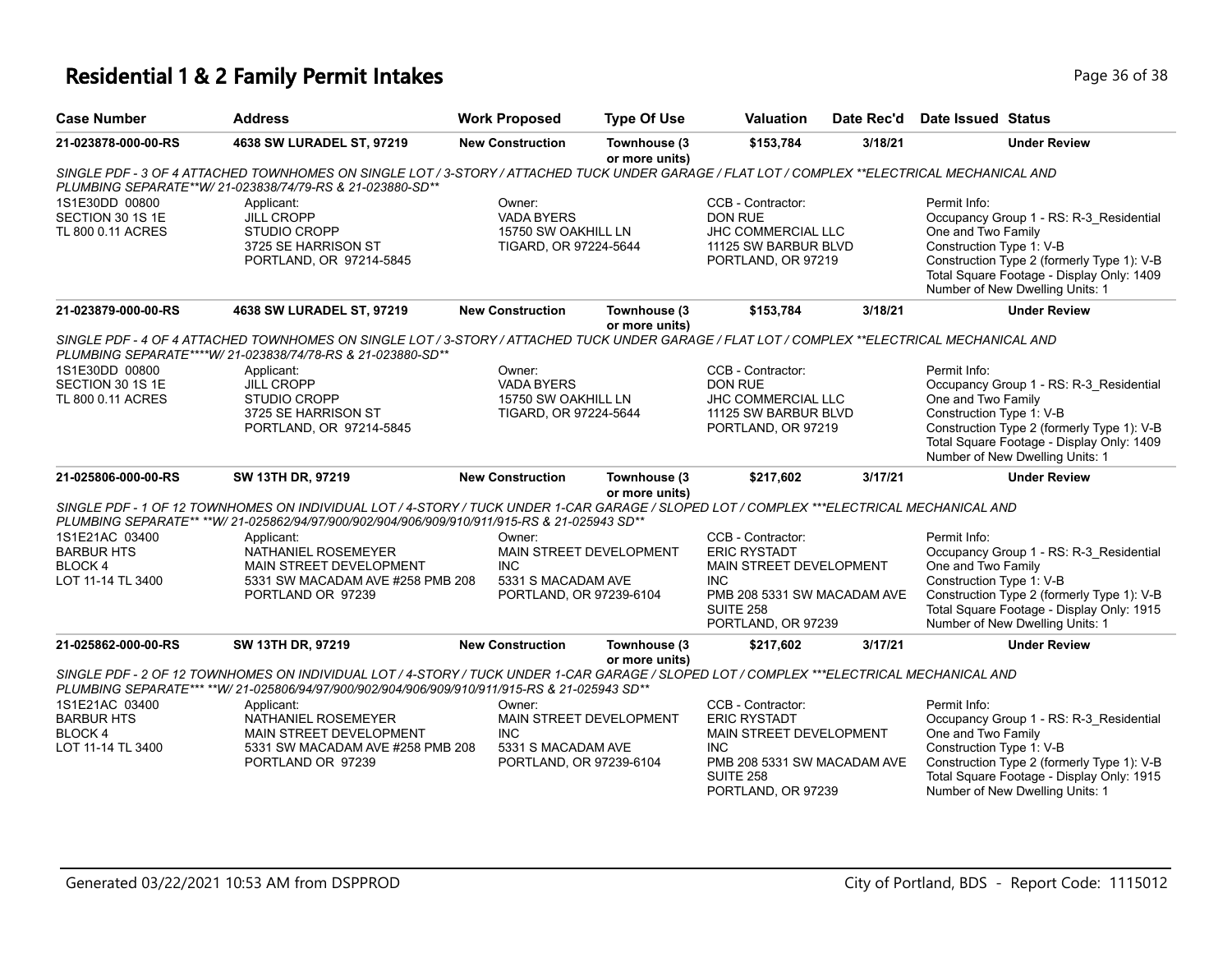# **Residential 1 & 2 Family Permit Intakes Page 17 of 38**

| <b>Case Number</b>                                                                                                                                                                                                                                         | <b>Address</b>                                                                                                                                                                                                                            | <b>Work Proposed</b>                                                                                    | <b>Type Of Use</b>             | Valuation                                                                                                                                                   | Date Rec'd | Date Issued Status                                                                                                                                                                                                                      |  |  |
|------------------------------------------------------------------------------------------------------------------------------------------------------------------------------------------------------------------------------------------------------------|-------------------------------------------------------------------------------------------------------------------------------------------------------------------------------------------------------------------------------------------|---------------------------------------------------------------------------------------------------------|--------------------------------|-------------------------------------------------------------------------------------------------------------------------------------------------------------|------------|-----------------------------------------------------------------------------------------------------------------------------------------------------------------------------------------------------------------------------------------|--|--|
| 21-025894-000-00-RS                                                                                                                                                                                                                                        | SW 13TH DR, 97219                                                                                                                                                                                                                         | <b>New Construction</b>                                                                                 | Townhouse (3<br>or more units) | \$217,602                                                                                                                                                   | 3/17/21    | <b>Under Review</b>                                                                                                                                                                                                                     |  |  |
| SINGLE PDF - 3 OF 12 TOWNHOMES ON INDIVIDUAL LOT / 4-STORY / TUCK UNDER 1-CAR GARAGE / SLOPED LOT / COMPLEX ***ELECTRICAL MECHANICAL AND<br>PLUMBING SEPARATE*** **W/ 21-025806/62/97/900/902/904/906/909/910/911/915-RS & 21-025943 SD**                  |                                                                                                                                                                                                                                           |                                                                                                         |                                |                                                                                                                                                             |            |                                                                                                                                                                                                                                         |  |  |
| 1S1E21AC 03400<br><b>BARBUR HTS</b><br>BLOCK 4<br>LOT 11-14 TL 3400                                                                                                                                                                                        | Applicant:<br>NATHANIEL ROSEMEYER<br>MAIN STREET DEVELOPMENT<br>5331 SW MACADAM AVE #258 PMB 208<br>PORTLAND OR 97239                                                                                                                     | Owner:<br>MAIN STREET DEVELOPMENT<br><b>INC</b><br>5331 S MACADAM AVE<br>PORTLAND, OR 97239-6104        |                                | CCB - Contractor:<br><b>ERIC RYSTADT</b><br>MAIN STREET DEVELOPMENT<br><b>INC</b><br>PMB 208 5331 SW MACADAM AVE<br><b>SUITE 258</b><br>PORTLAND, OR 97239  |            | Permit Info:<br>Occupancy Group 1 - RS: R-3_Residential<br>One and Two Family<br>Construction Type 1: V-B<br>Construction Type 2 (formerly Type 1): V-B<br>Total Square Footage - Display Only: 1915<br>Number of New Dwelling Units: 1 |  |  |
| 21-025897-000-00-RS                                                                                                                                                                                                                                        | SW 13TH DR, 97219                                                                                                                                                                                                                         | <b>New Construction</b>                                                                                 | Townhouse (3<br>or more units) | \$217,602                                                                                                                                                   | 3/17/21    | <b>Under Review</b>                                                                                                                                                                                                                     |  |  |
|                                                                                                                                                                                                                                                            | SINGLE PDF - 4 OF 12 TOWNHOMES ON INDIVIDUAL LOT / 4-STORY / TUCK UNDER 1-CAR GARAGE / SLOPED LOT / COMPLEX ***ELECTRICAL MECHANICAL AND<br>PLUMBING SEPARATE*** **W/ 21-025806/62/94/900/902/904/906/909/910/911/915-RS & 21-025943 SD** |                                                                                                         |                                |                                                                                                                                                             |            |                                                                                                                                                                                                                                         |  |  |
| 1S1E21AC 03400<br><b>BARBUR HTS</b><br>BLOCK 4<br>LOT 11-14 TL 3400                                                                                                                                                                                        | Applicant:<br>NATHANIEL ROSEMEYER<br>MAIN STREET DEVELOPMENT<br>5331 SW MACADAM AVE #258 PMB 208<br>PORTLAND OR 97239                                                                                                                     | Owner:<br><b>MAIN STREET DEVELOPMENT</b><br><b>INC</b><br>5331 S MACADAM AVE<br>PORTLAND, OR 97239-6104 |                                | CCB - Contractor:<br><b>ERIC RYSTADT</b><br>MAIN STREET DEVELOPMENT<br><b>INC</b><br>PMB 208 5331 SW MACADAM AVE<br>SUITE 258<br>PORTLAND, OR 97239         |            | Permit Info:<br>Occupancy Group 1 - RS: R-3_Residential<br>One and Two Family<br>Construction Type 1: V-B<br>Construction Type 2 (formerly Type 1): V-B<br>Total Square Footage - Display Only: 1915<br>Number of New Dwelling Units: 1 |  |  |
| 21-025900-000-00-RS                                                                                                                                                                                                                                        | SW 13TH DR, 97219                                                                                                                                                                                                                         | <b>New Construction</b>                                                                                 | Townhouse (3<br>or more units) | \$217,602                                                                                                                                                   | 3/17/21    | <b>Under Review</b>                                                                                                                                                                                                                     |  |  |
|                                                                                                                                                                                                                                                            | SINGLE PDF - 5 OF 12 TOWNHOMES ON INDIVIDUAL LOT / 4-STORY / TUCK UNDER 1-CAR GARAGE / SLOPED LOT / COMPLEX ***ELECTRICAL MECHANICAL AND<br>PLUMBING SEPARATE*** ** W/ 21-025806/62/94/97/902/904/906/909/910/911/915-RS & 21-025943 SD** |                                                                                                         |                                |                                                                                                                                                             |            |                                                                                                                                                                                                                                         |  |  |
| 1S1E21AC 03400<br><b>BARBUR HTS</b><br><b>BLOCK4</b><br>LOT 11-14 TL 3400                                                                                                                                                                                  | Applicant:<br>NATHANIEL ROSEMEYER<br>MAIN STREET DEVELOPMENT<br>5331 SW MACADAM AVE #258 PMB 208<br>PORTLAND OR 97239                                                                                                                     | Owner:<br><b>MAIN STREET DEVELOPMENT</b><br><b>INC</b><br>5331 S MACADAM AVE<br>PORTLAND, OR 97239-6104 |                                | CCB - Contractor:<br><b>ERIC RYSTADT</b><br><b>MAIN STREET DEVELOPMENT</b><br><b>INC</b><br>PMB 208 5331 SW MACADAM AVE<br>SUITE 258<br>PORTLAND, OR 97239  |            | Permit Info:<br>Occupancy Group 1 - RS: R-3 Residential<br>One and Two Family<br>Construction Type 1: V-B<br>Construction Type 2 (formerly Type 1): V-B<br>Total Square Footage - Display Only: 1915<br>Number of New Dwelling Units: 1 |  |  |
| 21-025902-000-00-RS                                                                                                                                                                                                                                        | SW 13TH DR, 97219                                                                                                                                                                                                                         | <b>New Construction</b>                                                                                 | Townhouse (3                   | \$217,602                                                                                                                                                   | 3/17/21    | <b>Under Review</b>                                                                                                                                                                                                                     |  |  |
| or more units)<br>SINGLE PDF - 6 OF 12 TOWNHOMES ON INDIVIDUAL LOT / 4-STORY / TUCK UNDER 1-CAR GARAGE / SLOPED LOT / COMPLEX ***ELECTRICAL MECHANICAL AND<br>PLUMBING SEPARATE*** **W/ 21-025806/62/94/97/900/904/906/909/910/911/915-RS & 21-025943 SD** |                                                                                                                                                                                                                                           |                                                                                                         |                                |                                                                                                                                                             |            |                                                                                                                                                                                                                                         |  |  |
| 1S1E21AC 03400<br><b>BARBUR HTS</b><br>BLOCK 4<br>LOT 11-14 TL 3400                                                                                                                                                                                        | Applicant:<br>NATHANIEL ROSEMEYER<br>MAIN STREET DEVELOPMENT<br>5331 SW MACADAM AVE #258 PMB 208<br>PORTLAND OR 97239                                                                                                                     | Owner:<br><b>MAIN STREET DEVELOPMENT</b><br><b>INC</b><br>5331 S MACADAM AVE<br>PORTLAND, OR 97239-6104 |                                | CCB - Contractor:<br><b>ERIC RYSTADT</b><br><b>MAIN STREET DEVELOPMENT</b><br>INC.<br>PMB 208 5331 SW MACADAM AVE<br><b>SUITE 258</b><br>PORTLAND, OR 97239 |            | Permit Info:<br>Occupancy Group 1 - RS: R-3 Residential<br>One and Two Family<br>Construction Type 1: V-B<br>Construction Type 2 (formerly Type 1): V-B<br>Total Square Footage - Display Only: 1915<br>Number of New Dwelling Units: 1 |  |  |